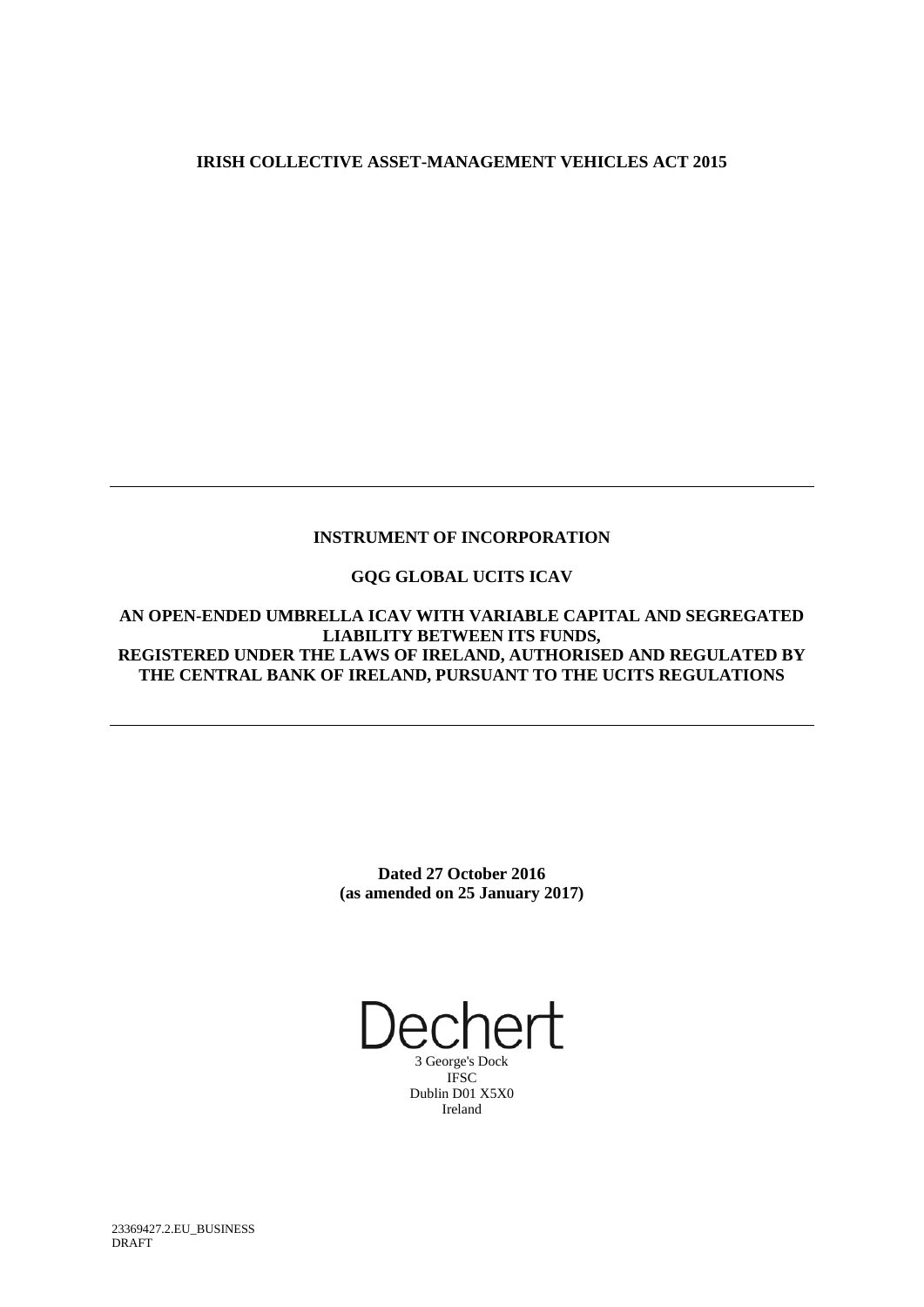| 1.  |                                                     |  |
|-----|-----------------------------------------------------|--|
| 2.  |                                                     |  |
| 3.  |                                                     |  |
| 4.  |                                                     |  |
| 5.  |                                                     |  |
| 6.  | CONSTITUTION, RIGHTS, ASSETS AND LIABILITIES OF THE |  |
| 7.  | CONFIRMATIONS OF OWNERSHIP, SHARE CERTIFICATES AND  |  |
| 8.  |                                                     |  |
| 9.  |                                                     |  |
| 10. | QUALIFIED HOLDERS, COMPULSORY TRANSFER AND          |  |
| 11. |                                                     |  |
| 12. |                                                     |  |
| 13. |                                                     |  |
| 14. |                                                     |  |
| 15. |                                                     |  |
| 16. |                                                     |  |
| 17. |                                                     |  |
| 18. |                                                     |  |
| 19. |                                                     |  |
| 20. |                                                     |  |
| 21. |                                                     |  |
| 22. |                                                     |  |
| 23. |                                                     |  |
| 24. |                                                     |  |
| 25. |                                                     |  |
| 26. |                                                     |  |
| 27. |                                                     |  |
| 28. |                                                     |  |
| 29. |                                                     |  |
| 30. |                                                     |  |
| 31. |                                                     |  |
| 32. |                                                     |  |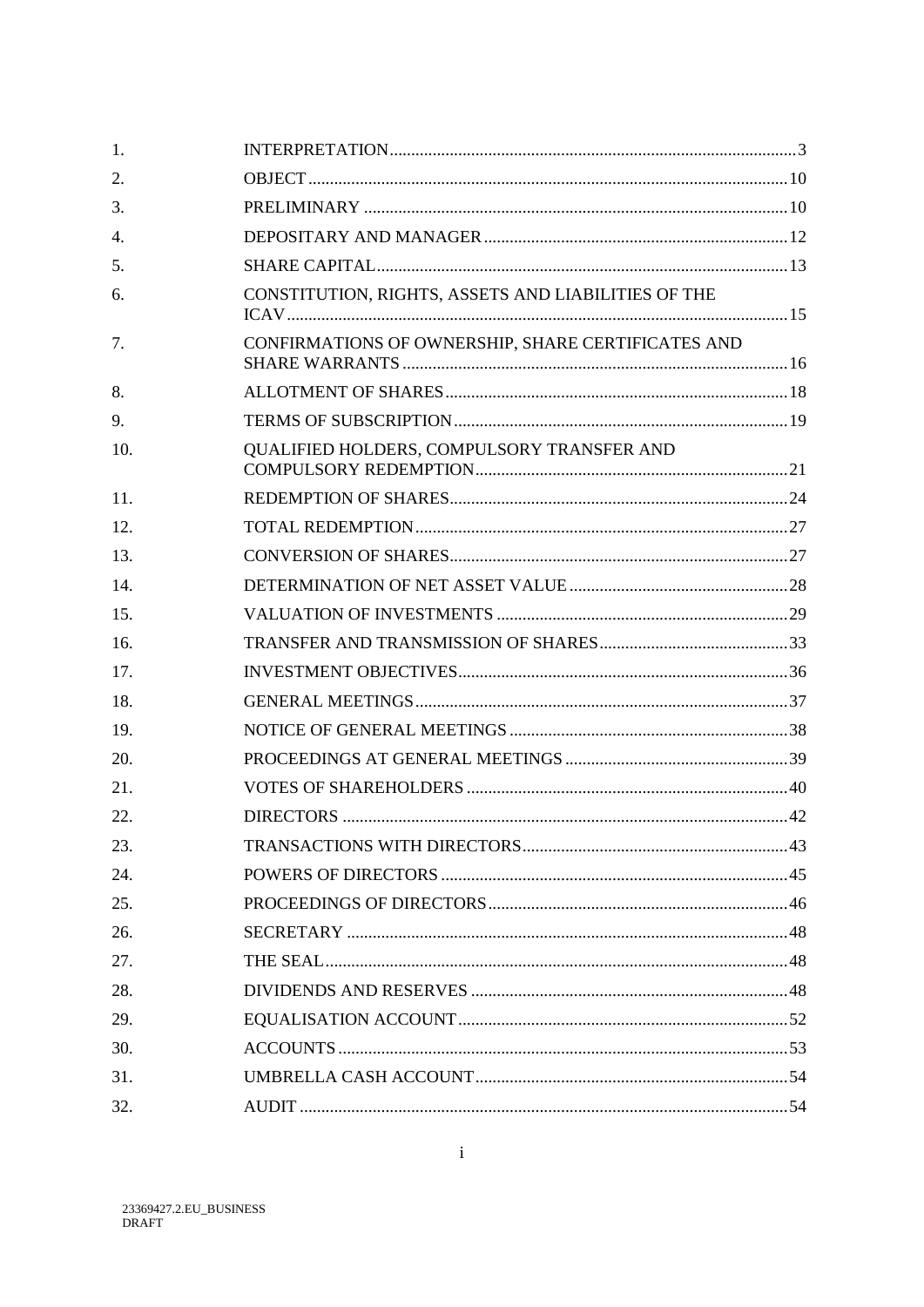## **INDEX** (continued)

# Page

| 33. |  |
|-----|--|
| 34. |  |
| 35. |  |
| 36. |  |
| 37. |  |
| 38. |  |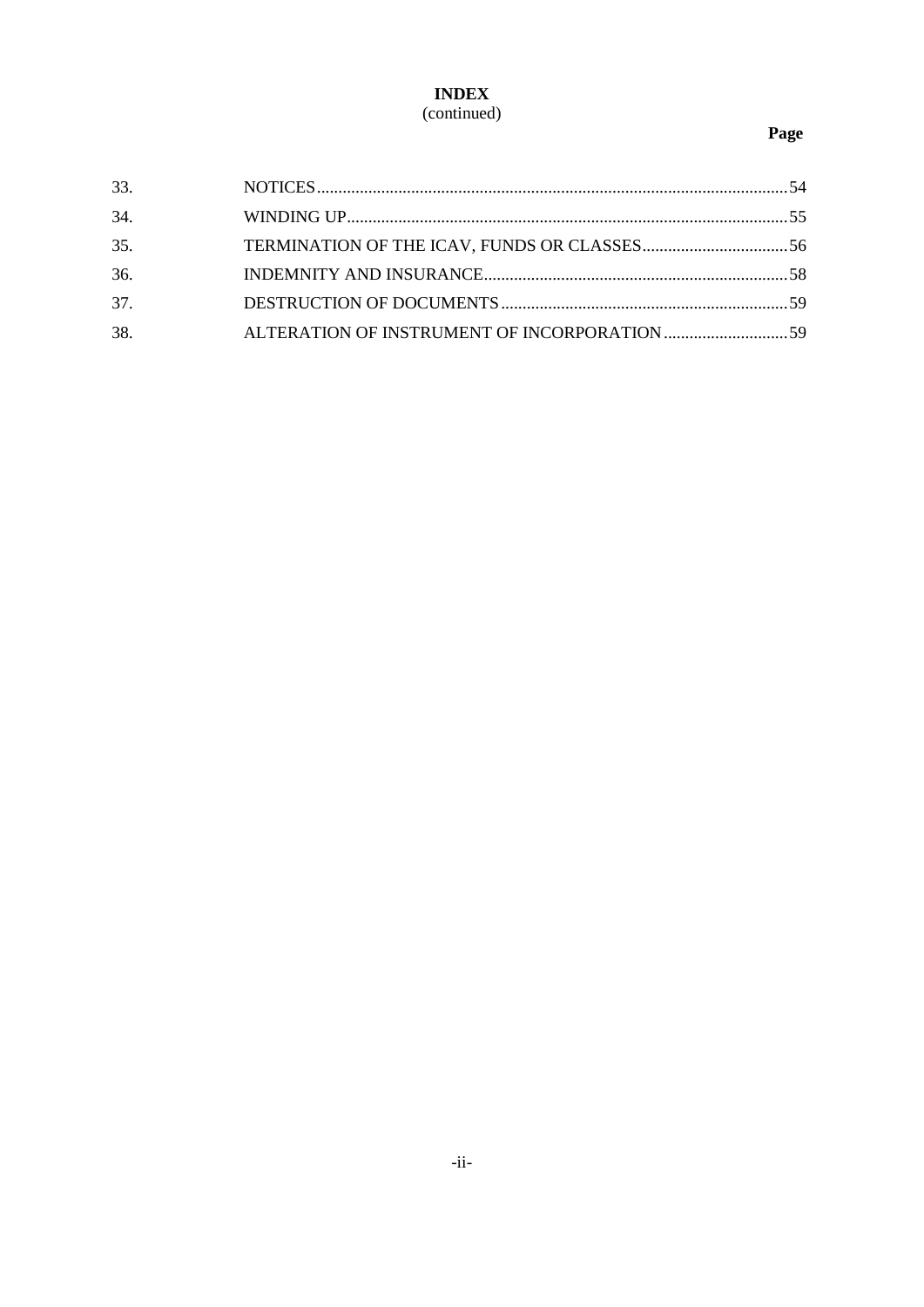#### **IRISH COLLECTIVE ASSET-MANAGEMENT VEHICLES ACT 2015**

#### **INSTRUMENT OF INCORPORATION**

#### **GQG GLOBAL UCITS ICAV**

### **AN OPEN-ENDED UMBRELLA ICAV WITH SEGREGATED LIABILITY BETWEEN ITS FUNDS, REGISTERED UNDER THE LAWS OF IRELAND, AUTHORISED AND REGULATED BY THE CENTRAL BANK OF IRELAND, PURSUANT TO THE UCITS REGULATIONS**

### **1. INTERPRETATION**

| 1.1<br>In this Instrument the following expressions shall have the following meanings: |                                                                                                                                                                                                                                                                |
|----------------------------------------------------------------------------------------|----------------------------------------------------------------------------------------------------------------------------------------------------------------------------------------------------------------------------------------------------------------|
| Words                                                                                  | Meanings                                                                                                                                                                                                                                                       |
| <b>Accounting Date</b>                                                                 | 31 December in each subsequent year, or such<br>other date as the Directors may from time to time<br>decide.                                                                                                                                                   |
| <b>Accounting Period</b>                                                               | a period ending on an Accounting Date and,<br>commencing in the case of the first such period,<br>on the date of registration of the ICAV and in<br>subsequent such periods, on the day following<br>expiry of the immediately preceding Accounting<br>Period. |
| Act                                                                                    | the Irish Collective Asset-management Vehicles<br>Act 2015.                                                                                                                                                                                                    |
| <b>Administration Agreement</b>                                                        | any agreement between the ICAV and the<br>Administrator relating to the appointment and<br>duties of the Administrator as amended from time<br>to time subject to the requirements of the Central<br>Bank.                                                     |
| Administrator                                                                          | a person or company appointed by the ICAV to<br>carry out the day to day administration of the<br>ICAV or, as the context admits, a Fund.                                                                                                                      |
| <b>Anti-Dilution Levy</b>                                                              | an adjustment to a Fund's Net Asset Value to<br>cover dealing costs relating to the acquisition or<br>disposal of assets and to preserve the value of the<br>underlying assets of a Fund.                                                                      |
| <b>Auditors</b>                                                                        | the Auditors for the time being of the ICAV.                                                                                                                                                                                                                   |
| <b>Bank Regulations</b>                                                                | regulations made by the Central Bank under Part<br>8 of the Central Bank (Supervision and<br>Enforcement) Act 2013.                                                                                                                                            |
| <b>Base Currency</b>                                                                   | the base currency of account of a Fund as<br>determined by the Directors at the time of<br>3                                                                                                                                                                   |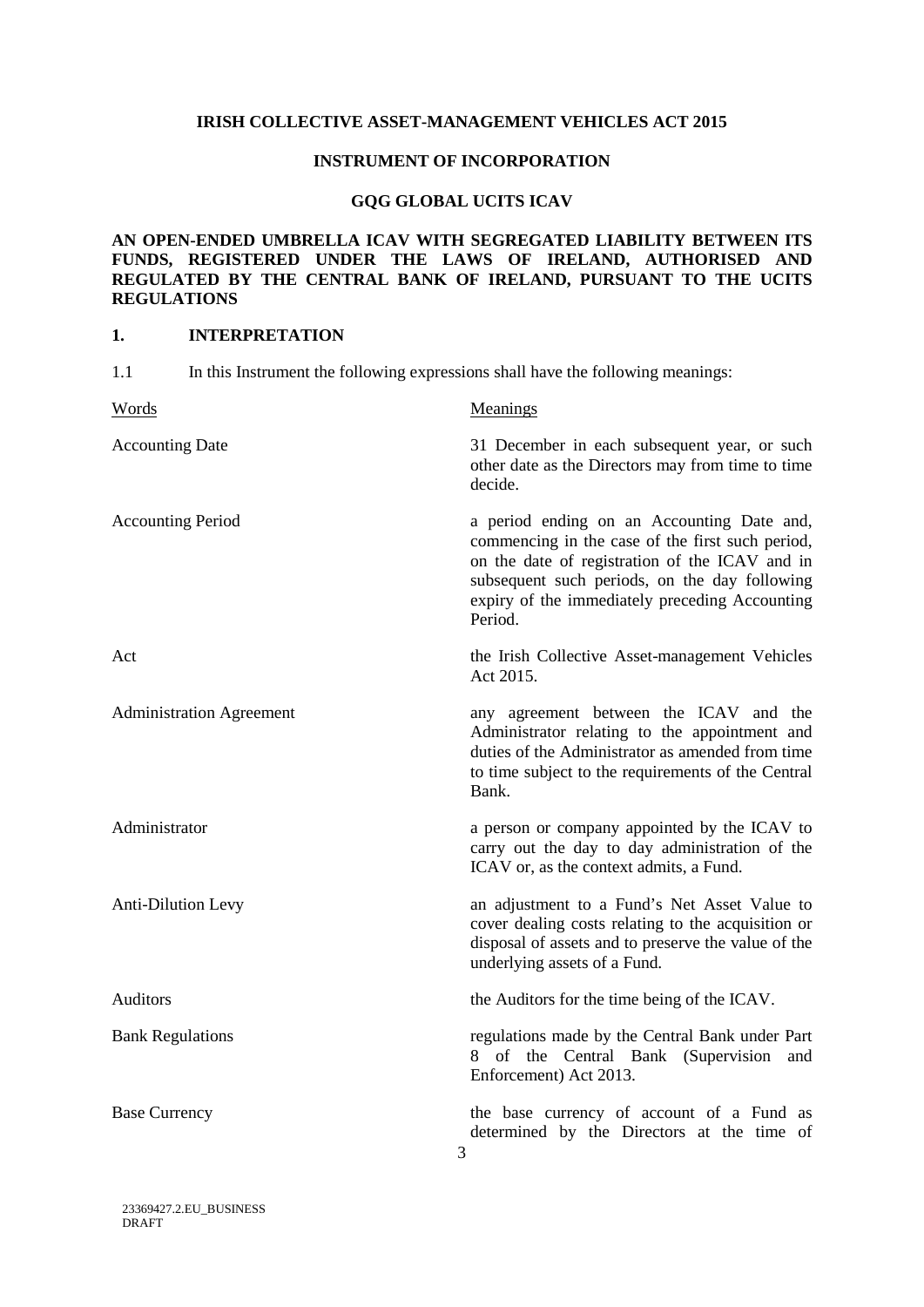|                                       | creation of the Fund.                                                                                                                                                                                                                                                                                                                                                                                                                                                                                        |
|---------------------------------------|--------------------------------------------------------------------------------------------------------------------------------------------------------------------------------------------------------------------------------------------------------------------------------------------------------------------------------------------------------------------------------------------------------------------------------------------------------------------------------------------------------------|
| <b>Business Day</b>                   | in relation to the ICAV and each Fund such day<br>or days as may be specified in the Prospectus.                                                                                                                                                                                                                                                                                                                                                                                                             |
| <b>Central Bank</b>                   | the Central Bank of Ireland or any successor<br>thereof.                                                                                                                                                                                                                                                                                                                                                                                                                                                     |
| <b>Central Bank UCITS Regulations</b> | the Central Bank (Supervision and Enforcement)<br>Act 2013 (Section 48(1)) (Undertakings for<br>Collective Investment in Transferable Securities)<br>Regulations 2015 as may be amended or<br>consolidated from time to time;                                                                                                                                                                                                                                                                                |
| Class                                 | any class of Shares each representing interests in<br>a Fund.                                                                                                                                                                                                                                                                                                                                                                                                                                                |
| Clause                                | a clause in this Instrument;                                                                                                                                                                                                                                                                                                                                                                                                                                                                                 |
| <b>Clear Days</b>                     | in relation to a period of notice, the period<br>excluding the day when the notice is given or<br>deemed to be given and the day for which it is<br>given or on which it is to take effect.                                                                                                                                                                                                                                                                                                                  |
| Dealing Day                           | each Business Day, or such other Business Day<br>as the Directors may determine and notify in<br>advance to Shareholders provided that there shall<br>be at least two Dealing Days in each calendar<br>month carried out at regular intervals.                                                                                                                                                                                                                                                               |
| Depositary                            | any corporation appointed and for the time being<br>acting as depositary of all of the assets of the<br>ICAV.                                                                                                                                                                                                                                                                                                                                                                                                |
| Depositary Agreement                  | any agreement made between the ICAV and the<br>Depositary relating to the appointment and duties<br>of the Depositary as amended from time to time<br>subject to the requirements of the Central Bank.                                                                                                                                                                                                                                                                                                       |
| <b>Directors</b>                      | the Directors of the ICAV or any duly authorised<br>committee thereof.                                                                                                                                                                                                                                                                                                                                                                                                                                       |
| Distributor                           | one or more persons, firms or corporations<br>appointed and for the time being acting as<br>distributor of Shares in the ICAV.                                                                                                                                                                                                                                                                                                                                                                               |
| Duties and Charges                    | all stamp and other duties, taxes, governmental<br>charges, brokerage, bank charges, foreign<br>exchange and/or other dealing spreads, interest,<br>transfer fees, registration fees and other duties<br>and charges whether in connection with the<br>original acquisition or increase of the assets of<br>the ICAV or the creation, issue, sale, switch or<br>redemption of shares or the purchase or sale of<br>investments or in respect of certificates or<br>otherwise which may have become or may be |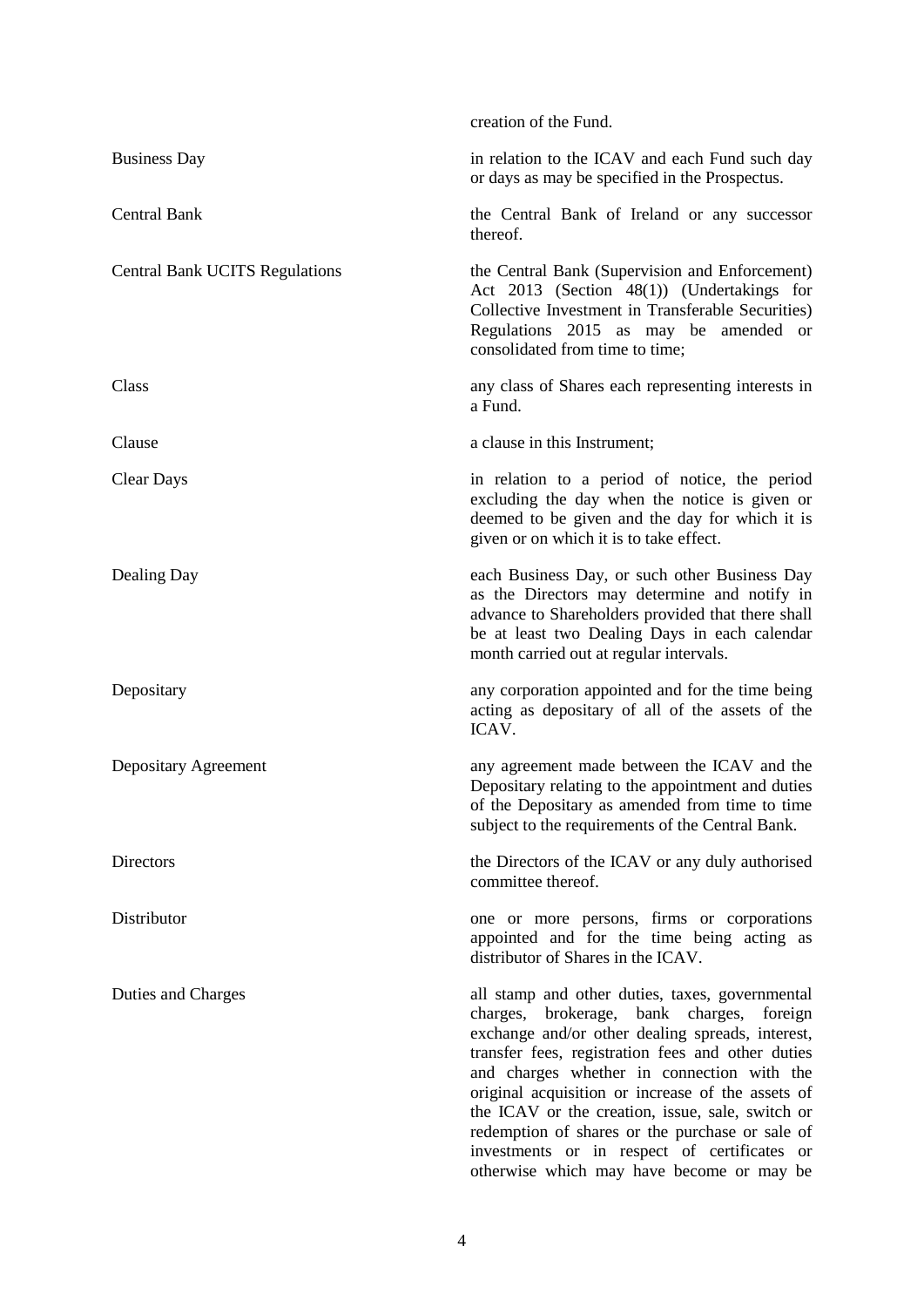|                                    | payable in respect of or prior to or in connection<br>with or arising out of or upon the occasion or in<br>the event of the transaction or dealing in respect<br>of which such duties and charges are, or may be,<br>payable, which may include, when calculating<br>Subscription Prices and Redemption Prices, any<br>provision for spreads (to take into account the<br>difference between the price at which assets may<br>be valued for the purpose of calculating the Net<br>Asset Value and the price at which such assets<br>may be acquired or may be sold or realised), but<br>shall not include any commission payable to<br>agents on sales and purchases of Shares or any<br>commission, taxes, charges or costs which may<br>have been taken into account in ascertaining the<br>Net Asset Value of Shares. |
|------------------------------------|--------------------------------------------------------------------------------------------------------------------------------------------------------------------------------------------------------------------------------------------------------------------------------------------------------------------------------------------------------------------------------------------------------------------------------------------------------------------------------------------------------------------------------------------------------------------------------------------------------------------------------------------------------------------------------------------------------------------------------------------------------------------------------------------------------------------------|
| <b>Entry Charge</b>                | a charge payable in respect of a Fund (if any) on<br>the subscription for Shares in accordance with<br>Clause 10.4.                                                                                                                                                                                                                                                                                                                                                                                                                                                                                                                                                                                                                                                                                                      |
| <b>Establishment Expenses</b>      | the establishment expenses incurred by the ICAV<br>in the formation and establishment of the ICAV<br>or a Fund or Class as may be more particularly<br>described in the Prospectus.                                                                                                                                                                                                                                                                                                                                                                                                                                                                                                                                                                                                                                      |
| Exit Charge                        | a charge payable in respect of a Fund (if any) on<br>the redemption of Shares in accordance with<br>Clause 11.7.                                                                                                                                                                                                                                                                                                                                                                                                                                                                                                                                                                                                                                                                                                         |
| <b>FDI</b>                         | financial derivative instruments that derive their<br>value from the value of an underlying asset,<br>reference rate or index.                                                                                                                                                                                                                                                                                                                                                                                                                                                                                                                                                                                                                                                                                           |
| <b>FINRA Rules</b>                 | rules of the U.S. Financial Industry<br>the<br>Regulatory Authority, as amended from time to<br>time.                                                                                                                                                                                                                                                                                                                                                                                                                                                                                                                                                                                                                                                                                                                    |
| Fund                               | a portfolio of assets established by the Directors<br>(with the prior approval of the Central Bank) and<br>constituting a separate Fund<br>invested in<br>accordance with the investment objective and<br>policies applicable to such Fund as specified in<br>the Prospectus or any supplement thereto                                                                                                                                                                                                                                                                                                                                                                                                                                                                                                                   |
| <b>Hedged Currency Share Class</b> | a Class in respect of which a Fund will conduct<br>currency hedging transactions the benefit and<br>costs of which will accrue solely to Shareholders<br>of that Class.                                                                                                                                                                                                                                                                                                                                                                                                                                                                                                                                                                                                                                                  |
| <b>ICAV</b>                        | the ICAV whose name appears on the heading of<br>this Instrument.                                                                                                                                                                                                                                                                                                                                                                                                                                                                                                                                                                                                                                                                                                                                                        |
| Instrument                         | this Instrument of Incorporation of the ICAV as<br>originally adopted or as may be amended from                                                                                                                                                                                                                                                                                                                                                                                                                                                                                                                                                                                                                                                                                                                          |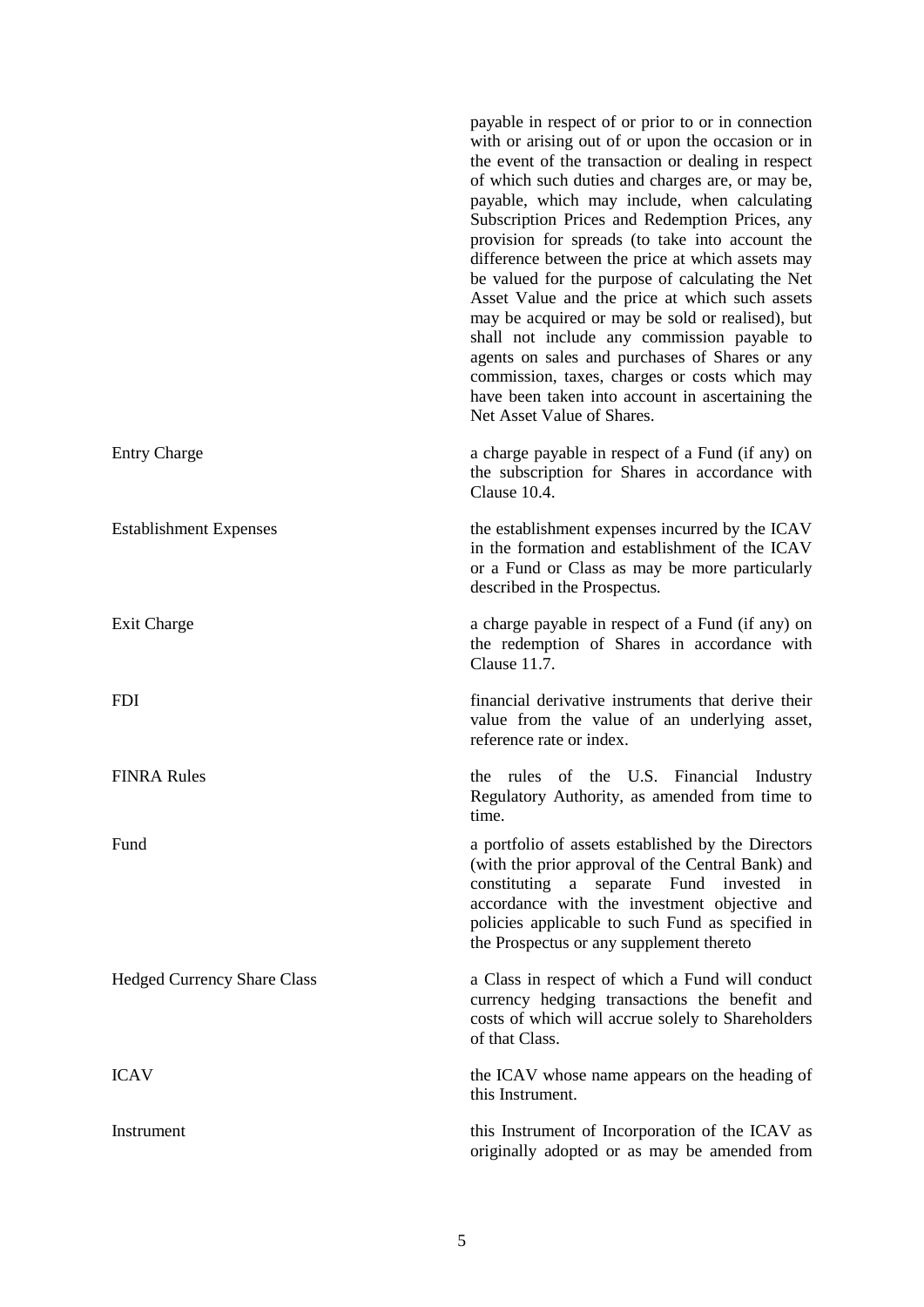|                                        | time to time.                                                                                                                                                                                                                                                                                                                                                                                                                 |
|----------------------------------------|-------------------------------------------------------------------------------------------------------------------------------------------------------------------------------------------------------------------------------------------------------------------------------------------------------------------------------------------------------------------------------------------------------------------------------|
| <b>Investment or Investments</b>       | any investment which is permitted by the<br>Regulations and this Instrument.                                                                                                                                                                                                                                                                                                                                                  |
| <b>Investment Management Agreement</b> | any investment management agreement made<br>between the ICAV and the Investment Manager<br>relating to the appointment and duties of the<br>Investment Manager as amended from time to<br>time subject to the requirements of the Central<br>Bank.                                                                                                                                                                            |
| <b>Investment Manager</b>              | one or more persons, firms or corporations<br>appointed in accordance with the requirements of<br>the Regulations and the UCITS Rules and for the<br>time being providing investment management or<br>advisory services in relation to the management<br>of the ICAV's Investments.                                                                                                                                           |
| In writing or written                  | written, printed, lithographed, photographed,<br>telexed, telefaxed or represented by any other<br>substitute for writing including any means of<br>communication which<br>electronic<br>may<br>be<br>processed to produce a legible text or partly one<br>and partly another.                                                                                                                                                |
| Manager                                | any person, firm or corporation appointed and for<br>the time being acting as manager to the ICAV<br>under the terms and provisions of the<br>Management Agreement.                                                                                                                                                                                                                                                           |
| <b>Management Agreement</b>            | any agreement for the time being subsisting<br>between the ICAV and the Manager in relation to<br>the appointment and duties of the Manager.                                                                                                                                                                                                                                                                                  |
| <b>Management Shares</b>               | a redeemable non-participating share in the<br>capital of the ICAV issued pursuant to and<br>having the rights provided for in this Instrument.                                                                                                                                                                                                                                                                               |
| Member                                 | a Shareholder or a person who is registered as the<br>holder of one or more Management Shares.                                                                                                                                                                                                                                                                                                                                |
| <b>Member State</b>                    | a member state of the European Union.                                                                                                                                                                                                                                                                                                                                                                                         |
| Minimum Holding                        | either a holding of Shares in a Fund or Class the<br>value of which by reference to the Net Asset<br>Value per Share is not less than such amount as<br>may be determined by the Directors from time to<br>time or such minimum number of Shares, if any,<br>which must be held by Shareholders in any Fund<br>or Class as may be determined by the Directors<br>from time to time, as may be specified in the<br>Prospectus. |
| Minimum Initial Subscription           | the minimum value of an initial subscription for<br>Shares in any Fund or Class, as may be specified                                                                                                                                                                                                                                                                                                                          |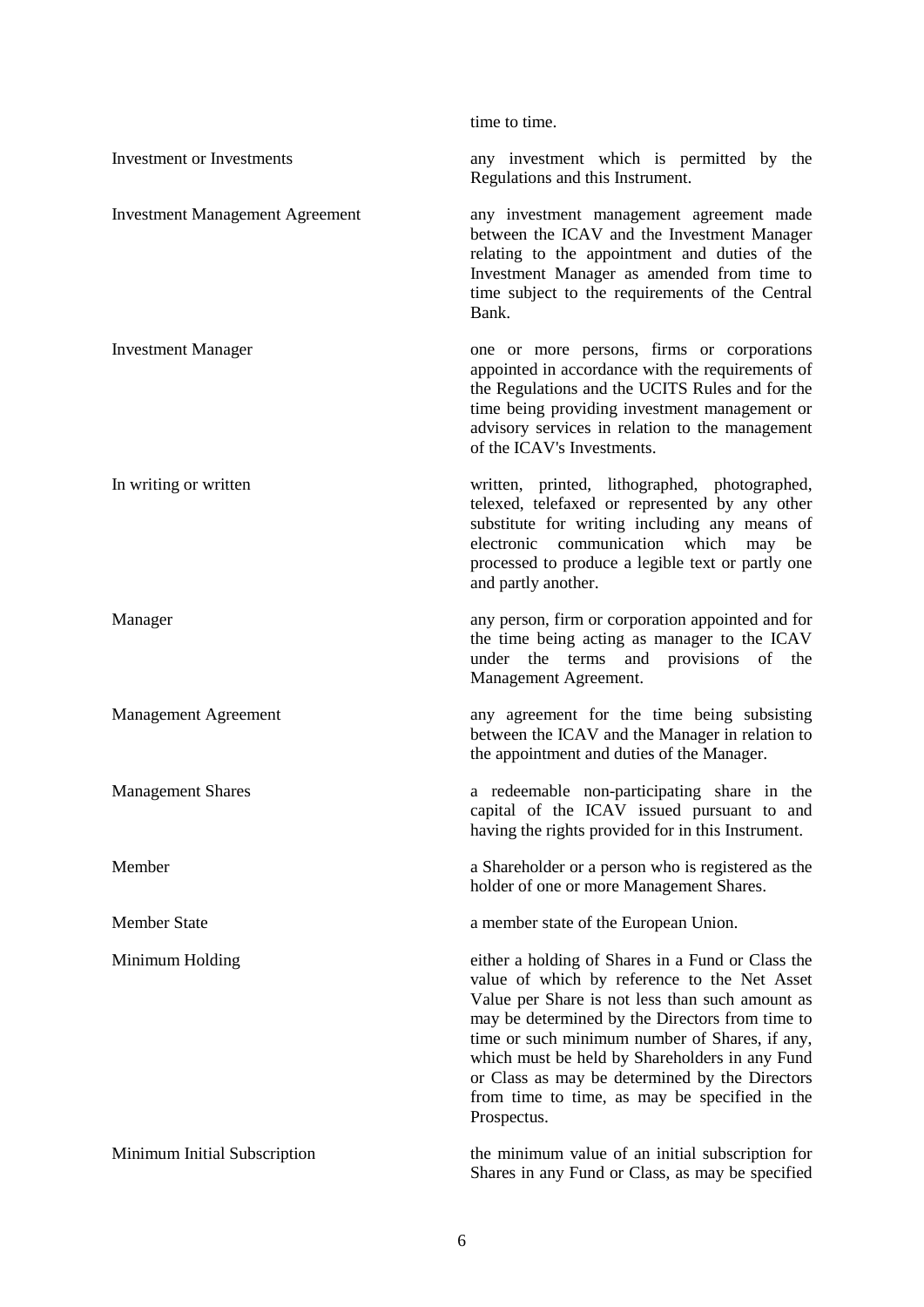|                                 | in the Prospectus.                                                                                                                                                                                                                                                                            |
|---------------------------------|-----------------------------------------------------------------------------------------------------------------------------------------------------------------------------------------------------------------------------------------------------------------------------------------------|
| <b>Minimum Transaction Size</b> | the minimum value of subsequent subscriptions,<br>partial redemptions, converts or transfers of<br>Shares in any Fund or Class by an existing holder<br>of Shares in that Fund or Class as may be<br>determined by the Directors from time to time, as<br>may be specified in the Prospectus. |
| Net Asset Value                 | the net asset value of the ICAV or a Fund or<br>attributable to a Class (as appropriate) calculated<br>in accordance with and/or pursuant to this<br>Instrument.                                                                                                                              |
| Net Asset Value per Share       | the net asset value of a Share calculated in<br>accordance with this Instrument.                                                                                                                                                                                                              |
| New Issues                      | a new issue within the meaning given in the<br><b>FINRA Rules.</b>                                                                                                                                                                                                                            |
| Non-Voting Share                | a non-voting Share in the capital of the ICAV<br>issued in accordance with the requirements of the<br>Central Bank.                                                                                                                                                                           |
| <b>OECD</b>                     | the Organisation for Economic Co-Operation and<br>Development.                                                                                                                                                                                                                                |
| <b>Offer Price</b>              | the sum of the Subscription Price and the entry<br>charge (if any) applicable to Shares in a Fund.                                                                                                                                                                                            |
| Office                          | the registered office of the ICAV.                                                                                                                                                                                                                                                            |
| <b>Ordinary Resolution</b>      | a resolution passed by a simple majority of the<br>votes cast by the Members as, being entitled to do<br>so vote in person or by proxy at a general<br>meeting of the ICAV.                                                                                                                   |
| Pro-Rata                        | shall as the context permits be such proportionate<br>allocation or division determined on such basis as<br>the Directors may, in their discretion, determine.                                                                                                                                |
| Prospectus                      | any prospectus or supplement thereto issued by<br>the ICAV from time to time in connection with<br>the purchase of or subscription for Shares of any<br>Class and/or Series.                                                                                                                  |
| <b>Redemption Price</b>         | the price at which Shares can be redeemed,<br>calculated in accordance with Clause 12.4.                                                                                                                                                                                                      |
| Register                        | the register maintained by or on behalf of the<br>ICAV in which are listed the names of<br>Shareholders of the ICAV.                                                                                                                                                                          |
| <b>Regulated Market</b>         | the stock exchanges and/or regulated markets set<br>out in the Prospectus from time to time.                                                                                                                                                                                                  |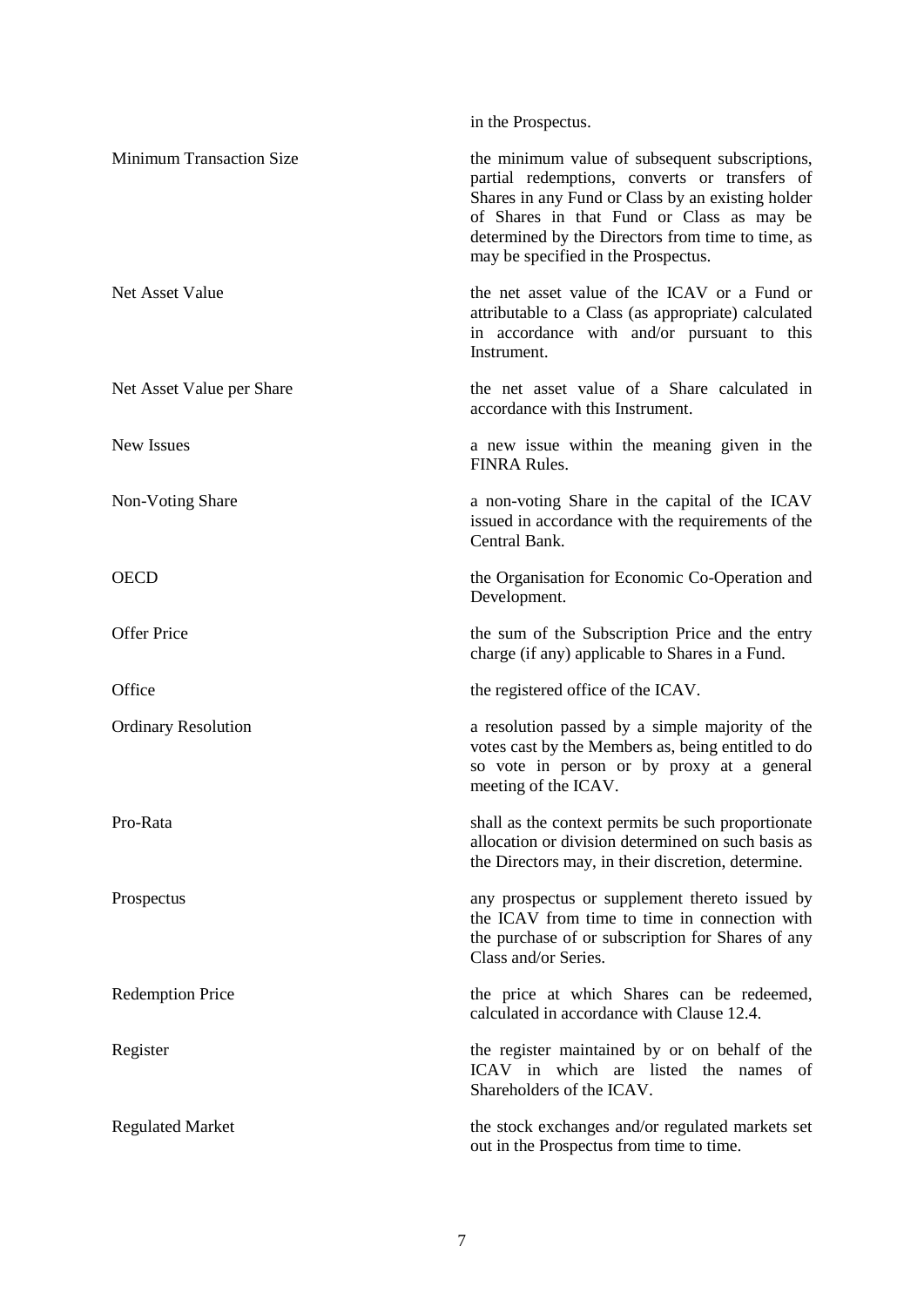| Regulations               | the European Communities (Undertakings for<br>Collective Investment in Transferable Securities)<br>Regulations, 2011 (S.I. No. 352 of 2011) as<br>amended or supplemented from time to time<br>including any conditions that may from time to<br>time be imposed thereunder by the Central Bank<br>and references to Regulation shall be construed as<br>a reference to a specific regulation therein. |
|---------------------------|--------------------------------------------------------------------------------------------------------------------------------------------------------------------------------------------------------------------------------------------------------------------------------------------------------------------------------------------------------------------------------------------------------|
| Seal                      | the common seal of the ICAV.                                                                                                                                                                                                                                                                                                                                                                           |
| Secretary                 | any person, firm or corporation appointed by the<br>Directors to perform any of the duties of the<br>secretary of the ICAV.                                                                                                                                                                                                                                                                            |
| <b>Series</b>             | a series of Shares issued in respect of any Class<br>of one or more Funds of the ICAV, as determined<br>by the Directors from time to time.                                                                                                                                                                                                                                                            |
| Share(s)                  | a participating share in the capital of the ICAV,<br>designated in one or more Funds or Classes,<br>issued in accordance with this Instrument.                                                                                                                                                                                                                                                         |
| Shareholder               | a person who is registered as the holder of one or<br>more Shares.                                                                                                                                                                                                                                                                                                                                     |
| <b>Special Resolution</b> | a resolution passed by not less than 75 per cent.<br>of the votes cast by the Members as, being<br>entitled to do so, vote in person or by proxy at a<br>general meeting of the ICAV.                                                                                                                                                                                                                  |
| <b>Subscription Price</b> | the price at which Shares can be subscribed for as<br>calculated and determined in accordance with<br>Clause 10.2.                                                                                                                                                                                                                                                                                     |
| <b>State</b>              | Ireland.                                                                                                                                                                                                                                                                                                                                                                                               |
| <b>UCITS Rules</b>        | means the Central Bank UCITS Regulations and<br>any guidance or Q&A document issued by the<br>Central Bank from time to time pursuant to the<br>Central Bank UCITS Regulations; or any<br>document published by the Central Bank which<br>sets down all of the conditions which the Central<br>Bank imposes on UCITS, their management<br>companies and depositaries;                                  |
| <b>USD</b>                | the lawful currency of the United States.                                                                                                                                                                                                                                                                                                                                                              |
| Umbrella Cash Account     | an account maintained at the level of the ICAV.                                                                                                                                                                                                                                                                                                                                                        |
| United Kingdom            | the United Kingdom of Great Britain and<br>Northern Ireland.                                                                                                                                                                                                                                                                                                                                           |
| <b>United States</b>      | the United States of America (including the<br>States and the District of Columbia), its<br>territories, its possessions and other areas subject                                                                                                                                                                                                                                                       |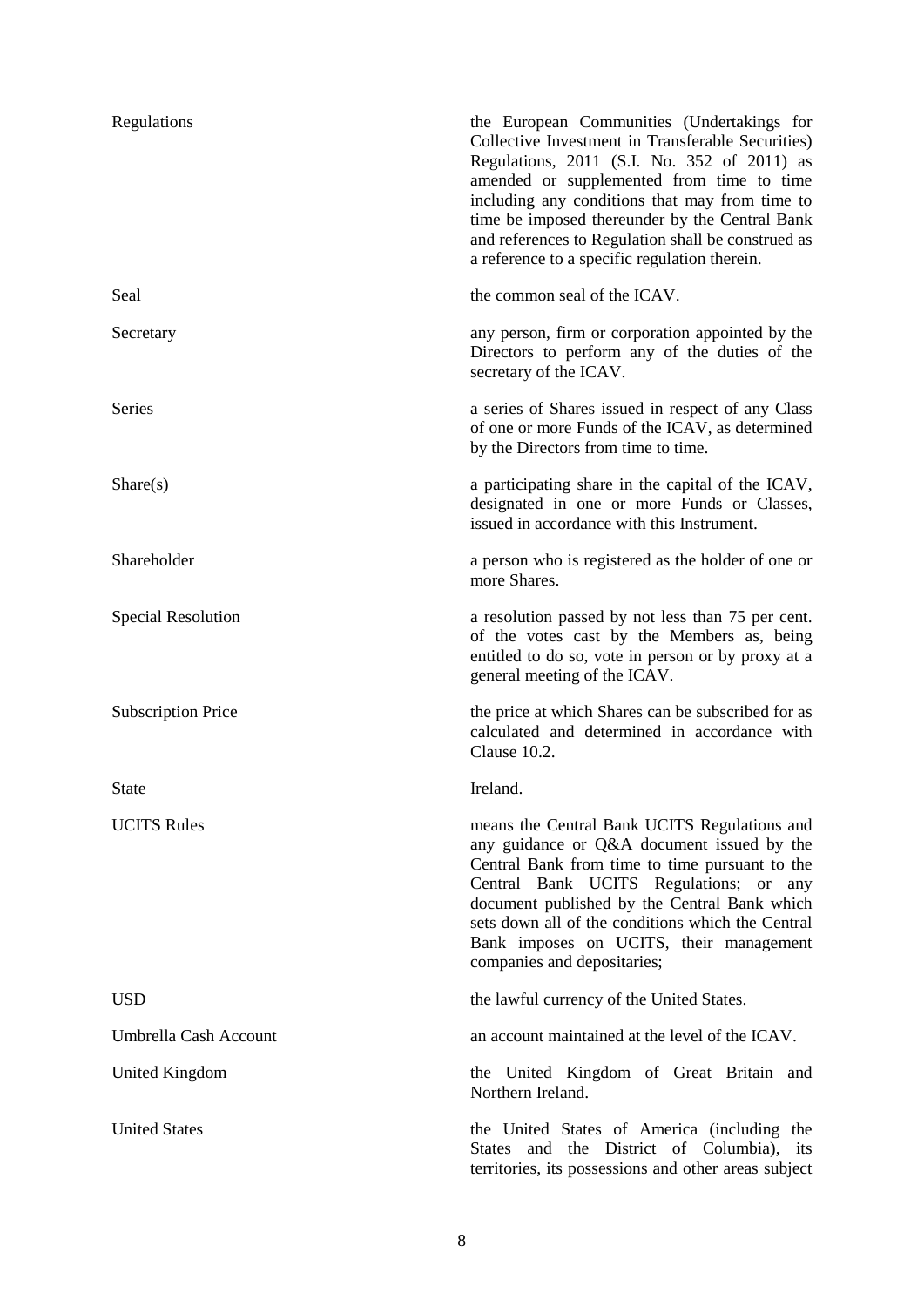|                      | to its jurisdiction.                                                                                                                                                                                                                                   |
|----------------------|--------------------------------------------------------------------------------------------------------------------------------------------------------------------------------------------------------------------------------------------------------|
| U.S. Person          | a U.S. Person as defined in the Prospectus.                                                                                                                                                                                                            |
| <b>Valuation Day</b> | such day in relation to which a Valuation Point is<br>determined by the Directors to arise.                                                                                                                                                            |
| Valuation Point      | the time or times on such day by reference to<br>which the Net Assset Value shall be calculated as<br>determined by the Directors and specified in the<br>Prospectus provided that there shall be a<br>Valuation Point in respect of each Dealing Day. |

In this Instrument, all references to the "Euro" or "€" are to the currency referred to in the second sentence of Article 2 of the Council Regulation (EC) No. 974/98 of 3 May 1998 and as adopted as the single currency of the participating member states of the European Union and any successor currency as determined at the discretion of the Directors.

- 1.2 In this Instrument, unless there be something in the subject or context inconsistent with such construction:
	- 1.2.1 words importing the singular number shall include the plural number and vice versa;
	- 1.2.2 words importing the masculine gender only shall include the feminine gender;
	- 1.2.3 words importing persons only shall include companies or associations or bodies of persons, whether corporate or not;
	- 1.2.4 the word "may" shall be construed as permissive and the word "shall" shall be construed as imperative;
	- 1.2.5 all references to a time of day or night shall be to Irish time;
	- 1.2.6 references to enactments and to sections of enactments shall include reference to any modifications or re enactments thereof for the time being in force; and
	- 1.2.7 headings and captions in this Instrument are inserted for convenience of reference only and shall not affect the construction or interpretation hereof.
- 1.3 Where for the purposes of this Instrument or for any other purpose any amount in one currency is required to be converted into another currency the Directors may effect such conversion using such rates as are quoted by such banks or other financial institutions as the Directors may deem appropriate at the relevant time except where otherwise in this Instrument specifically provided.
- 1.4 Unless specifically defined in this Instrument or the context otherwise requires, words or expressions contained in this Instrument shall bear the same meaning as in the Act but excluding any statutory modification thereof not in force when this Instrument becomes binding on the ICAV.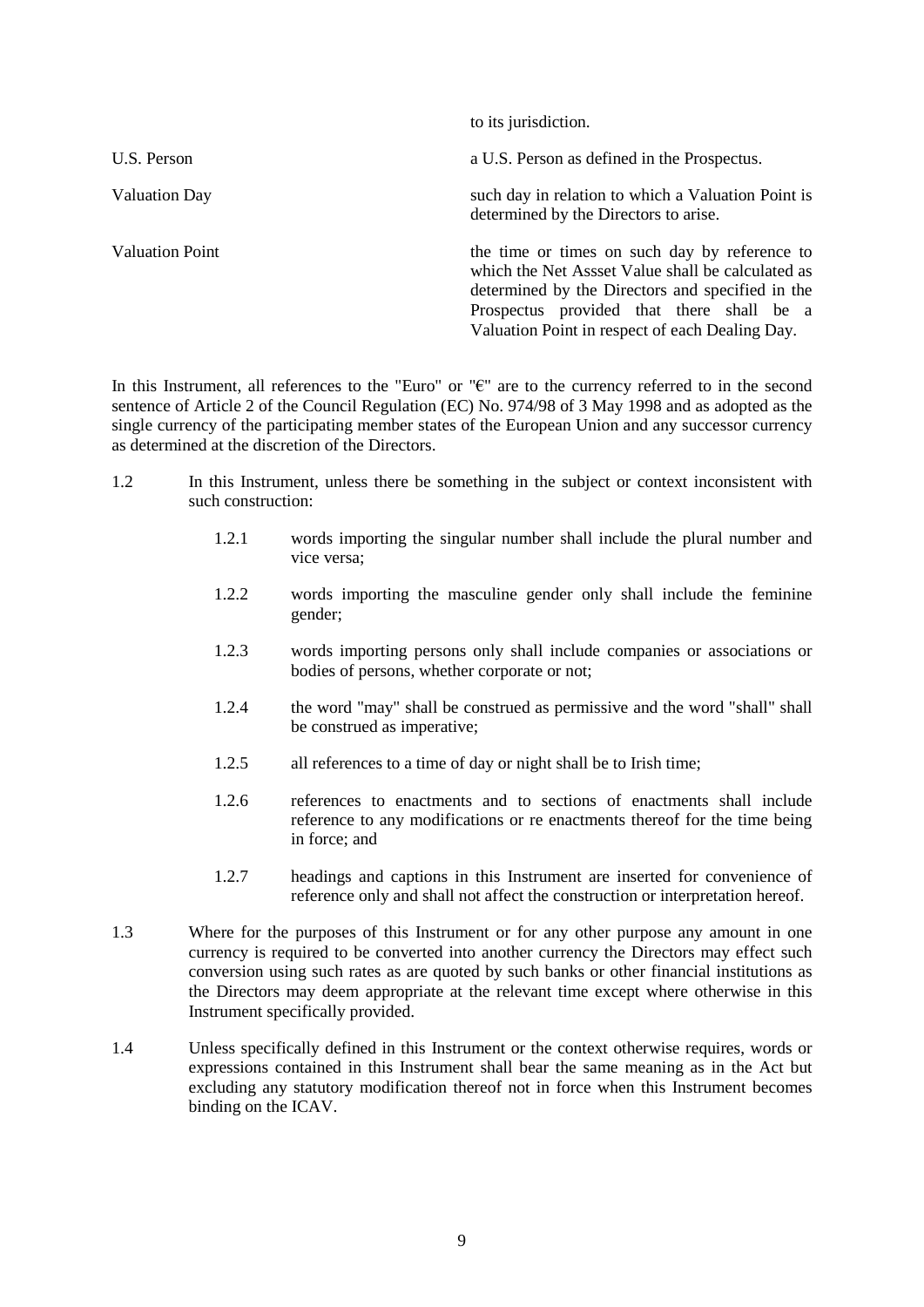## **2. OBJECT**

- 2.1 The sole object of the ICAV is the collective investment of its funds in property and giving members the benefit of the results of the management of funds.
- 2.2 Subject to any limits imposed by the UCITS Rules and any derogations therefrom permitted by the Central Bank, the Directors may exercise all powers of the ICAV to borrow or raise money (including, without limitation, the power to borrow for the purpose of redeeming Shares) or securities and to transfer, mortgage, pledge or charge its undertaking, property and assets or any part thereof and to issue bonds, notes, debentures, debenture stock or other securities whether outright or as security for any debts or obligations of the ICAV.
- 2.3 Furthermore, the ICAV is entitled to take any action which may seem necessary or useful in order to achieve or to further the corporate purpose on the basis and within the limits of the UCITS Rules.

### **3. PRELIMINARY**

- 3.1 The business of the ICAV shall be commenced as soon after the incorporation of the ICAV and authorisation of the ICAV under the Regulations as the Directors think fit and shall be carried out in accordance with the Regulations.
- 3.2 The assets of the ICAV shall belong exclusively to the ICAV and no Shareholder has any interest in the assets of the ICAV.
- 3.3 The Establishment Expenses payable by the ICAV may in the accounts of the ICAV be carried forward and amortised in such manner and over such period as the Directors may determine and the Directors may at any time and from time to time determine to lengthen or shorten any such period. Any Establishment Expenses of the ICAV shall be allocated between Funds and/or Classes on such basis as the Directors may from time to time in their discretion determine and shall be subject to such adjustment following the establishment of new Funds and/or Classes as the Directors may determine. Any Establishment Expenses attributable to a Fund and/or one or more Classes shall be allocated between Classes on such basis as the Directors may from time to time in their discretion determine and shall be subject to such adjustment following the establishment of new Classes as the Directors may determine.
- 3.4 The ICAV and/or each Fund and, where expenses or liabilities are attributable specifically to a Class, such Class shall also bear all of its operating costs or, where appropriate, its Pro-Rata share thereof, subject to adjustment to take account of expenses and/or liabilities attributable to one or more Classes, including but not limited to:
	- 3.4.1 out-of-pocket expenses incurred by the Manager, the Investment Manager (including any delegate sub-investment managers or investment advisors thereof), the Distributor, the Depositary, ICAV Secretary and the Administrator in the performance of their duties to the ICAV on such basis as may be determined by the Directors from time to time;
	- 3.4.2 all clerical expenses and stamp duty (other than any payable by an applicant for Shares or a Shareholder) or other tax or duty which may be levied or payable from time to time on or in respect of the ICAV, a Fund or any Class of Shares or on creation, issue or redemption of Shares or any Class Shares or arising in any other circumstance;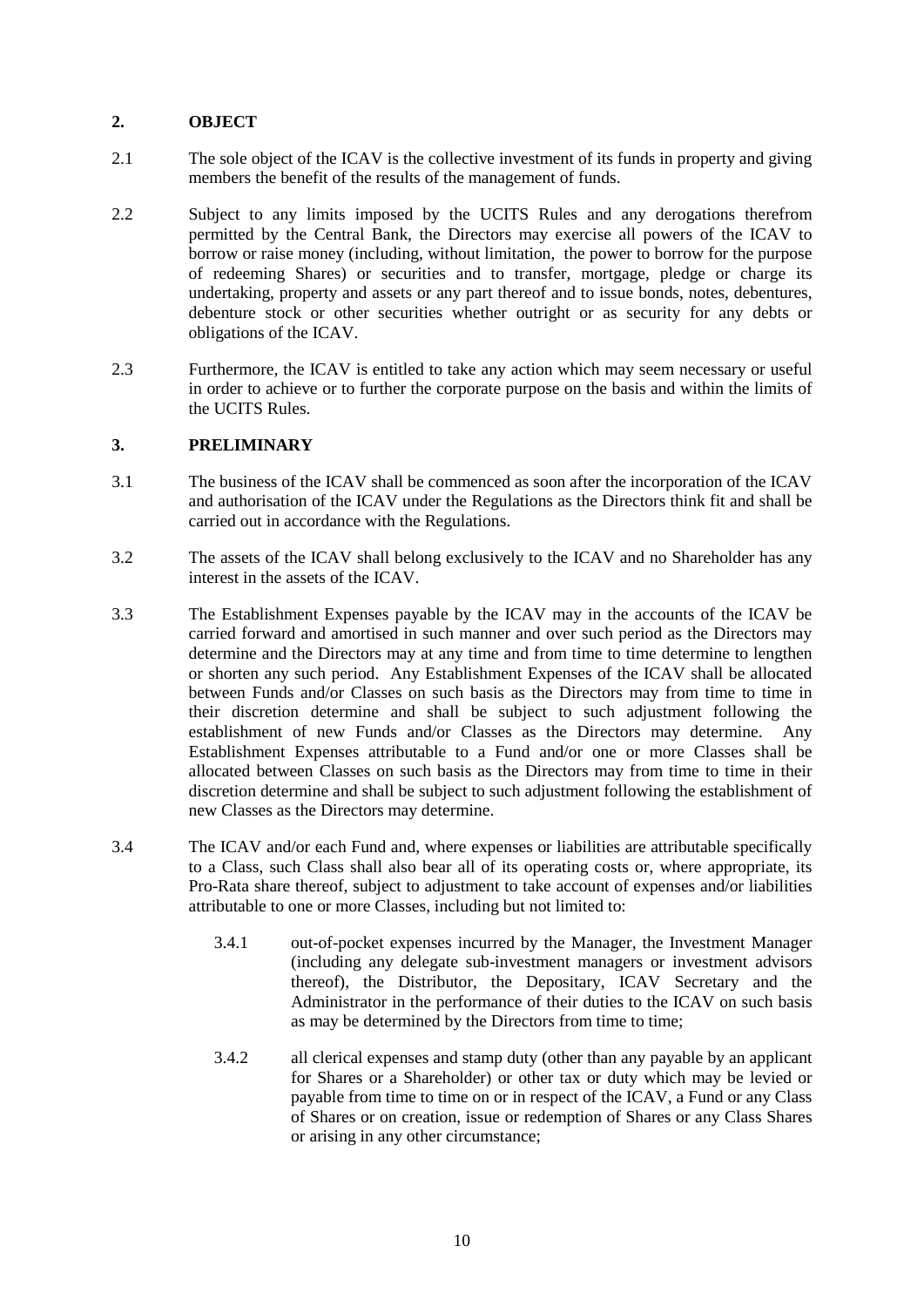- 3.4.3 all brokerage, stamp, fiscal and purchase or fiscal and sale charges and expenses arising on any acquisition or disposal of Investments;
- 3.4.4 all expenses incurred in relation to the registration of any Investments into and transfer of any Investments out of the name of the ICAV, a Fund or the Depositary, or any sub-custodian or their nominees or the holding of any Investment or the custody of Investments and/or any documents or title thereto (including bank charges, insurance of documents of title against loss in shipment, transit or otherwise) and charges made by the registrar or agents of the Depositary or any sub-custodian for acceptance of documents for safe custody, retention and/or delivery;
- 3.4.5 all expenses incurred in the collection of income and administration of the ICAV;
- 3.4.6 all costs and expenses of Shareholders' meetings and preparing resolutions of Shareholders;
- 3.4.7 all taxation payable in respect of the holding of or dealings with or income from a Fund relating to that Fund's property and in respect of allocation and distribution of income to Shareholders other than tax of Shareholders or tax withheld on account of Shareholders' tax liability;
- 3.4.8 all commissions, charges, stamp duty, value added tax and other costs and expenses of or incidental to any acquisition, holding, realisation or other dealing in Investments of any nature whatsoever and including any foreign exchange options, financial futures or of any other derivative instruments or the provision of cover or margin therefor or in respect thereof or in connection therewith;
- 3.4.9 all stationery, telephone, facsimile, printing, translation and postage costs in connection with the preparation, publication and distribution of the Net Asset Value, the Net Asset Value per Share, any cheques, warrants, tax certificates, statements, accounts and reports made, issued or dispatched;
- 3.4.10 all legal and other professional advisory fees incurred by the ICAV, including but not limited to the fees and expenses of the ICAV's auditors and ICAV secretarial fees and professional consulting fees;
- 3.4.11 any statutory fees payable, including any fees payable to the Central Bank or to any regulatory authority or fiscal authority in any country or territory, the costs and expenses (including legal, accountancy and other professional charges and printing costs) incurred in meeting on a continuing basis the notification, registration, tax reporting and costs of qualifying the Shares for favourable tax treatment in any of the jurisdictions where the Shares are marketed and other requirements of each such regulatory or fiscal authority, and any fees and expenses of representatives or facilities agents in any such other country or territory;
- 3.4.12 all fees and costs relating to the listing or de-listing of Shares in any Fund or any Class of Shares on any stock exchange;
- 3.4.13 all fees and costs relating to a scheme of reconstruction and amalgamation (to the extent it has not been agreed that such expenses should be borne by other parties) ;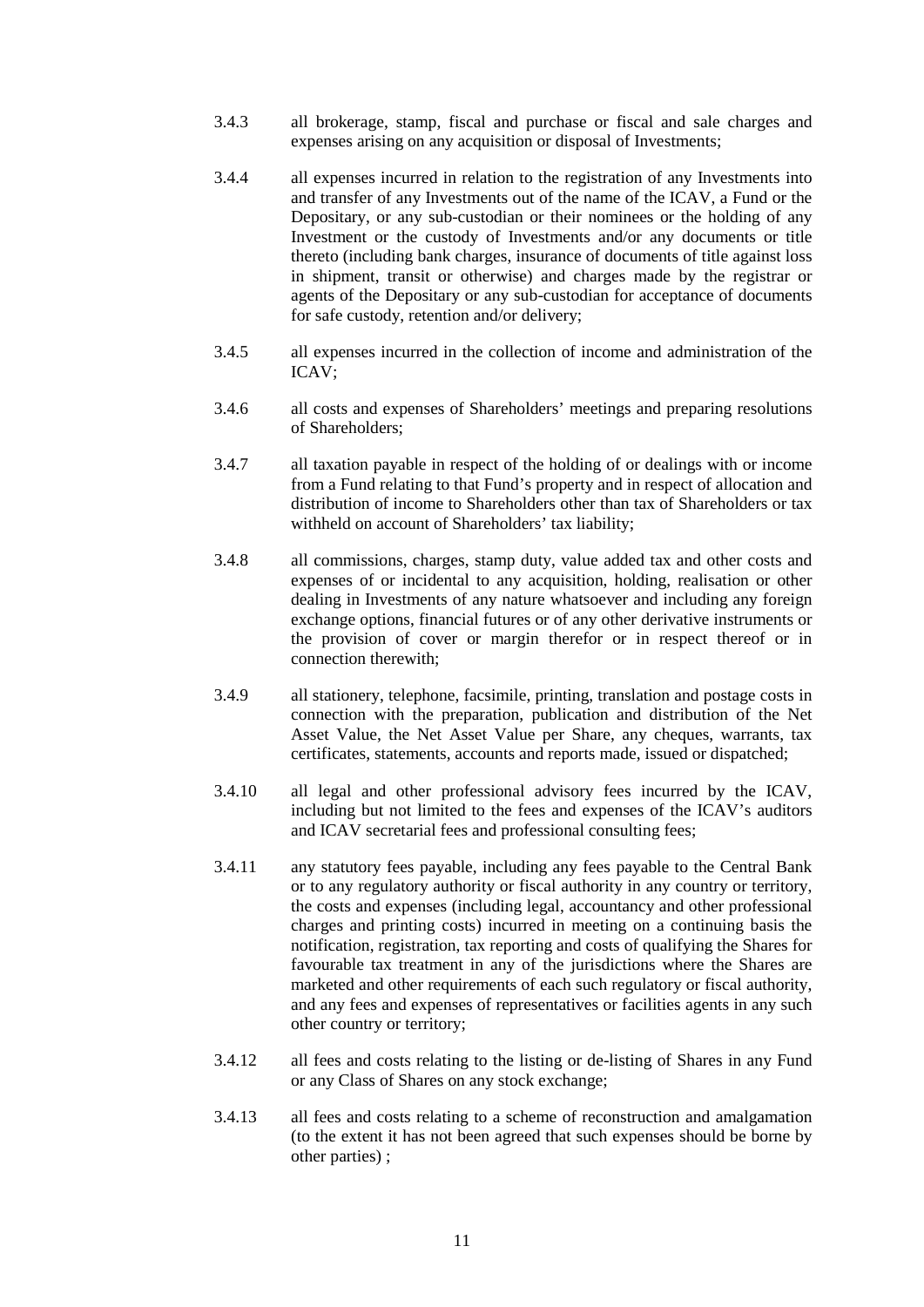- 3.4.14 any interest on any borrowings of the ICAV;
- 3.4.15 all expenses and fees relating to any marketing material services, advertisements and the distribution of the ICAV and the Shares issued or to be issued, any periodic update of the Prospectus or any other documentation relating to the ICAV, updates relating to the addition of new Funds or changes to existing Funds will be borne by the relevant Fund:
- 3.4.16 all fees of any sub-distributors, paying agents or local representatives required to facilitate the authorisation or registration of the ICAV and/or a Fund and the marketing of any Shares in any jurisdiction;
- 3.4.17 expenses and fees related to any specialised risk management or research services or software utilised by the Investment Manager in managing the assets of the ICAV;
- 3.4.18 all fees and expenses of the Directors and any Directors' insurance premia;
- 3.4.19 the costs of winding up the ICAV or terminating any Fund or Class; and
- 3.4.20 all costs and expenses incurred by the ICAV and the Funds and any of their appointees which are permitted by this Instrument (including all set up expenses).

in each case plus any applicable value added tax.

All recurring expenses will be charged against current income or against realised and unrealised capital gains, or, if the Directors so determine, against the capital or assets of the ICAV in such manner and over such period as the Directors may from time to time decide.

Notwithstanding anything in Clause 3, the Investment Manager may in its discretion pay certain expenses on behalf of the ICAV.

### **4. DEPOSITARY AND MANAGER**

- 4.1 The ICAV shall entrust its assets to the Depositary for safe-keeping.
- 4.2 The Depositary shall be responsible for the safe custody of all the Investments of the ICAV (and its subsidiaries) and to perform such other duties upon such terms and conditions including the right to remuneration payable by the ICAV and to appoint subcustodians as the Directors may from time to time (with the agreement of the said Depositary) determine.
- 4.3 The Depositary shall be a depositary approved for the purpose by the Central Bank and the terms of the Depositary Agreement shall be in accordance with the requirements of the Central Bank.
- 4.4 The terms of appointment of any Depositary may authorise such Depositary to appoint (with powers of sub delegation) sub custodians, nominees, agents or delegates at the expense of the ICAV or otherwise as determined by the Depositary and the ICAV.
- 4.5 In the event of the Depositary desiring to retire or the ICAV desiring to remove the Depositary from office the Directors shall use their reasonable endeavours to find a corporation willing to act as depositary and subject to the prior approval of the Central Bank the Directors shall appoint such corporation to be Depositary in place of the former depositary. The Depositary may not retire or be removed from office unless and until a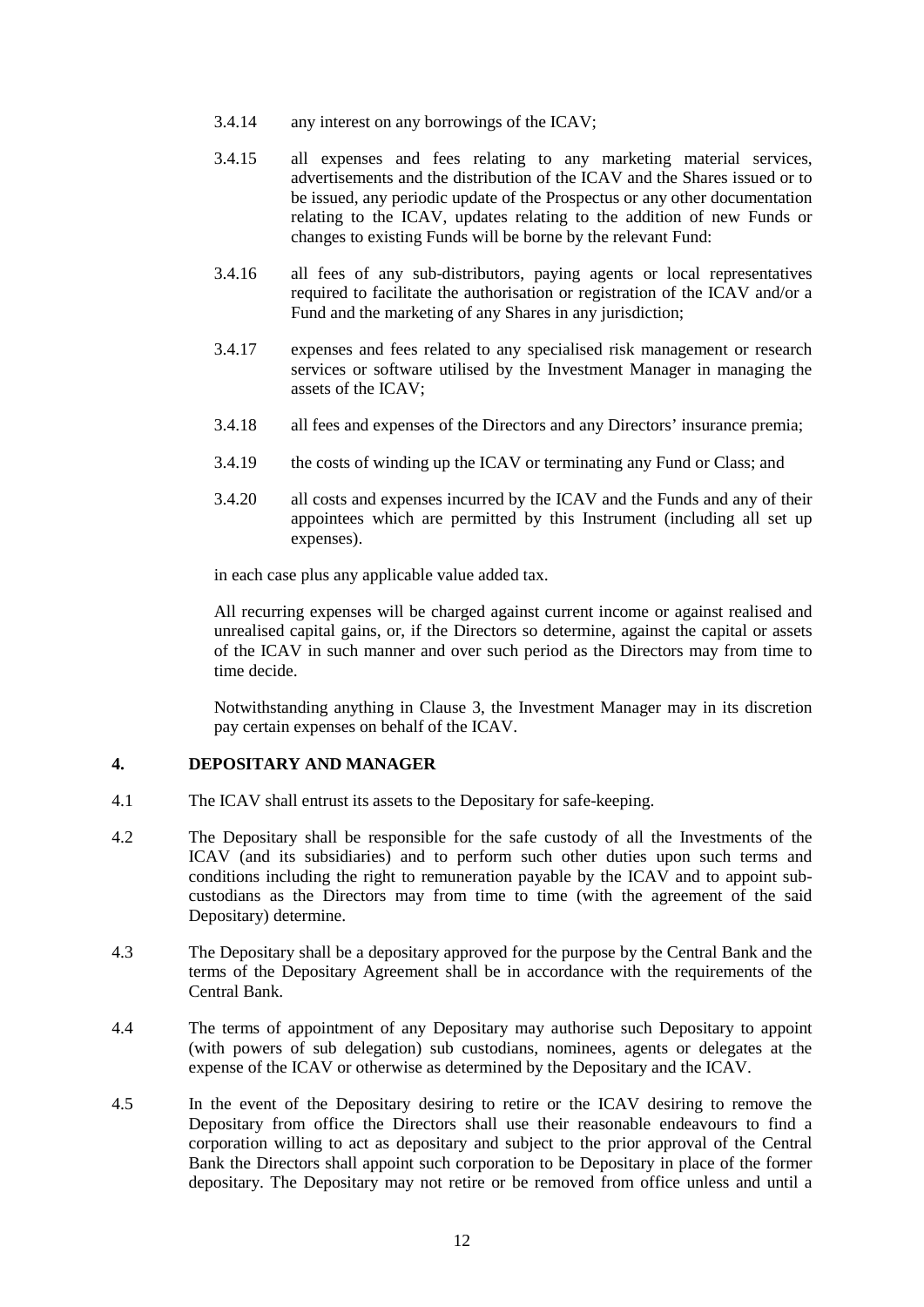new depositary approved by the Central Bank has been appointed as Depositary in place of the former depositary with the prior approval of the Central Bank.

- 4.6 If within a period of 90 days or such longer period as set out in the Depositary Agreement and in accordance with the requirements of the Central Bank, from the date on which (a) the Depositary notifies the ICAV of its desire to retire in accordance with the terms of the Depositary Agreement and has not withdrawn notice of its intention to so retire; (b) the appointment of the Depositary is terminated by the ICAV in accordance with the terms of the Depositary Agreement, or (c) the Depositary ceases to be qualified under Clause 4.2, a new depositary acceptable to the ICAV and approved by the Central Bank has not been appointed to act as Depositary to the ICAV, the ICAV's secretary shall forthwith at the request of the Directors (such request to be made in a timely manner), convene an extraordinary general meeting of all Shareholders at which there shall be proposed an Ordinary Resolution to wind up the ICAV in accordance with the provisions of Clause 34 and revocation of the ICAV's authorisation shall be sought from the Central Bank. Upon the revocation of the ICAV's authorisation from the Central Bank, the Depositary's appointment shall terminate.
- 4.7 The ICAV may (in accordance with the requirements of the Central Bank) appoint any person, firm or corporation to act as manager to the ICAV, in accordance with the terms of the Management Agreement and may entrust to and confer upon the Manager so appointed any of the relevant powers, duties, discretions and/or functions exercisable by the Directors, upon such terms and conditions including the right to remuneration payable by the ICAV and with such powers of delegation and such restrictions as they think fit either collaterally with or to the exclusion of their powers. In the event that the Manager shall resign or be dismissed or its appointment shall otherwise terminate, the Directors shall use their best endeavours to appoint some other person, firm or corporation, approved by the Central Bank to act as Manager in its place.
- 4.8 The ICAV may (in accordance with the requirements of the Central Bank) appoint any person, firm or corporation to act as administrator, investment manager, investment advisor, distributor, and/or sub-investment manager or advisor to the ICAV or a Fund as the context permits.

### **5. SHARE CAPITAL**

- 5.1 The ICAV may issue Shares and Management Shares subject to and in accordance with this Instrument, its Prospectus, the Bank Regulations, the requirements of the Central Bank and the Act.
- 5.2 The share capital of the ICAV shall be divided into share capital of 500,000,000,000 Shares of no par value and 300,002 redeemable Management Shares of no par value issued at €1.00 each.
- 5.3 Management Shares do not entitle the holders thereof to any dividend. On a winding up of the ICAV, the Management Shares entitle the holders thereof to receive the amount paid up thereon but do not otherwise entitle them to participate in the assets of the ICAV.
- 5.4 The ICAV may issue Shares as fully paid up in accordance with this Instrument, its Prospectus, the Bank Regulations, the requirements of the Central Bank and the Act.
- 5.5 The liability of the Members shall be limited to the amount, if any, unpaid on the Shares or Management Shares respectively held by them.
- 5.6 The actual value of paid up share capital of the ICAV shall at all times be equal to the value of the assets of the ICAV after deduction of its liabilities.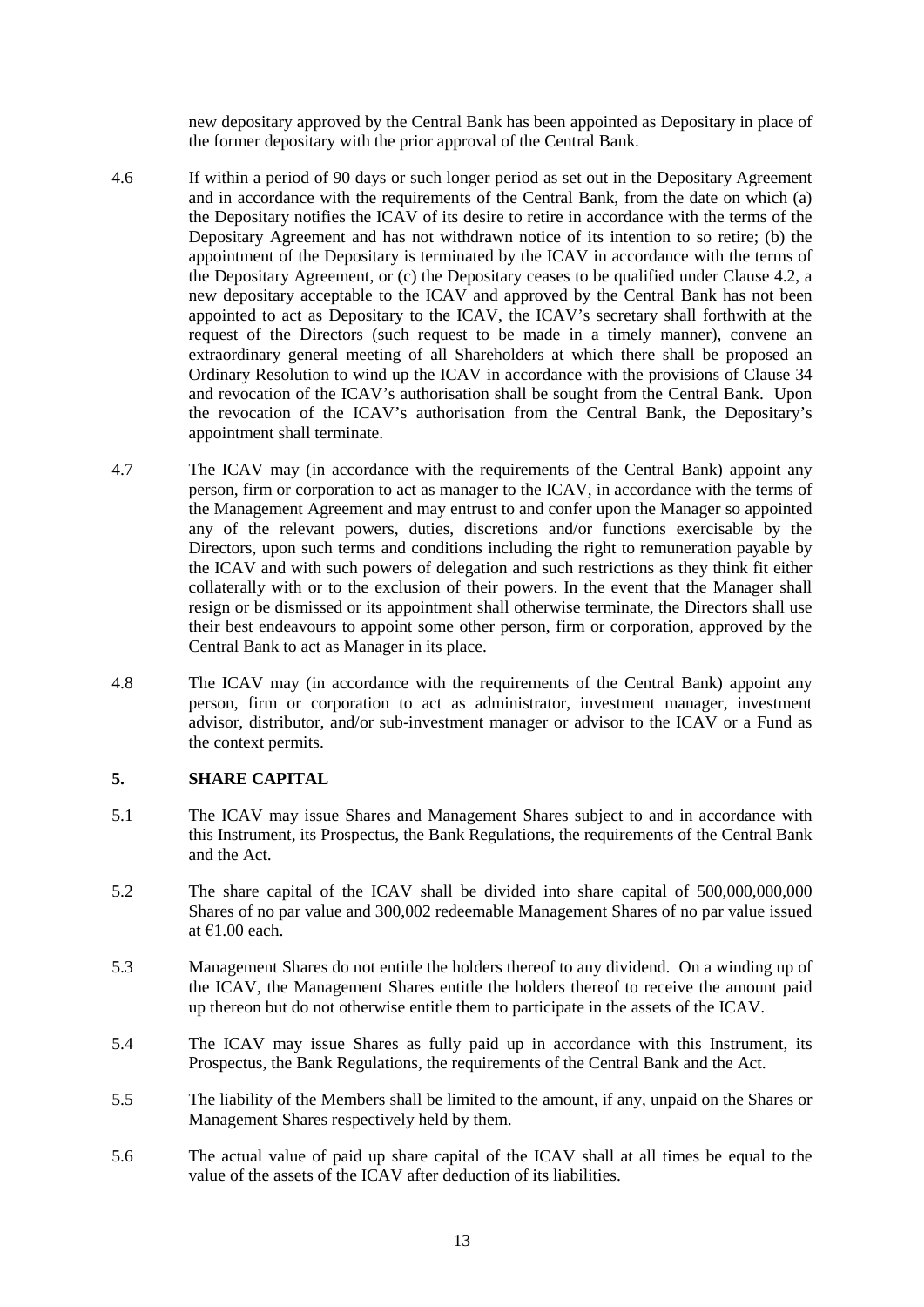- 5.7 The Directors are hereby generally and unconditionally authorised to exercise all the powers of the ICAV to issue Shares in the ICAV on such terms and in such manner as they may think fit.
- 5.8 The Directors may subject to this Instrument, the Act and the Regulations, allot and issue Shares in the ICAV to such persons on such terms and conditions and at such times and in such manner as they may think fit. Without prejudice to any special rights previously conferred on the holders of any existing Shares or Class, any Share in the ICAV may be issued with such preferred, deferred or other rights or restrictions, whether in regard to dividends, voting, return of capital or otherwise, as the Directors may from time to time determine. The Shares shall be divided into such Funds and may be further divided into such Classes as the Directors may from time to time determine and such Funds and Classes shall have such names or designations as the Directors may from time to time determine. Where the Directors determine to divide the Shares into Funds, each Fund shall have segregated liability. On or before the allotment of any Shares, the Directors shall determine the Series or Class or Fund in which such Shares are designated. All monies payable in respect of a Share (including without limitation, the subscription and redemption monies and dividends in respect thereof) shall be paid in the currency in which the Share is designated or in such other currency or currencies as the Directors may determine either generally or in relation to a particular Fund or Class. In order to facilitate the equitable application to the holding of each Shareholder of any performance fee payable in respect of a Class or for such other purposes as the Directors may from time to time determine, the Directors may create Series of Shares within that Class. Each Series of Shares may be re-designated and converted into another Series at such time and in such circumstances as the Directors may determine and disclose as outlined in the Prospectus.
- 5.9 Without prejudice to the generality of this Clause, the ICAV may, in the sole and absolute discretion of the Directors, subject to this Instrument, the Regulations and in accordance with the requirements of the Central Bank, participate in New Issues, and the Directors may take any and all action necessary to ensure compliance by the ICAV with the FINRA Rules as and when applicable.
- 5.10 Without limiting the generality of 5.8 above, in the event that the ICAV, in the sole and absolute discretion of the Directors, participates in New Issues and there is a Class which is restricted from participating in such New Issues, a credit equal to the commercial rate of interest (as determined by the Directors in their absolute discretion) on the funds invested in New Issues or some other credit as specified in the Prospectus, may, in the sole discretion of the Directors, be allocated to such Class which is restricted from participating in New Issues and a matching debit may be allocated the Class which is not restricted from participating in New Issues.
- 5.11 The Directors may delegate to any duly authorised Director or officer of the ICAV, or to any duly authorised person, firm or corporation the duties of accepting the subscription for, receiving payment for, and the issue of, new Shares.
- 5.12 The Directors or their duly authorised delegates may, in their absolute discretion, refuse to accept any application for Shares in the ICAV or to accept any application in whole or in part.
- 5.13 Subject to the provisions of the Regulations and the requirements of the Central Bank, Shares of any Fund may be acquired, by way of subscription or transfer for consideration, or redeemed, by another Fund for the purpose of cross investment by one Fund to another.
- 5.14 In the event that the ICAV establishes a Fund or Funds which are intended to be Shari'ah complaint, subject to the provisions of the Regulations and in accordance with the requirements of the Central Bank, any provisions of this Instrument which are non-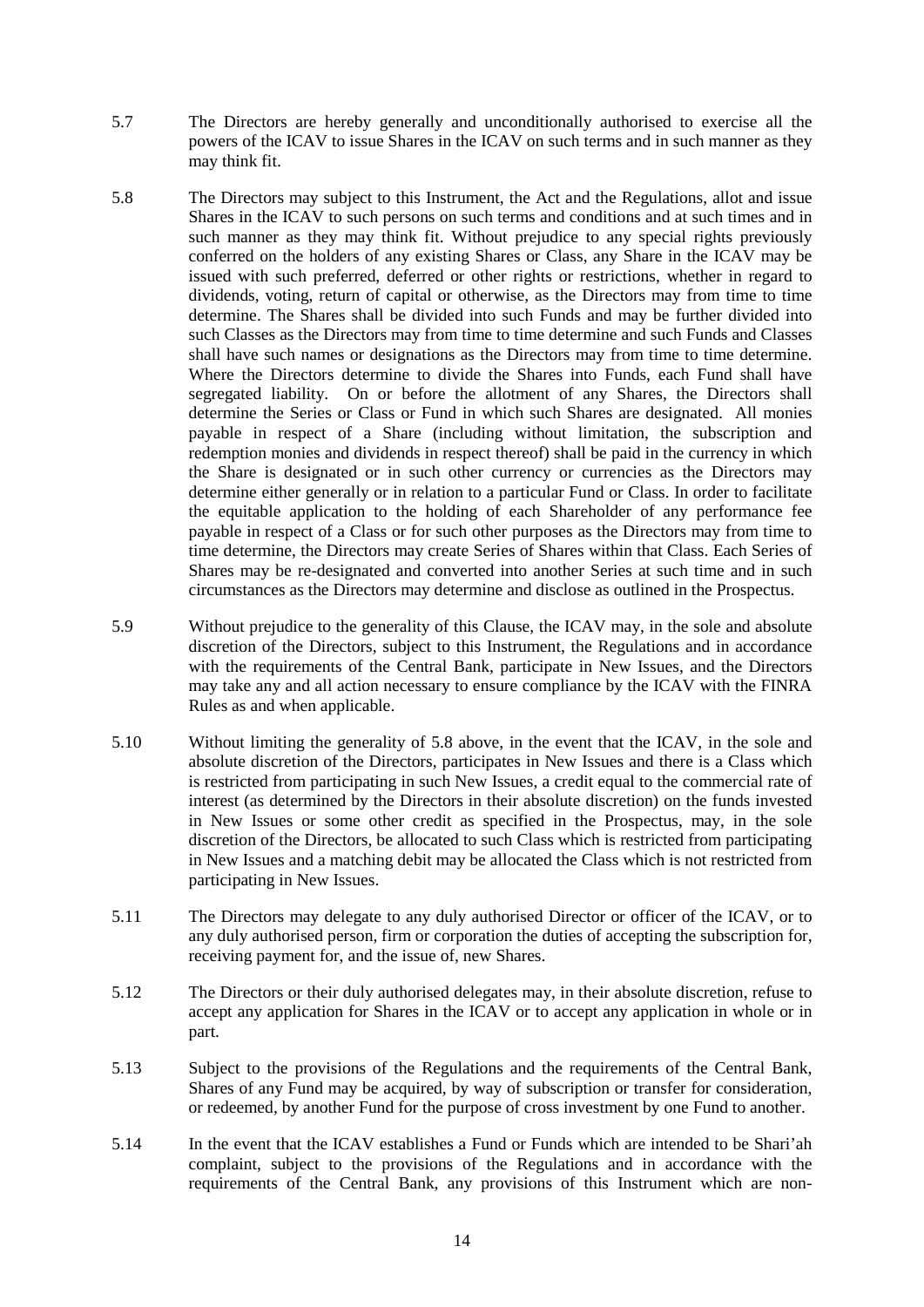Shari'ah compliant shall be disapplied and replaced with appropriate provisions as set out in the Prospectus.

- 5.15 The ICAV may from time to time by Ordinary Resolution increase its capital by such amount as the resolution shall prescribe.
- 5.16 On any issue of Shares, the ICAV may pay any placement, brokerage fees or commissions.
- 5.17 No person shall be recognised by the ICAV as holding any Shares on trust and the ICAV shall not be bound by or recognise (even when having notice thereof) any equitable, contingent, future or partial interest in any Shares or (except only as this Instrument otherwise provide or as by law required) any other right in respect of any Share, except an absolute right of title thereto of the registered holder, or the bearer of a share warrant.

### **6. CONSTITUTION, RIGHTS, ASSETS AND LIABILITIES OF THE ICAV**

- 6.1 The ICAV shall at all times, have a registered office in the State to which all communications and notices may be addressed.
- 6.2 The ICAV is an open-ended investment ICAV with variable capital constituted as an umbrella fund having segregated liability between its Funds where each Fund may comprise one or more Classes.
- 6.3 The ICAV is comprised of separate Funds, which may comprise one or more Classes. The Directors may from time to time establish with the prior approval of the Central Bank, additional Funds and/or in accordance with the requirements of the Central Bank, designate additional Classes or Series and issue Shares in such Funds, Classes or Series.
- 6.4 Subject to the requirements of the Central Bank, the Directors may in their absolute discretion differentiate between the Shares in any Class or Fund.
- 6.5 The rights attaching to any Class or Fund may, whether or not the ICAV is being wound up, be varied or abrogated with the consent in writing of the holders of three-fourths of the issued Shares of that Class or Fund, or with the sanction of a Special Resolution passed at a separate general meeting of the Shareholders of that Class or Fund. To every such separate general meeting the provisions of this Instrument relating to general meetings shall apply provided that the necessary quorum at any such meeting (other than an adjourned meeting) shall be two Shareholders holding or representing by proxy Shares of the Fund or Class in question and, at an adjourned meeting, one Shareholder holding Shares of the Fund or Class in question or his proxy. The chairman of a general meeting of a Fund or Class or any holder of Shares of a Fund or Class present in person or by proxy at a general meeting of a Fund or Class may demand a poll.
- 6.6 The rights conferred upon the holders of the Shares of any Class or Fund issued with preferred or other rights shall not, unless otherwise expressly provided by the terms of issue of the Shares of that Class or Fund, be deemed to be varied or abrogated by the creation, allotment or issue of further Shares ranking pari passu therewith or subsequent to them, the redemption of Shares of any Class of the ICAV, or the passing of a Director's resolution to change or vary any investment objective, investment technique and strategy, investment restriction and/or investment policy in relation to a Class, any modification of the fees payable to any service provider by the ICAV, or any other change or variation reserved as a right of the Directors contained in this Instrument including, without limitation, any change to a Valuation Day, Valuation Point or Dealing Day to another day.
- 6.7 All consideration, other than the Entry Charge (if any) pursuant to Clause 9.4, received by the ICAV for the allotment or issue of Shares of each Class, together with all Investments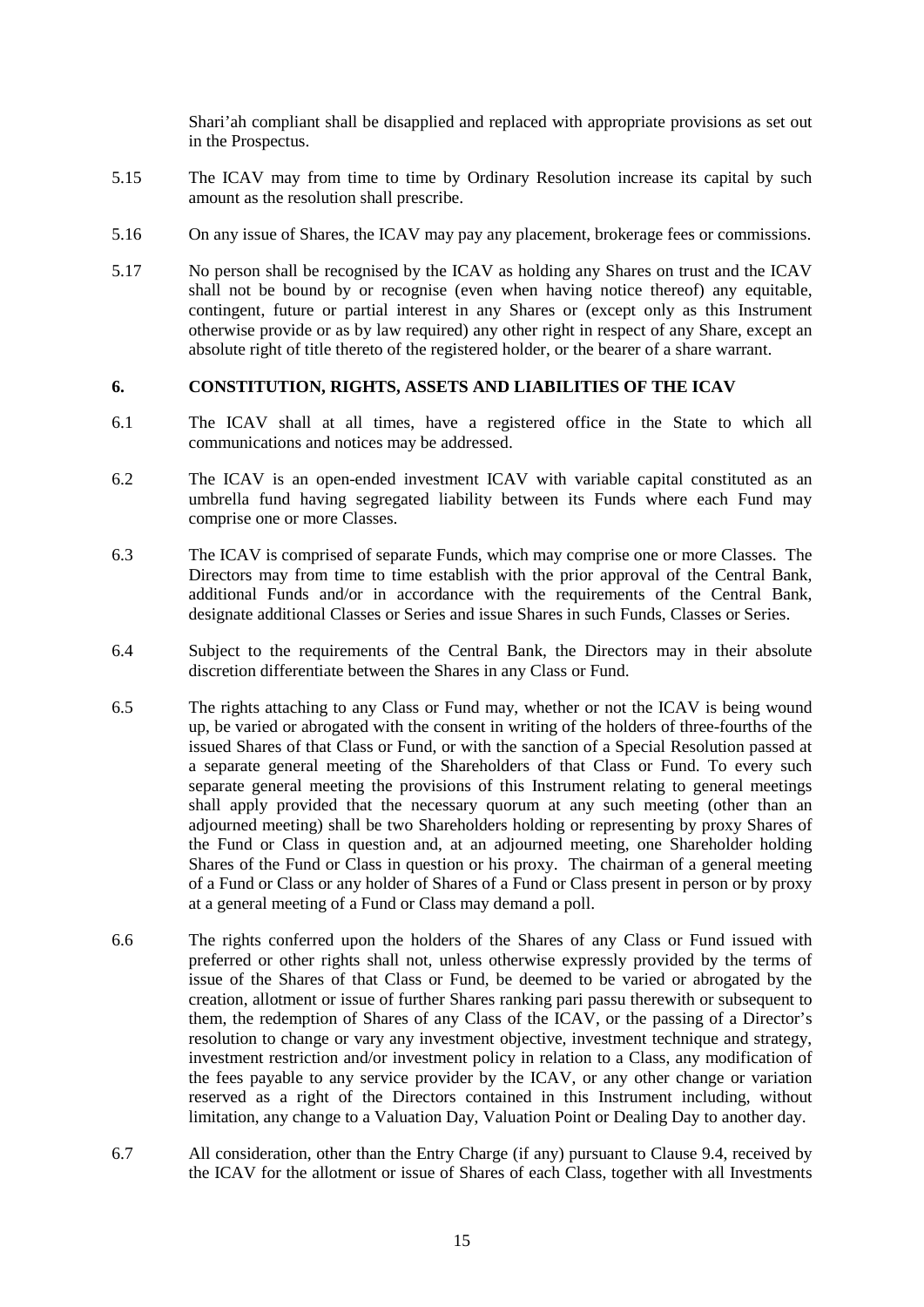in which such consideration is invested or reinvested, and all income, earnings, profits and Class proceeds thereof shall be segregated and kept separate in the Fund to which such Class relates from all other monies of the ICAV and to which the following provisions shall apply:

- 6.7.1 the records and accounts of each Fund shall be maintained separately in the Base Currency of the relevant Fund;
- 6.7.2 the liabilities of each Fund shall be attributable exclusively to that Fund;
- 6.7.3 the assets of each Fund shall belong exclusively to that Fund, shall be segregated in the records of the Depositary from the assets of other Funds, and shall not (save as provided in the Regulations), be used to discharge directly or indirectly the liabilities of or claims against any other Fund and shall not be available for any such purpose;
- 6.7.4 the proceeds from the issue of each Class shall be applied to the relevant Fund established for that Class, and the assets and liabilities and income and expenditure attributable thereto shall be applied to such Fund subject to the provisions of this Instrument;
- 6.7.5 where any asset is derived from another asset, the derived asset shall be applied to the same Fund as the assets from which it was derived, and on each revaluation of an asset the increase or diminution in value shall be applied to the relevant Fund;
- 6.7.6 where the asset or a liability of the ICAV cannot be considered as being attributable to a particular Fund, such asset or liability, subject to the approval of the Depositary, shall be allocated to all the Funds pro rata to the Net Asset Value of each Fund;
- 6.7.7 where hedging strategies are used in relation to a Fund or Class, the financial instruments used to implement such strategies shall be deemed to be assets or liabilities (as the case may be) of the relevant Fund as a whole but the gains/losses on and the costs of the relevant financial instruments will accrue solely to the relevant Class;
- 6.7.8 in case New Issues are invested in or acquired by a Fund, the Fund may establish new Classes of Shares to be held by persons not being restricted persons under the rules adopted by FINRA ("Restricted Persons"). The New Issues shall be deemed to be assets or liabilities (as the case may be) of the relevant Fund as a whole (either directly, indirectly and/or beneficially) however the gains/losses on and the costs of the New Issues will accrue solely to the relevant Class or Classes of Shares held by Shareholders who are not Restricted Persons, unless otherwise determined by the Directors, in accordance with and to the extent permitted under the rules adopted by FINRA.

### **7. CONFIRMATIONS OF OWNERSHIP, SHARE CERTIFICATES AND SHARE WARRANTS**

7.1 Shares shall be issued in registered form. A Shareholder in the ICAV shall have his title to Shares evidenced by having his name, address, date of entry of membership and cessation of membership of the ICAV and the number, Fund and, where applicable, Class and/or Series of Shares held by him entered in the Register.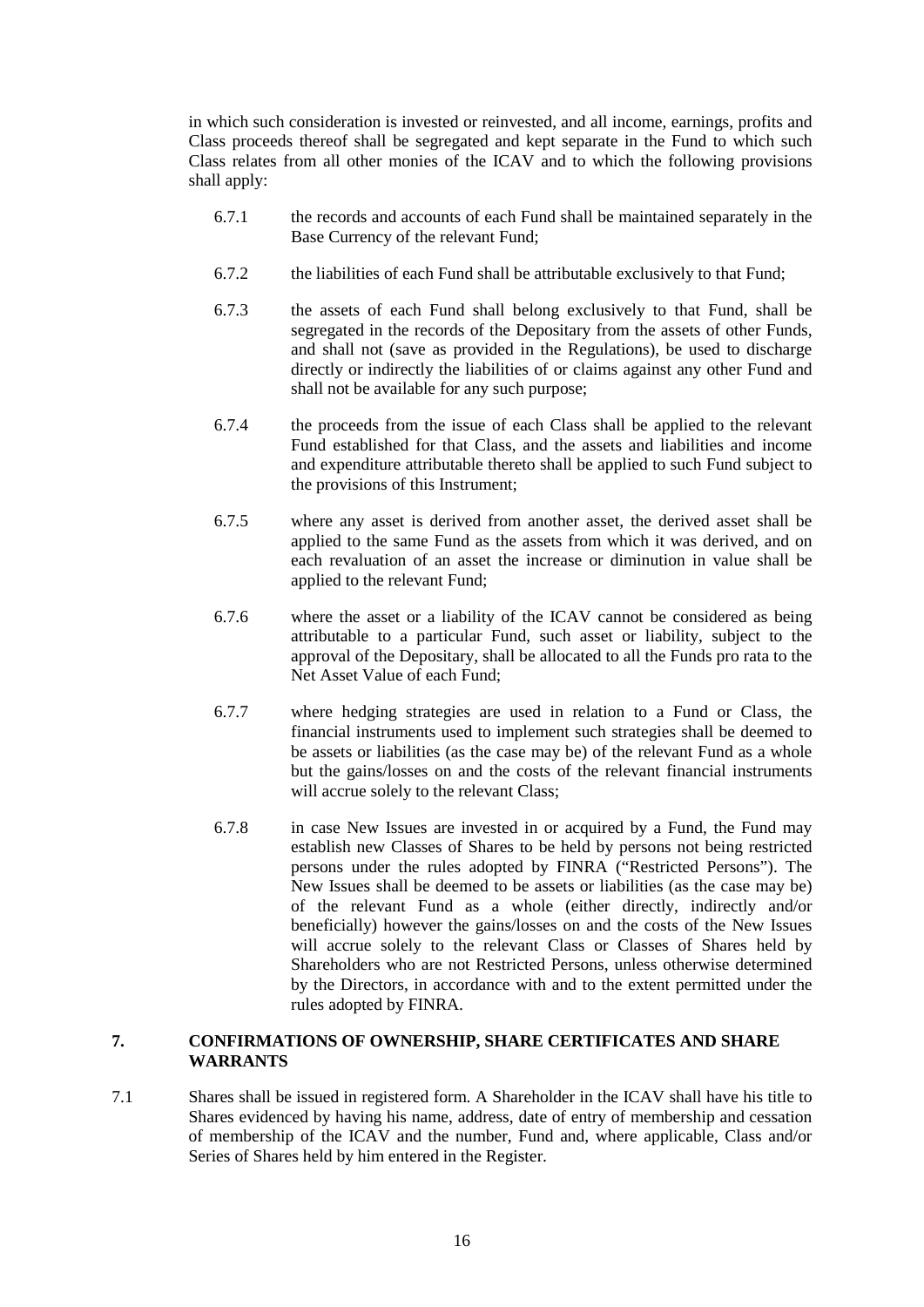- 7.2 The Directors may from time to time establish specific requirements in respect of the issue of warrants.
- 7.3 A Shareholder whose name appears in the Register shall be issued with a written confirmation of entry in the Register of the number of Shares held by him including without limitation fractions of Shares or may, at the discretion of the Directors, be entitled on written request to be issued with a Share certificate or Share certificates representing the number of Shares held by him. The Directors may refuse to issue Share certificates at their discretion.
- 7.4 Share certificates issued on behalf of the ICAV shall be signed by a Director on behalf of the ICAV and the Depositary each of whose signatures may be reproduced mechanically.
- 7.5 The ICAV shall not be bound to register more than four persons as the joint holders of any Share or Shares.
- 7.6 Where two or more persons are registered as the holders of any Shares they shall be deemed to hold the same as joint tenants, subject to the following:-
	- 7.6.1 the joint holders of any Shares shall be liable, severally, as well as jointly, in respect of all payments which ought to be made in respect of such Shares;
	- 7.6.2 any one of such joint holders of Shares may give effectual receipts for any dividend, bonus, distribution or return of capital payable to such joint holders;
	- 7.6.3 only the first-named of the joint holders of a Share shall be entitled to delivery of the confirmation of entry on the Register or share certificate relating to such Share or to receive notices from the ICAV to attend general meetings of the ICAV. Any confirmation of entry on the Register or Share certificate delivered to the first-named of joint holders shall be effective delivery to all, and any notice given to the first-named of joint holders shall be deemed notice given to all the joint holders;
	- 7.6.4 the vote of the first-named of joint holders who tenders a vote whether in person or by proxy shall be accepted to the exclusion of the votes of the other joint holders; and
	- 7.6.5 for the purpose of the provisions of this Instrument, the first-named shall be determined by the order in which the names of the joint holders stand in the Register.
- 7.7 If a share certificate shall be damaged or defaced or alleged to have been lost, stolen or destroyed, a new share certificate representing the same Shares may be issued to the Shareholder upon request subject to delivery up of the old share certificate or (if alleged to have been lost, stolen or destroyed) on compliance with such conditions as to evidence and indemnity and the payment of out of pocket expenses of the ICAV in connection with the request as the Directors may think fit.
- 7.8 No share certificates may be issued until the full price therefor has been paid to the ICAV.
- 7.9 The Register may be kept on magnetic tape or in accordance with some other mechanical or electrical system provided legible evidence can be produced therefrom to satisfy the requirements of applicable law and of this Instrument.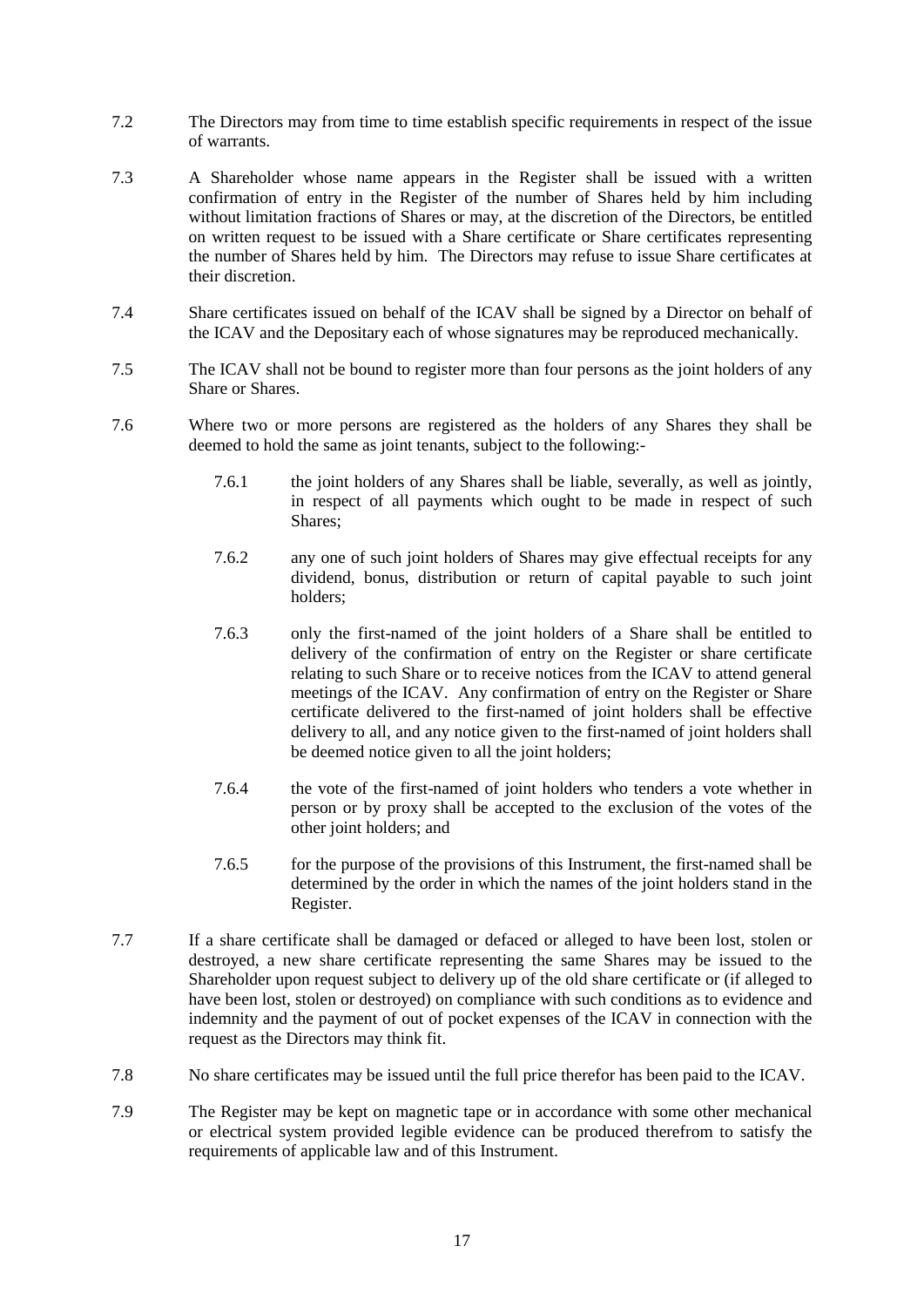### **8. ALLOTMENT OF SHARES**

- 8.1 Subject as hereinafter provided, the ICAV may allot Shares on or with effect on any Dealing Day on receipt by it or its authorised agent from an applicant for Shares in a Fund or Class by such time or times on such day or days as may from time to time be specified by the Directors of:
	- 8.1.1 an application for Shares in the relevant Fund or Class in such form as the Directors may from time to time determine;
	- 8.1.2 such declarations as to the applicant's status, identity, residence and otherwise and such undertakings, acknowledgements, representations and/or indemnities as the Directors may from time to time require; and
	- 8.1.3 payment for Shares in such manner and within such usual time limits as the ICAV from time to time may specify;

issue Shares in that Fund or Class at the Offer Price PROVIDED THAT the Directors may, in their discretion, accept an application for processing on a Dealing Day notwithstanding that such application may have been received after the time specified from time to time by the Directors for the receipt of applications for such Dealing Day so long as such application is received prior to the Valuation Point for such Dealing Day. The time for receipt of applications for Shares of a Class will be set out in the Prospectus.

- 8.2 The allotment of Shares of a Class shall (unless the Directors otherwise agree) be made on terms that (unless settlement has already been effected) the applicant shall effect settlement within such period and, in such currency or currencies as the Directors may determine to be appropriate to receive subscriptions and otherwise in the manner determined by the Directors as disclosed in the Prospectus and in the event of late settlement the applicant may be required to compensate the ICAV for the amount of any loss, cost, expense or fees arising as a result (as conclusively determined by the Directors) provided always that if the Directors receive payment for Shares in a currency other than the Base Currency or the denominated currency of the relevant Class the Directors may convert or arrange for the conversion of such monies received into the Base Currency or the denominated currency of the relevant Class and shall be entitled to deduct therefrom all expenses incurred in such conversion. The Directors may, at their discretion and in accordance with Clause 9.6 hereof, allot Shares for consideration, wholly or partly, other than cash or may sell, dispose of or otherwise convert such non-cash consideration into cash and apply such non-cash consideration (net of expenses incurred in the conversion) for the purchase of Shares.
- 8.3 The Directors shall not be bound but shall be entitled to await the arrival of cleared funds in the Base Currency or the denominated currency of the relevant Class in settlement before proceeding to issue the Shares.
- 8.4 The ICAV reserves the right to reverse any allotment of Shares in the event of a failure by the Shareholder to settle the subscription monies by the settlement date. In such circumstances, the ICAV shall compulsorily redeem any Shares issued and the Shareholder shall be liable for any loss suffered by the ICAV in the event that the redemption proceeds are less than the amount originally subscribed for. For the avoidance of doubt, the relevant Shareholder shall not be entitled to any profit arising from such a redemption of Shares in the event that the redemption proceeds are worth more than the amount originally subscribed for.
- 8.5 The ICAV may, at the discretion of the Directors, satisfy any application for subscription of Shares which is proposed to be made by in specie or in kind transfers of assets. The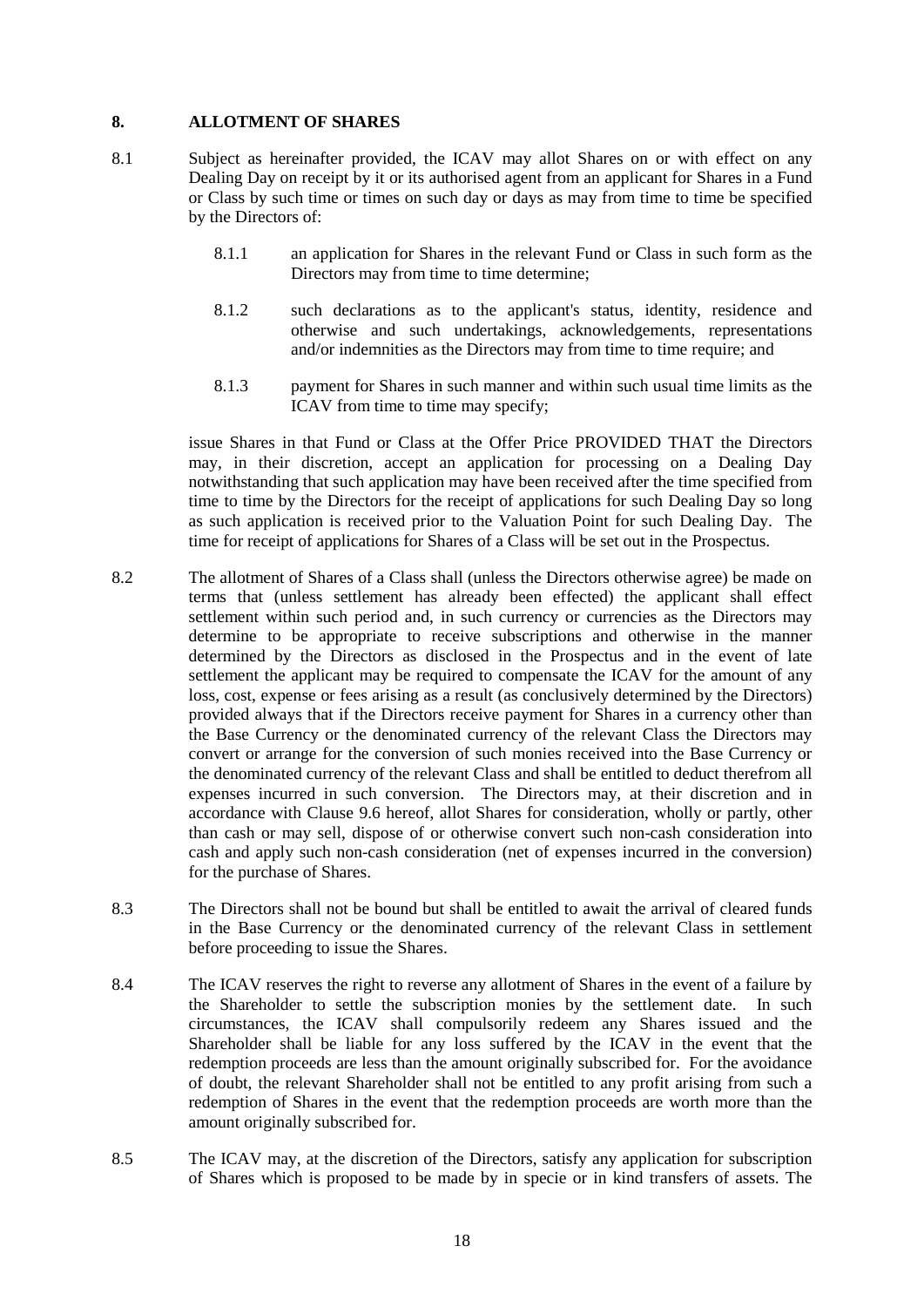nature and type of assets to be accepted shall be determined by the Directors and must correspond to the investment policy and restrictions of the ICAV or Fund being invested in. All costs associated with the in specie or in kind transfers of assets shall be borne by the applicant making the in specie or in kind transfer or by such other third party as agreed by the ICAV or in any other way which the Directors considers equitable to all Shareholders in the Fund.

- 8.6 The ICAV may (at the option of the Directors) satisfy any application for the issue of Shares by procuring the transfer to the applicant of fully paid Shares. In such case, references in this Instrument to issuing Shares shall where appropriate be taken as references to procuring the transfer of Shares.
- 8.7 No allotment shall be made under Clause 9.1 in respect of an application which would result in the applicant subscribing less than the Minimum Initial Subscription or Minimum Transaction Size as appropriate or holding less than any Minimum Holding for the time being specified provided that the Directors may, in their discretion, waive or reduce the Minimum Holding or Minimum Transaction Size with respect to any Shareholder or applicant for Shares or category thereof or, subject to the requirements of the Central Bank, waive the Minimum Initial Subscription with respect to such individuals or entities as may be disclosed in the Prospectus.
- 8.8 Allotment of Shares may take place provisionally notwithstanding that cleared funds or the documents specified in Clause 8.1.1 and 8.1.2 hereof have not been received by the ICAV or its authorised agent PROVIDED THAT if such funds and papers have not been received within such period as determined by the Directors, the Directors may cancel any allotment made and make any necessary alteration in the relevant Register and such Shares shall be deemed never to have been issued. The ICAV may charge the applicant or, if the applicant is a Shareholder, redeem or sell all or part of his holding of Shares and use the proceeds thereof to satisfy and make good any loss cost, expense or fees suffered by the ICAV as a result of non-receipt of such funds or papers within such time limits as may be specified by the Directors.
- 8.9 The Directors may decline to accept any application for the issue of Shares of any Class in whole or in part without assigning any reason therefor and may cease to offer Shares of any Class in the ICAV for allotment or subscription for a definite period or otherwise.
- 8.10 The Directors shall be entitled to issue fractions of Shares where the subscription monies received by the ICAV are insufficient to purchase an integral number of Shares. Any balance of subscription monies representing less than such fraction of a Share as the Directors may determine and disclose in the Prospectus will be retained by the ICAV in order to defray administration costs.
- 8.11 Unless the Directors otherwise agree, applications for Shares will be irrevocable.

## **9. TERMS OF SUBSCRIPTION**

- 9.1 The time and terms upon which and the Subscription Price per Share at which the initial offer or placing of Shares of each Class shall be made shall be determined by the Directors and disclosed in the Prospectus.
- 9.2 Any subsequent allotment or placing of a Share on any Dealing Day shall be made at the Subscription Price per Share which is ascertained by:
	- 9.2.1 determining the Net Asset Value per Share of the relevant Class as at the Valuation Point for the relevant Dealing Day in accordance with Clause 15 of this Instrument ;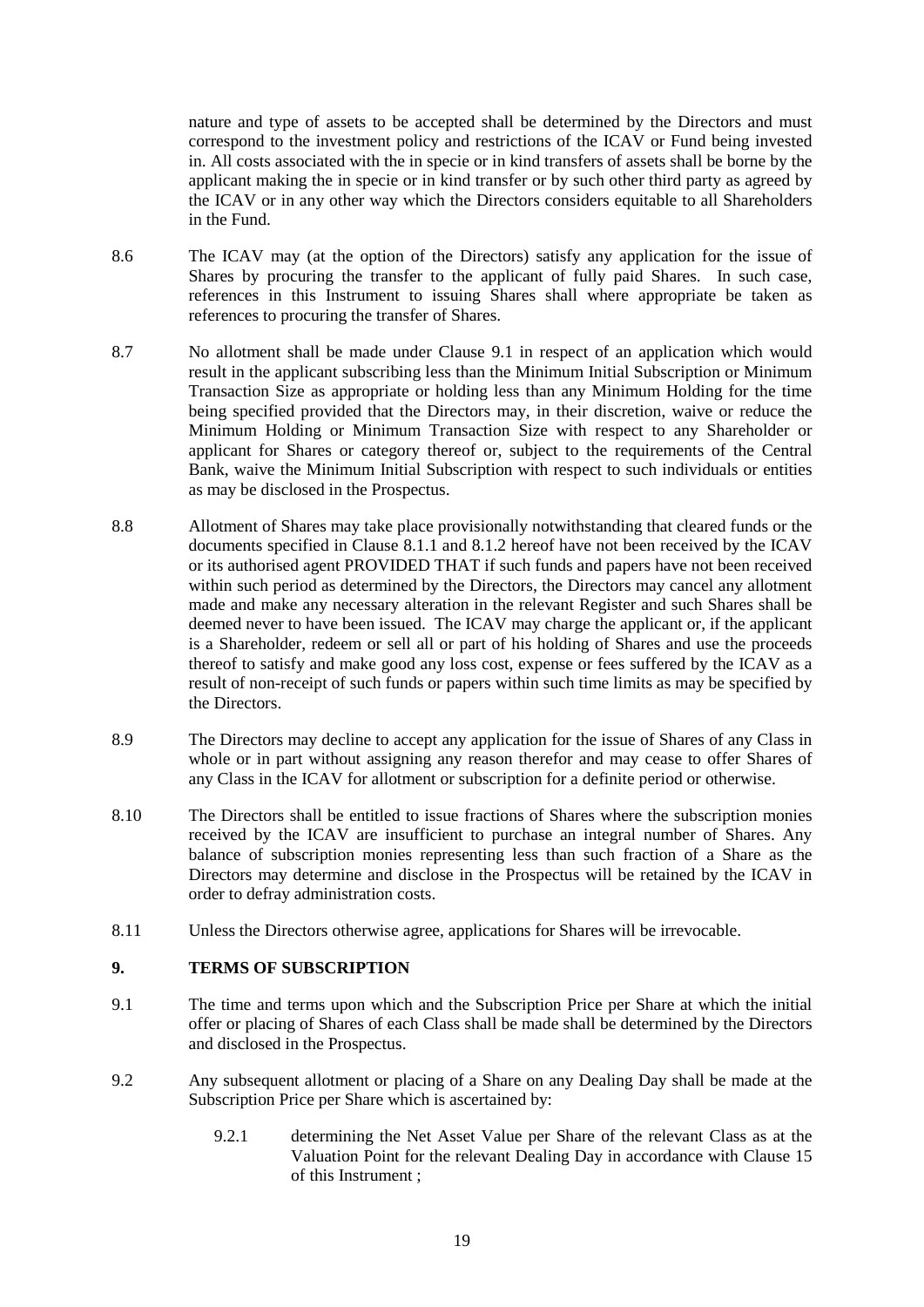- 9.2.2 adding thereto a provision for Duties and Charges, if the Directors so determine;
- 9.2.3 in the case of Currency Hedged Share Classes, adding thereto or deducting therefrom (as the case may be) the sum calculated in accordance with Clause 14 the cost and gains/losses of any currency hedging transaction effected in respect of such Class; and
- 9.2.4 in the event of subscription applications exceeding redemption requests for the relevant Fund on any Dealing Day and if the Directors so determine, adding thereto such provision representing an Anti-Dilution Levy to provide for market spreads, dealing costs and preserve the value of the underlying assets of the relevant Fund as the Directors may determine.
- 9.3 In calculating the Subscription Price, the Directors may, at their discretion, adjust the valuation basis of the Net Asset Value attributable to a particular subscription to reflect the value of the relevant Fund's Investments.
- 9.4 An Entry Charge not exceeding five per cent (5%) of the Net Asset Value of Shares being purchased may be imposed for the absolute use and benefit of the ICAV or as the ICAV may direct (including without limitation, payment to the Investment Manager, any investment adviser or other person as the Directors may in their discretion determine) either upon the issue of Shares or on a contingent deferred basis and the Directors may at their discretion waive either wholly or partially, such sales charge or differentiate between Shareholders or applicants for Shares as to the amount of such sales charge, if any, within the permitted limit.
- 9.5 For the purpose of calculating the number of Shares in issue in a particular Fund and subject to such adjustments as the Directors shall from time to time consider appropriate for the purpose of such calculation:
	- 9.5.1 Shares for which applications have been made or which are issued pursuant to Clause 8 hereof shall be deemed to be in issue at the Valuation Point for the relevant Dealing Day on or with respect to which such Shares are issued;
	- 9.5.2 Shares redeemed in accordance with Clause 11 hereof shall be deemed to be redeemed at the Valuation Point for the relevant Dealing Day on or with respect to which such Shares are redeemed.
- 9.6 Subject to the provisions of the Act and the Regulations, the Directors may on any Dealing Day allot Shares in any Fund or Class on terms that settlement shall be made by the vesting in the ICAV of assets of the type in which the subscription monies for the relevant Shares may be invested in accordance with the investment objective policy, and restrictions of the relevant Fund and otherwise upon such terms as the Directors may think fit provided that:
	- 9.6.1 no Shares shall be issued until the subscriber has been able to prove title to the assets in question and make a valid transfer thereof;
	- 9.6.2 no Shares shall be issued until the Investments have been vested or arrangements are made to vest the Investments with the Depositary or its sub-custodian to the Depositary's satisfaction;
	- 9.6.3 any such exchange shall be effected on terms that the number of Shares to be issued shall be the number (including, at the Director's discretion,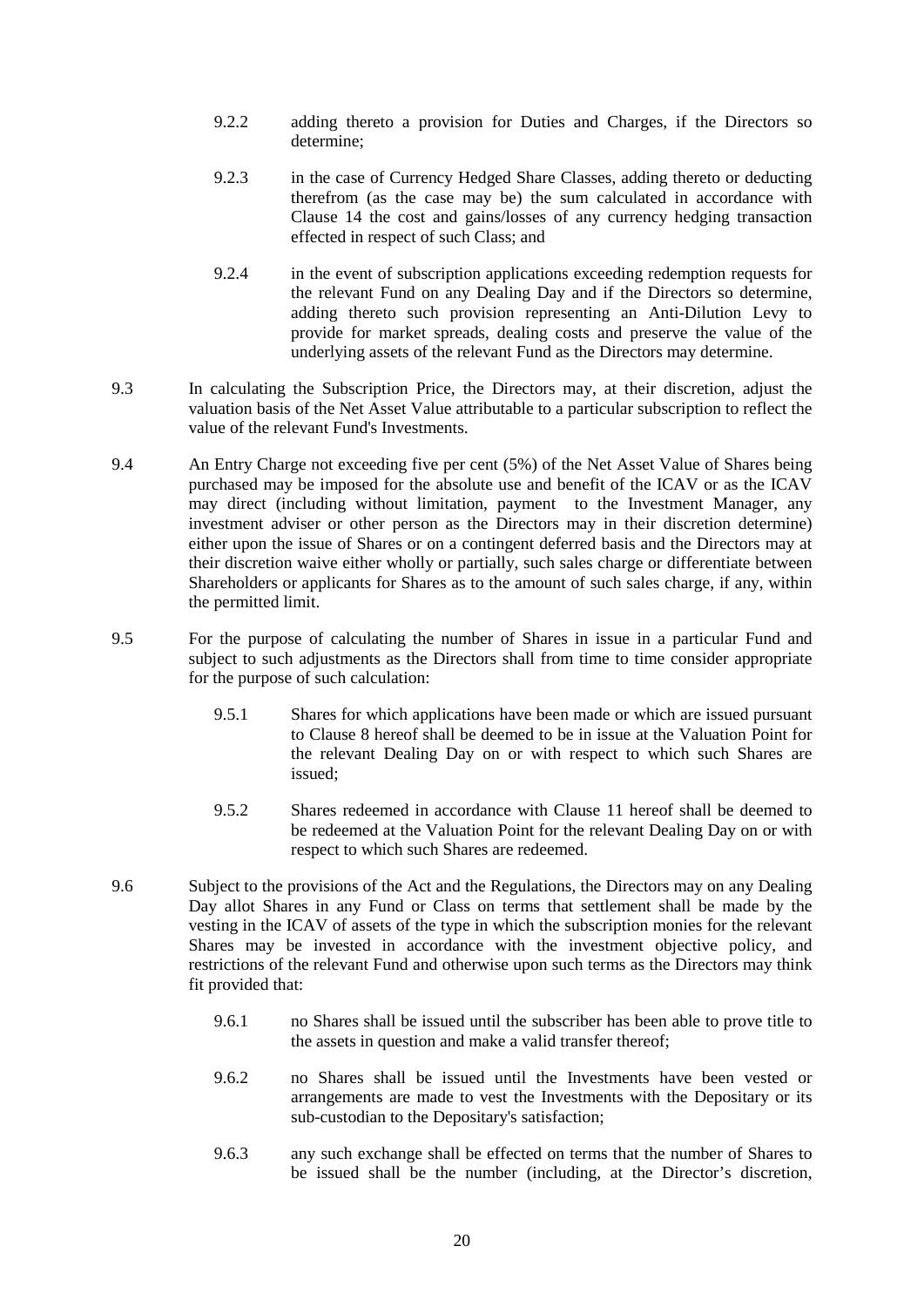fractions of Shares) which would have been issued at the Net Asset Value per Share for a cash amount equal to the value of the Investments as calculated in accordance with Clause 15.

- 9.6.4 the number of Shares to be issued will not exceed the amount that would be issued if cash equivalents of investments had been held:
- 9.6.5 the Investments to be transferred to the ICAV shall be valued by applying the rules relating to valuation of Investments contained in Clause 16;
- 9.6.6 there may be paid to the incoming Shareholder out of the Investments of the relevant Fund a sum in cash equal to the value at the current price of any fraction of a Share excluded from the calculation aforesaid;
- 9.6.7 the Depositary shall be satisfied that the terms of such exchange shall not be such as are likely to result in any material prejudice to the existing Shareholders; and
- 9.6.8 the risk and costs of such exchange shall be borne by the incoming Shareholder.
- 9.7 No Shares shall be allotted on a particular Dealing Day if on or with effect on any Dealing Day the determination of the Net Asset Value of the relevant Fund or attributable to a Class is temporarily suspended pursuant to Clause 15.4 of this Instrument.

## **10. QUALIFIED HOLDERS, COMPULSORY TRANSFER AND COMPULSORY REDEMPTION**

- 10.1 The Directors may impose such restrictions as they may think necessary, by way of a compulsory redemption or a compulsory transfer for the purpose of ensuring that no Shares in the ICAV are acquired or held, whether upon subscription or transfer of Shares, directly or beneficially by:
	- 10.1.1 any person in breach of the law of requirements of any governmental authority by virtue of which such person is not qualified to hold Shares including without limitation any exchange control regulations;
	- 10.1.2 by any person who holds less than the Minimum Holding or who does not supply any information or declaration required under this Instrument:
	- 10.1.3 where the continued ownership of such Shares by the Shareholder is deemed to be harmful or injurious to the business or reputation of the ICAV or a Fund;
	- 10.1.4 where such Shares are held by any person in breach of the law or requirements of any country or governmental authority; or
	- 10.1.5 by any person or persons in circumstances (whether directly or indirectly affecting such person or persons and whether taken alone or in conjunction with any other person or persons, connected or not, or any other circumstance appearing to the Directors to be relevant) which in the opinion of the Directors might result in the ICAV or the Shareholders as a whole or of any Fund or any Class incurring any liability to taxation or suffering legal, pecuniary, regulatory or material administrative disadvantage which the ICAV or the Shareholders as a whole or of any Fund or any Class might not otherwise have incurred or suffered.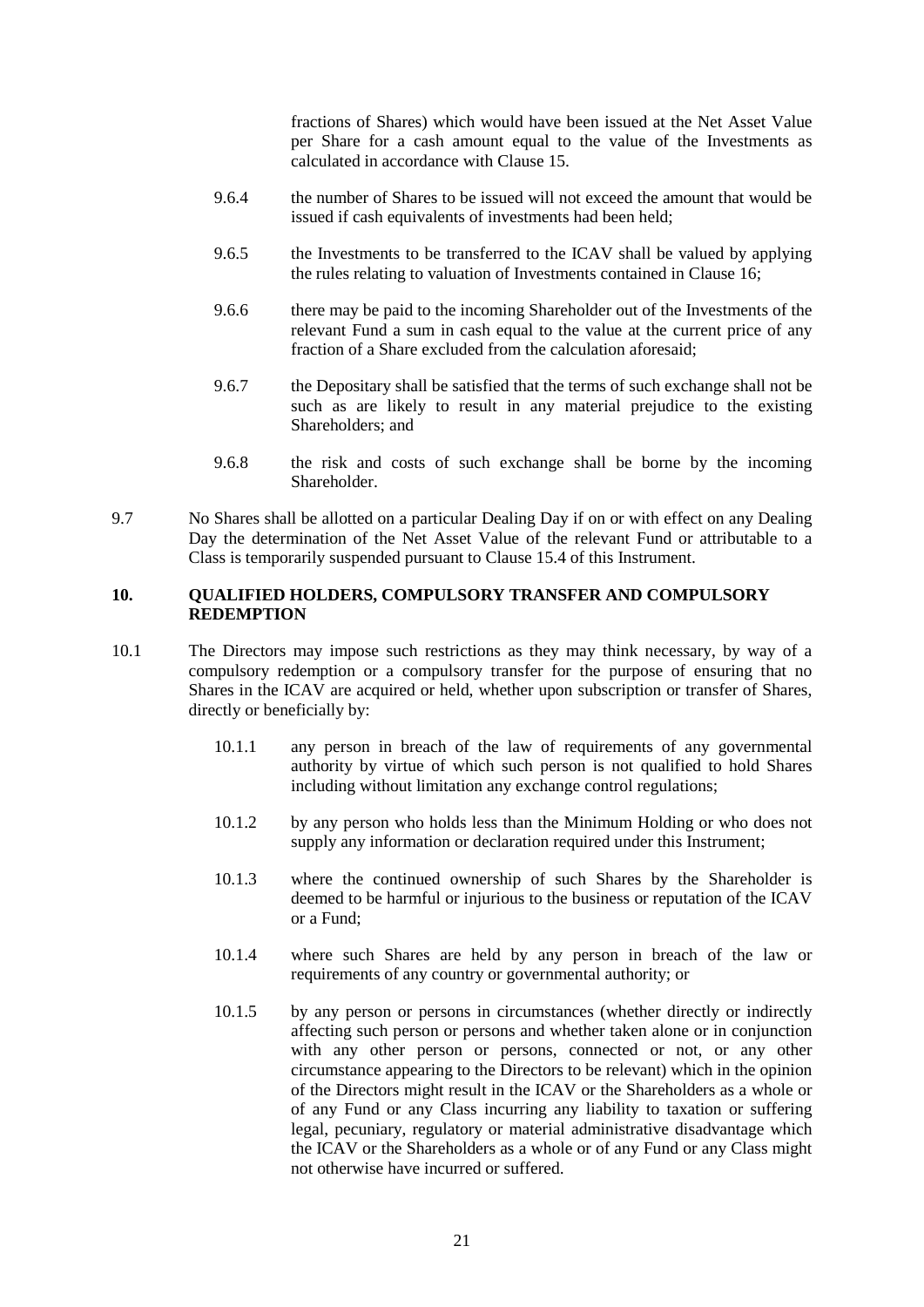and the Directors may reject in their discretion any application for Shares or any transfer of Shares to any persons who are so excluded from purchasing or holding Shares and at any time redeem or require the transfer of Shares held by Shareholders who are so excluded from purchasing or holding shares in accordance with this Clause 11 or take such actions as may be permissible to discontinue the business relationship with such persons.

- 10.2 The Directors shall be entitled to assume without enquiry that none of the Shares are held in such a way as to entitle the Directors to give a notice in respect thereof pursuant to Clause 11.4 and/or 11.11 below provided that the Directors may upon an application for Shares or at any other time and from time to time require such evidence and/or undertakings to be furnished to them in connection with the matters stated in Clause 11.1 as they shall in their discretion deem sufficient.
- 10.3 If a person becomes aware that he is holding or owning Shares in contravention of Clause 10.1 he shall forthwith in writing request the ICAV to redeem such Shares in accordance with Clause 11 of this Instrument or transfer such Shares to a person duly qualified to hold the same unless he has already received a notice under Clause 10.4 and/or Clause 11.11.
- 10.4 The Directors shall be entitled by service of a notice (a "Transfer Notice") to require the transfer of any Shares in the ICAV that are acquired or held directly or beneficially by any person of the kind referred to in Clause 11.1 or if any other circumstances exist which are set out in the Prospectus as being circumstances entitling the ICAV to require the transfer of some or all of the Shares of one or more Members.
- 10.5 It shall be for the Directors in their absolute discretion to decide whether or not the provisions of the previous Clause apply and this discretion shall be exercisable regardless of the date of the entry of a Member on the Register and the number of Shares held by a Member. The Directors shall not be required to give any reasons for any decision, determination or declaration taken or made in accordance with this Clause.
- 10.6 If the required transfer is not effected immediately after service of a Transfer Notice on the registered holder (the "Notified Holder"), the Directors are entitled to:
	- 10.6.1 as agent of the Notified Holder, execute or authorise some person to execute and deliver on the Notified Holder's behalf, an instrument of transfer in respect of the Shares held by the Notified Holder and the ICAV may sell the Shares as agent of the Notified Holder at a price determined in accordance with the provisions contained in the following Clause, deduct therefrom any fiscal charges, fees and expenses incurred by the ICAV as a result of the compulsory transfer, receive the proceeds as agent of the Notified Holder and cause the transferee to be registered as the holder of such Shares subject to the provisions of this Instrument. The receipt of the ICAV for the proceeds shall be a good discharge to the transferee (who shall not be bound to see the application thereof) and after the transferee has been registered in exercise or purported exercise of the aforesaid powers, the validity of the proceedings shall not be questioned by any person;
	- 10.6.2 compulsorily redeem the Shares in accordance with Clause 11.

Until such transfer or redemption is effected, the holder of such Shares shall not be entitled to any rights or privileges attached to such Shares.

10.7 In the event of a compulsory transfer, the sale price of the Shares shall be such price as is reasonably obtainable by selling such Shares in any available market.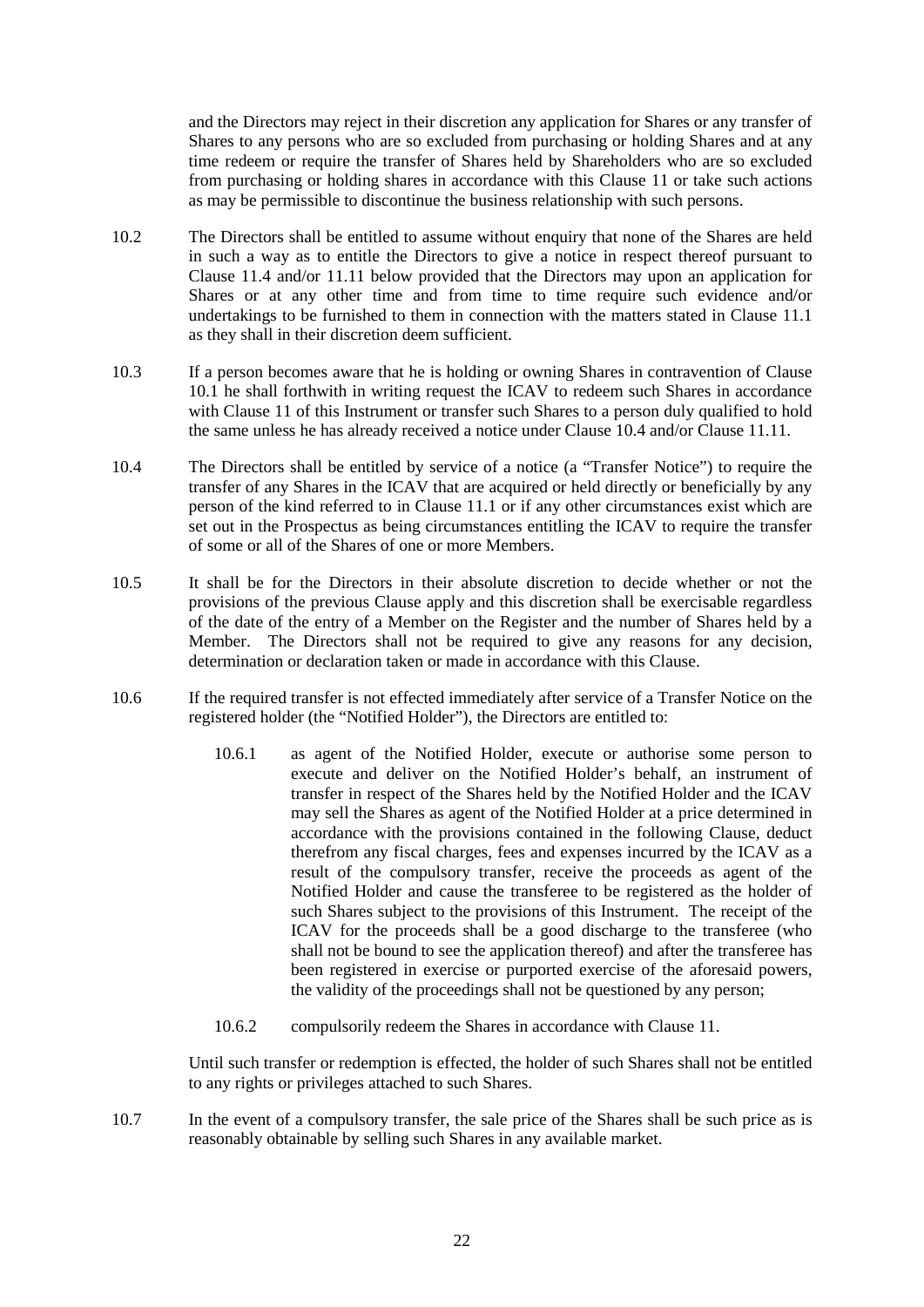- 10.8 The sale proceeds of a compulsory transfer, after deduction of the amounts set out in this Instrument, will be deposited by the ICAV in a bank for payment to the holder of the Shares subject to compulsory transfer against the proffering of such evidence as to title as the Directors may require. Upon the deposit of the sale proceeds, the holder shall have no further interest in the Shares or any of them or any claim against the ICAV in respect thereof except the right to receive the sale proceeds of redemption or transfer so deposited (without interest) upon proffering such evidence. Subject thereto, the ICAV may make payment of the sale proceeds to the relevant former holder in such manner as it thinks fit.
- 10.9 In order to give effect to the foregoing restrictions and provisions, the ICAV may require any Member at any time to furnish such information and declarations as the Directors may require. Any Member who fails to provide such information or declarations within a reasonable time (not being less than 21 days after service of the request for the same) may be deemed to be holding Shares to which the compulsory transfer provisions above apply.
- 10.10 If a Member becomes aware (otherwise than as a result of receiving a Transfer Notice) that he is holding Shares in circumstances that would entitle the Directors to give a Transfer Notice in respect thereof, he shall forthwith inform the Directors and take such steps as necessary so as to ensure that such Shares cease to be held in such circumstances.
- 10.11 If it shall come to the notice of the Directors or if the Directors shall have reason to believe that any Shares are owned directly or beneficially by any person or persons in breach of any restrictions imposed by the Directors pursuant to this Clause 10, the Directors shall be entitled to at any time (i) give notice (in such form as the Directors deem appropriate) to such person requiring him to (a) transfer such Shares to a person who is qualified or entitled to own the same without contravening any restriction imposed by the Directors, or (b) request in writing the redemption of such Shares in accordance with Clause 11 and/or (ii) as appropriate, compulsorily redeem and/or cancel such number of Shares held by such person as is required in the discharge of any taxation or withholding tax arising as a result of the holding or beneficial ownership of Shares by such person.
- 10.12 Any person or persons to whom Clauses 11.1 or 11.2 shall apply shall indemnify the ICAV, the Manager, the Directors, the Investment Manager the Administrator, the Distributors, the Depositary, any sub-investment manager or investment adviser to the ICAV and any Shareholder for any loss suffered by any or all of them as a result of such person or persons acquiring or holding Shares of any Fund or, Class in the ICAV.
- 10.13 The ICAV shall be entitled to redeem any Share of a Shareholder or any Share to which a person is entitled by transmission provided that:
	- (a) for a period of six years no cheque, share certificate or confirmation of ownership of Shares sent by the ICAV through the post in a prepaid letter addressed to the Shareholder or to the person entitled by transmission to the Share at his address on the Register or the last known address given by the Shareholder or the person entitled by transmission to which cheques, share certificates or confirmations of the ownership of Shares are to be sent has been cashed or acknowledged and no communication has been received by the ICAV from the Shareholder or the persons entitled by transmission;
	- (b) at the expiration of the said period of six years the ICAV has given notice of its intention to redeem such Share or Shares by notice sent by pre-paid letter addressed to the Shareholder or to the person entitled by transmission to the Share at his address on the Register or to the last known address given by the Shareholder or the person entitled by transmission or by advertisement in a national daily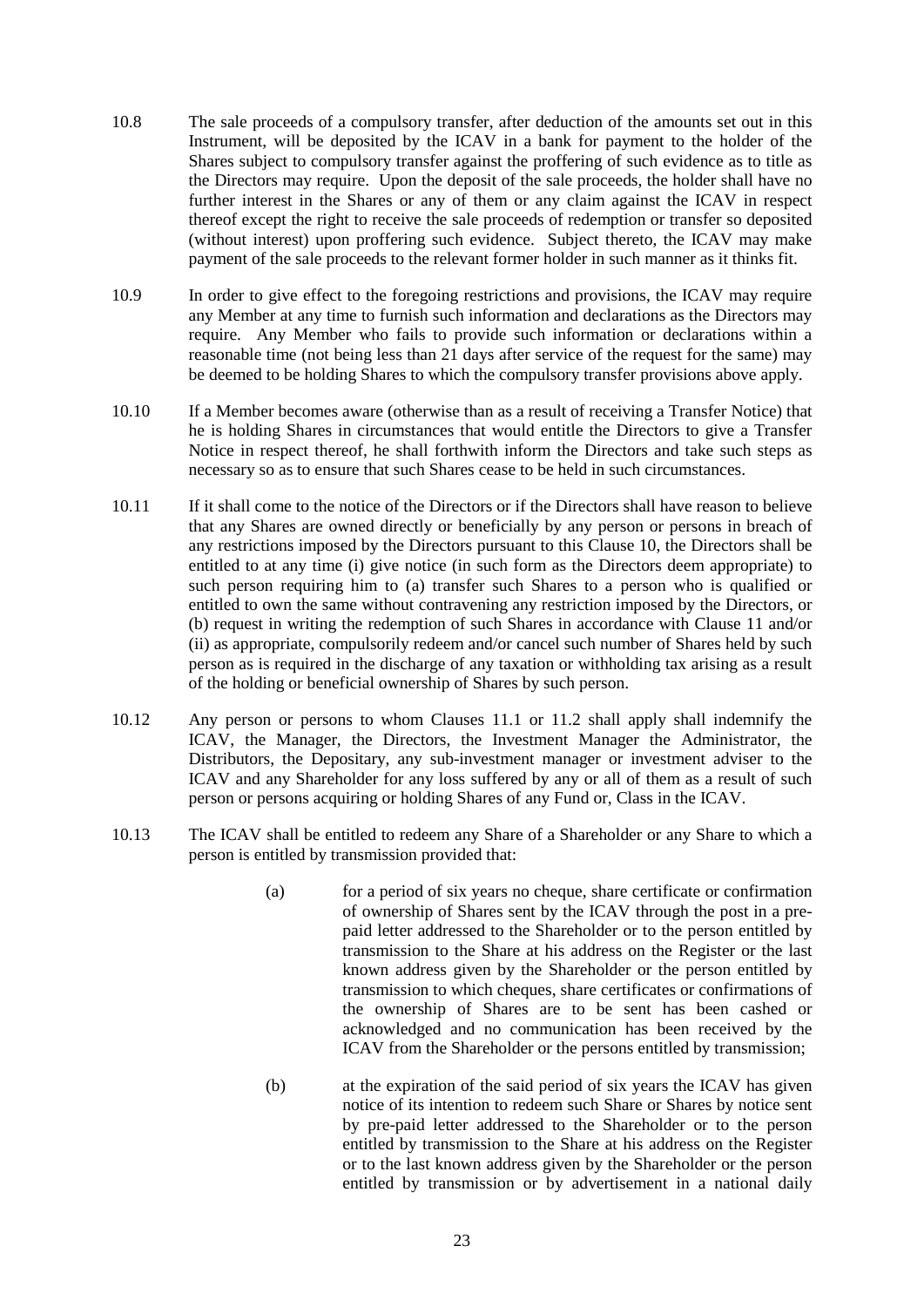newspaper published in Ireland or in a newspaper circulating in the area in which the address of the Shareholder is located;

- (c) during the period of three months after the date of the giving of such notice and prior to the exercise of the power of redemption the ICAV has not received any communication from the Shareholder or person entitled by transmission; and
- (d) if the Shares are quoted on a stock exchange the ICAV has first given notice in writing to the appropriate section of such stock exchange of its intention to redeem such Shares, if it is required to do so under the rules of such stock exchange.

The ICAV shall account to the Shareholder or to the person entitled to such Shares for the net proceeds of such redemption by carrying all monies in respect thereof as a permanent debt of the ICAV provided however that no amount payable to any such Shareholder shall bear interest against the ICAV and the ICAV shall be deemed to be a debtor and not a trustee in respect thereof for such Shareholder or other person.

10.14 Shares compulsorily redeemed in accordance with this Clause 10 will be redeemed on a Valuation Day determined by the Directors taking due account of the interests of the remaining Shareholders at a price per Share equal to the Redemption Price per Share as determined in accordance with the provisions of the Prospectus.

### **11. REDEMPTION OF SHARES**

- 11.1 As is more specifically described herein below, the ICAV has the power to redeem its own outstanding fully paid Shares on or with effect on any relevant Dealing Day. A Shareholder may at any time, request the ICAV to redeem all or any of his Shares in the relevant Fund or Class in accordance with the terms of the Prospectus and Instrument in such manner as the Directors may from time to time decide. Subject to Clause 11.17 any such request shall be irrevocable save with the consent in writing of the ICAV or its authorised agent. The Directors may at their discretion impose a minimum redemption amount in relation to any particular Fund or Class.
- 11.2 Subject to Clauses 12.2 and 11.13 hereof, a redemption request shall not be processed until the ICAV or its authorised agent has received a completed redemption request in accordance with the terms of the Prospectus and Instrument and, if applicable, any share certificate or evidence satisfactory to the ICAV of succession or assignment from the Shareholder and such other information as the ICAV may reasonably require by such time as may from time to time be specified in the Prospectus. Any such request shall be irrevocable save with the consent in writing of the Directors or their delegate.
- 11.3 In the event of receipt of a valid redemption request by such time as may from time to time be specified by the ICAV, the ICAV shall redeem the Shares the subject of the request subject to the provisions of the Prospectus and this Instrument including any restrictions imposed pursuant to Clause 11.13 or any suspension of this redemption obligation pursuant to Clause 12.4 hereof PROVIDED THAT the Directors may, in their discretion, accept a redemption request for processing on a Dealing Day notwithstanding that such request may have been received after the time specified from time to time by the Directors for the receipt of redemption requests for such Dealing Day so long as such redemption is received prior to the Valuation Point for such Dealing Day. Shares in the capital of the ICAV which are redeemed by the ICAV shall be cancelled.
- 11.4 Following the processing of a redemption request the Shareholder will be paid the Redemption Price per Share which is ascertained by:-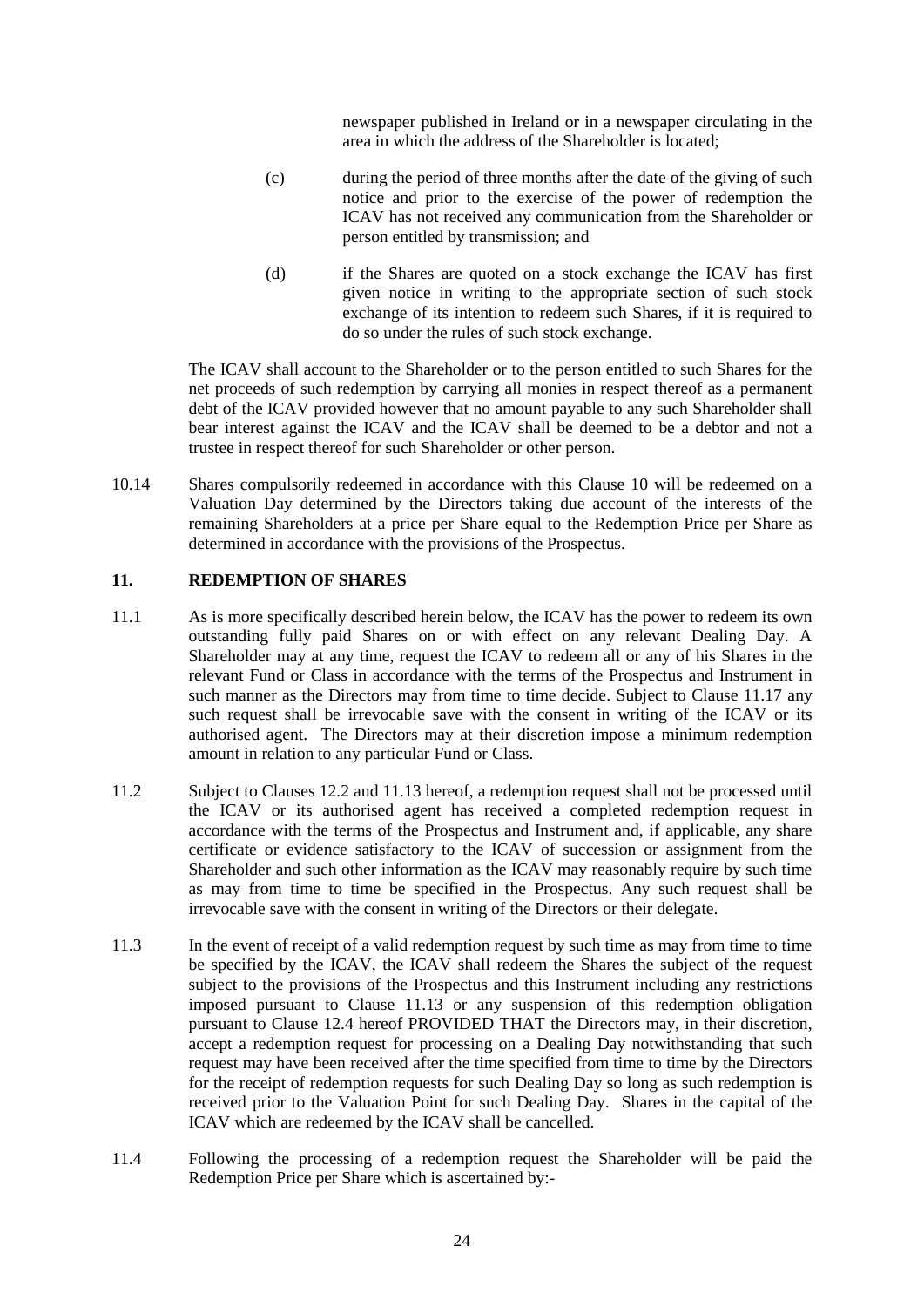- 11.4.1 determining the Net Asset Value per Share as at the Valuation Point for the relevant Dealing Day in accordance with the provisions of Clause 15 hereof;
- 11.4.2 deducting therefrom any Duties and Charges, if the Directors so determine;
- 11.4.3 in the case of Currency Hedged Share Classes, adding thereto or deducting therefrom (as the case may be) the sum calculated in accordance with Clause 14 the cost and gains/losses of any currency hedging transaction effected in respect of such Class; and
- 11.4.4 in the event of requests for redemption exceeding subscription applications for the relevant Fund on any Dealing Day and if the Directors so determine, deducting therefrom such provision representing an Anti-Dilution Levy to provide for market spreads, dealing costs and preserve the value of the underlying assets of the relevant Fund as the Directors determine.
- 11.5 In calculating the Redemption Price the Directors may at their discretion adjust the valuation basis of the Net Asset Value attributable to a particular redemption to reflect the value of the relevant Fund's Investments, by valuing the Investments using "bid" or redemption prices for relevant underlying long positions or of "offer" or purchase prices for relevant underlying short positions.
- 11.6 Payment of redemption proceeds shall be made in the same currency (unless otherwise requested in writing) as the currency in which they were invested (subject to Clause 24) within 14 calendar days after the date on which redemption requests are required to be received by the ICAV or its delegate.
- 11.7 An Exit Charge not exceeding three per cent (3%) of the Net Asset Value of Shares being redeemed may be imposed for the absolute use and benefit of the ICAV or as the ICAV may direct and the Directors may at their discretion waive, either wholly or partially, such exit charge or differentiate between Shareholders as to the amount of such exit charge, if any, within the permitted limit.
- 11.8 Subject to Clause 28.9 any amount payable to a Shareholder under this Clause shall be paid in the Base Currency or the denominated currency of the relevant Class or such other currency or currencies as the Directors shall have determined as appropriate and shall be dispatched no later than such period of time after the latest time for receipt of redemption requests for the relevant Dealing Day as determined by the Directors and set out in the Prospectus in accordance with the requirements of the Central Bank.
- 11.9 Any request for redemption of Shares shall not be valid and effective unless, in the case of Shares for which a certificate has been issued, the certificate or certificates for such Shares in proper form accompanies such request.
- 11.10 On redemption of part only of the Shares comprised in any certificate the Directors shall procure that a balance certificate be issued for the balance of such Shares free of charge.
- 11.11 If a redemption of part only of a Shareholder's holding of Shares of the ICAV, Fund, Class would leave the Shareholder holding less than the Minimum Holding the ICAV may redeem the whole of that Shareholder's holding.
- 11.12 Where a certificate has been issued the Directors may at their option dispense with the production of any certificate which shall have become lost or destroyed upon compliance by the holder of Shares to be redeemed with the like requirements to those applying in the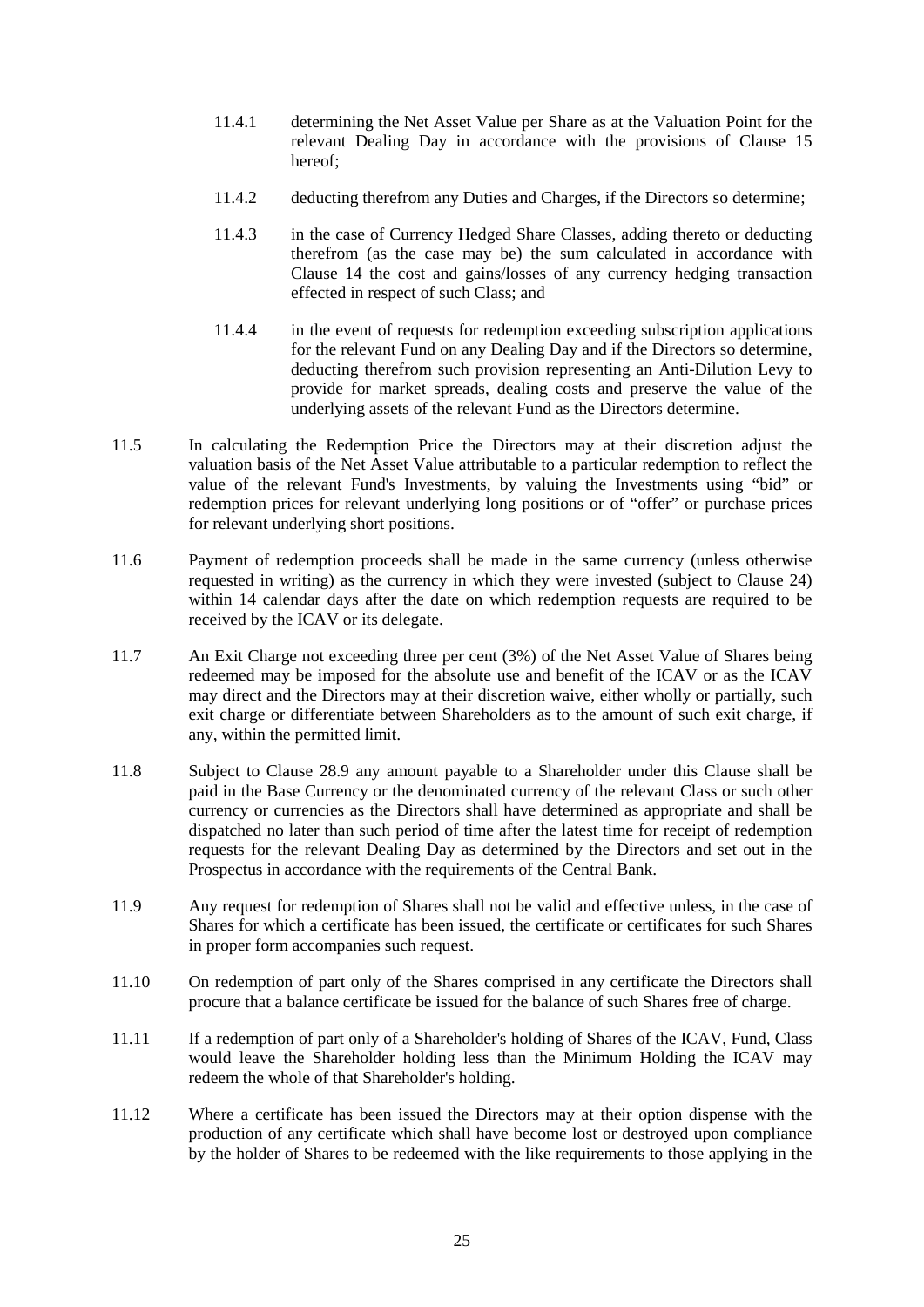case of an application by him for replacement of a lost or destroyed certificate under Clause 7 hereof.

- 11.13 If the number of Shares of a particular Fund in respect of which redemption requests have been received on any Dealing Day is equal to 10% or more of the Net Asset Value of the relevant Fund or 10% or more of the Shares of the relevant Fund the Directors may, in their discretion, refuse to redeem any Shares in that Fund in excess of 10% of the Net Asset Value of that Fund or 10% of the Shares of the relevant Fund and, if they so refuse, the requests for redemption on such Dealing Day shall be reduced Pro-Rata, in accordance with the provisions of the Prospectus, and the Shares to which each request relates which are not redeemed by reason of such reduction shall be treated as if a request for redemption had been made in respect of each subsequent Dealing Day until all the Shares to which the original request related have been redeemed. Requests for redemption which have been carried forward from an earlier Dealing Day shall (subject always to the foregoing limits) be reduced rateably and shall be treated as if they were received on each subsequent Dealing Day until all Shares to which the original request related have been redeemed. The Directors may set limits on the number of Shares that a Fund will be obliged to redeem on a Dealing Day lower than the prescribed levels outlined above, from time to time, in accordance with the requirements of the Central Bank.
- 11.14 Where relevant, if a redeeming Shareholder owns Shares of more than one Series within a Class, Shares will be redeemed on a "first in-first out basis" for the purposes of determining the price for the Shares redeemed. Accordingly, Shares of the earliest issued Series owned by the Shareholder will be redeemed first, at the relevant Redemption Price for Shares of such Series, until the redeeming Shareholder no longer owns any Shares attributable to such Series.
- 11.15 The ICAV may, at the discretion of the Directors, satisfy any request for redemption of Shares by the transfer in specie or in kind to a Shareholder requesting redemption of assets of the relevant Fund having a value (calculated in accordance with Clause 16) equal to the Redemption Price less any Exit Charge and other expenses of the transfer as the Directors may determine provided that the Shareholder requesting redemption consents to such transfer in specie or in kind. A determination to provide redemption in specie or in kind may be solely at the discretion of the ICAV where the redeeming Shareholder requests redemption of a number of Shares that represents five per cent (5%) or more of the Net Asset Value of the relevant Fund. In this event, the ICAV will, if requested, sell any asset or assets proposed to be distributed in specie or in kind and distribute to such Shareholder the cash proceeds less the costs of such sale which shall be borne by the relevant Shareholder. The nature and type of assets to be transferred in specie to each Shareholder shall be determined by the Directors on such basis as the Directors in their sole discretion shall deem equitable and not prejudicial to the interests of the remaining Shareholders in the relevant Fund or Class and shall be subject to the approval of the Depositary. The Directors may disapply the preceding conditions regarding the satisfaction of redemptions in specie from time to time, in accordance with the requirements of the Central Bank.
- 11.16 If the ICAV is required to deduct, withhold or account for tax including any penalties and interest thereon upon the occurrence of certain events such as the encashment, redemption, disposal or deemed disposal of Shares by or payment of a distribution to a Shareholder (whether upon a redemption, transfer or deemed disposal of Shares or payment of a dividend or otherwise) the Directors may deduct or arrange for the deduction from the proceeds due to be paid to a Shareholder of a cash amount equal to the liability, or in accordance with the procedures in Clause 11 hereof arrange for the compulsory redemption and cancellation of such number of Shares of such Shareholder as is sufficient after the deduction of any exit charges to discharge any such liability and the relevant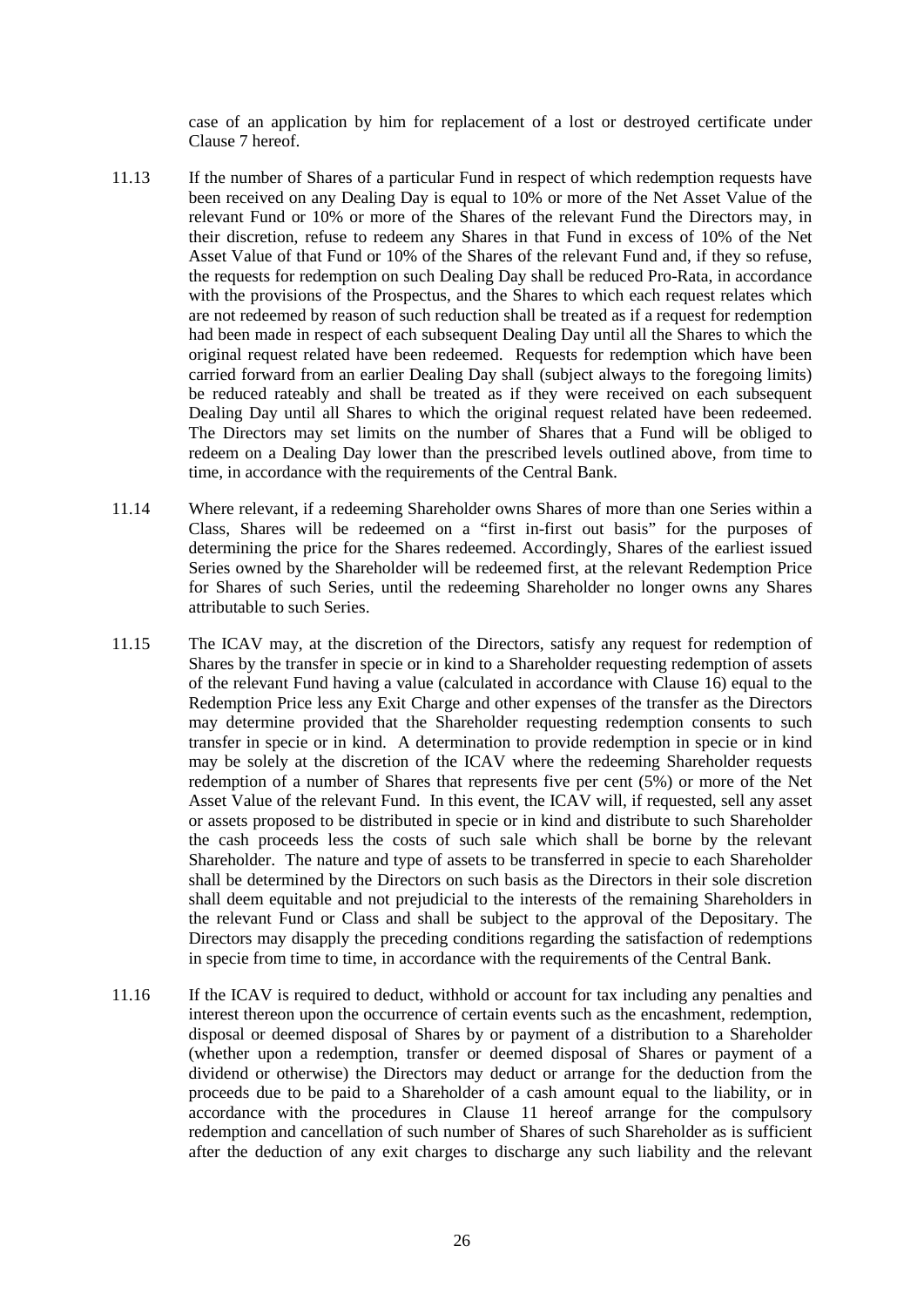Shareholder shall indemnify and keep indemnified the ICAV against any loss suffered by it in connection with any obligation or liability to so deduct, withhold or account.

- 11.17 If the determination of the Net Asset Value of any Fund or Class and/or the issue, redemption and conversion of Shares in any Fund or Class has been suspended pursuant to Clause 14.4 hereof, a Shareholder may withdraw any request for redemption of his Shares. Any withdrawal of a request for redemption under the provisions of this Clause shall be made in writing and shall only be effective if actually received by the ICAV or its duly authorised agent before termination of the suspension. If the request is not withdrawn during the period of suspension, the redemption of Shares shall be effected on the Dealing Day next following the end of the suspension subject to Clause 11.13.
- 11.18 Where all the Shares in a Class or Fund have been redeemed, the Directors may subsequent to such redemption make a subsequent issue of Shares in that Class or Fund at a Subscription Price per Share determined by the Directors. Any such issue of Shares pursuant to this Clause shall be in accordance with the requirements of the Central Bank.

### **12. TOTAL REDEMPTION**

- 12.1 The ICAV may by not less than two nor more than twelve weeks' notice to Members expiring on a Valuation Day, redeem at the Redemption Price less interest accrued or costs or penalties, if any, all of the Shares in any Fund or Class or all Funds or Classes not previously redeemed if the Net Asset Value of the Fund is less than USD 30 million and all of the Shares of the ICAV if the Net Asset Value of the ICAV is less than USD 30 million.
- 12.2 If all of the Shares in a particular Fund or Class are to be redeemed as aforesaid the Directors, in accordance with the requirements of the Central Bank, may divide amongst the Shareholders in specie all or part of the assets of the relevant Fund or Class according to the Net Asset Value of the Shares then held by each Shareholder in the relevant Fund or Class in accordance with Clause 14 hereof provided that any Shareholder shall be entitled to request, at the expense of such Shareholder, the sale of any asset or assets proposed to be so distributed and the distribution to such Shareholder of the cash proceeds of such sale.
- 12.3 If all of the Shares of the ICAV are to be redeemed as aforesaid, the ICAV, with the approval of the Shareholders by Ordinary Resolution and in accordance with the requirements of the Central Bank, may divide amongst the Shareholders in specie all or part of the assets of the ICAV according to the Net Asset Value of the Shares then held by each Shareholder as determined in accordance with Clause 15 hereof.
- 12.4 If all the Shares in the ICAV or a Fund or Class are to be redeemed as aforesaid and the whole or any part of the business or property of the relevant Fund or any of the assets of the ICAV are proposed to be transferred or sold to another company (hereinafter called "the Transferee") the Directors may, with the sanction of a Special Resolution of the ICAV or the relevant Fund or Class conferring either a general authority on the Directors or an authority in respect of any particular arrangement, receive in compensation or part compensation for such transfer or sale shares, units, policies or other like interests or property in or of the Transferee for distribution among the said Shareholders, or may enter into any other arrangement whereby the said Shareholders may in lieu of receiving cash or property or in addition thereto participate in the profits of or receive any other benefit from the Transferee.

### **13. CONVERSION OF SHARES**

13.1 Subject to any restrictions imposed pursuant to this Instrument and in accordance with the provisions of the Prospectus, a Shareholder of any Fund or Class thereof may request the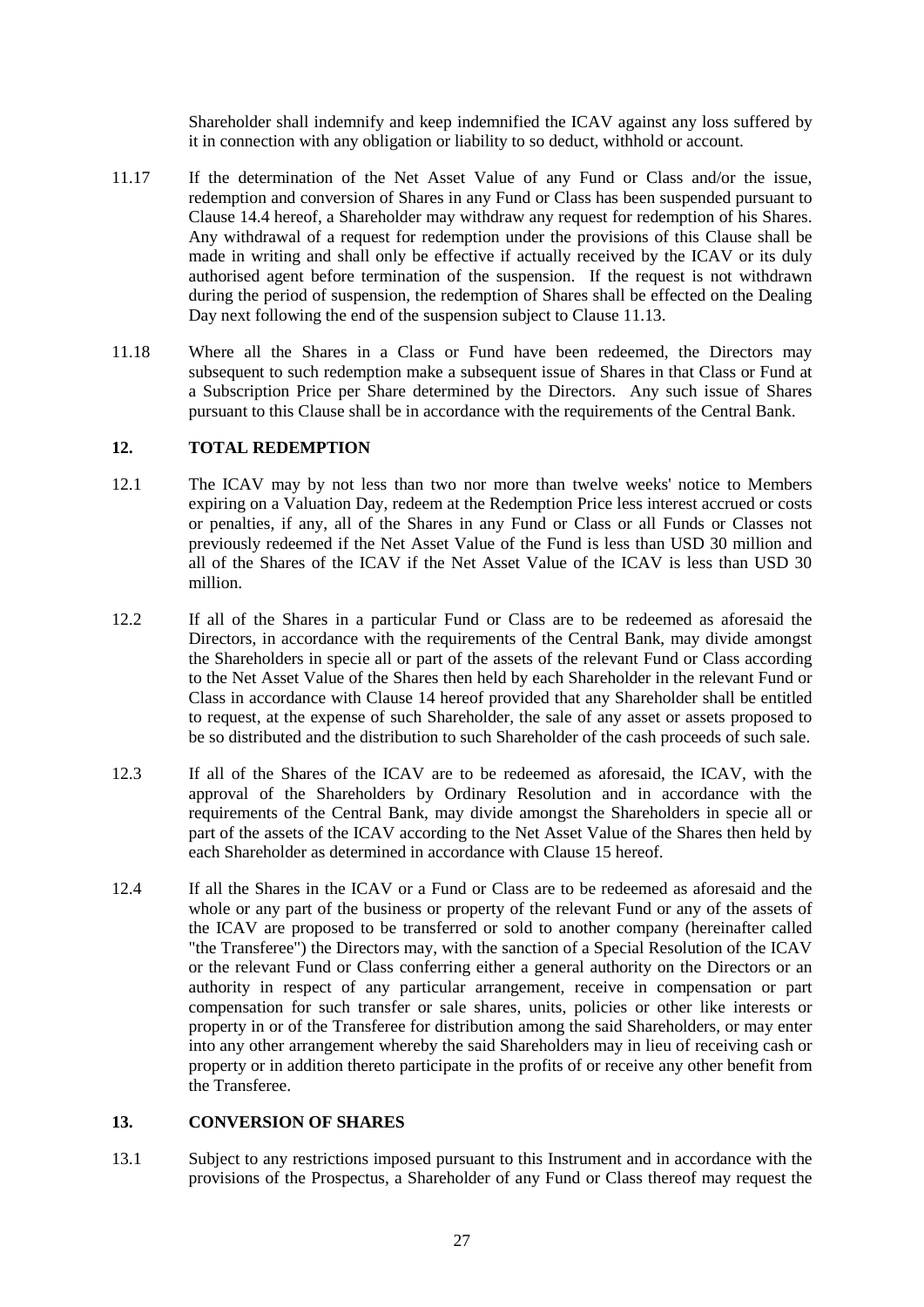convert of all or any Shares held by him into Shares of another Fund or Class thereof or another Class in the same Fund either existing or established on such terms as may be provided in the Prospectus.

13.2 A conversion charge not exceeding three per cent (3%), calculated as a percentage of the Net Asset Value of the Shares in the original Fund or Class may be deducted from the amount being converted for the absolute use and benefit of the ICAV or as the ICAV may direct and the Directors may at their discretion waive, either wholly or partially, such conversion charge or differentiate between Shareholders as to the amount of such conversion charge, if any, within the permitted limit.

#### **14. DETERMINATION OF NET ASSET VALUE**

- 14.1 The Directors shall on or with respect to each Valuation Day determine the Net Asset Value of the ICAV and each Fund or, if there are different Classes within a Fund, attributable to each Class and/or Series and the Net Asset Value per Share in accordance with the following provisions.
- 14.2 The Net Asset Value of each Fund shall be determined as at each Valuation Point by ascertaining the value of the assets of the Fund pursuant to Clause 16.1 hereof, having regard to the principles specified in, and making such additions, deductions and adjustments as are appropriate pursuant to Clause 16.4 hereof. The Net Asset Value of the ICAV shall be equal to the Net Asset Value of all the Funds. The Net Asset Value attributable to a Class shall be determined as at each Valuation Point by calculating that portion of the Net Asset Value of the relevant Fund attributable to the relevant Class as at the Valuation Point by reference to the number of Shares in issue or deemed to be in issue in each Class on the relevant Valuation Day subject to adjustment to take account of any increase or decrease, entitlements, costs or liabilities attributable to one Class only, which will only be allocated to that Class including the gains/losses on and costs of financial instruments employed in the currency hedging of a particular Class – such transactions to be clearly attributable to the particular Class then allocating any increase or decrease in the Net Asset Value of the relevant Class of Shares for such period among each Series of Shares of the Class Pro-Rata in accordance with the Net Asset Value of each Series as at the immediately preceding Valuation Day and then dividing the Net Asset Value of each such Series by the number of outstanding Shares thereof and rounding the resulting total to such number of decimal places as the Directors may determine and subject to such adjustment thereto as the Directors may make from time to time.
- 14.3 The Net Asset Value per Share shall be determined as at each Valuation Point by dividing the Net Asset Value of the relevant Fund or attributable to a Class by the number of Shares in issue or deemed to be in issue in such Fund or Class at the Valuation Point and rounding the resulting total to such number of decimal places as the Directors may determine. Shares within a Series will have the same Net Asset Value per Share. Any performance fee accrued with respect to a particular Series will be debited against the Net Asset Value of such Series.
- 14.4 The Directors may at any time and from time to time temporarily suspend the determination of the Net Asset Value of a Fund or attributable to a Class and/or the issue, redemption and conversion of Shares in any Fund or Class, in the following instances:
	- 14.4.1 during any period (other than ordinary holiday or customary weekend closings) when any market or Regulated Market is closed which is the main market for a significant part of a Fund's Investments, or when trading thereon is restricted or suspended;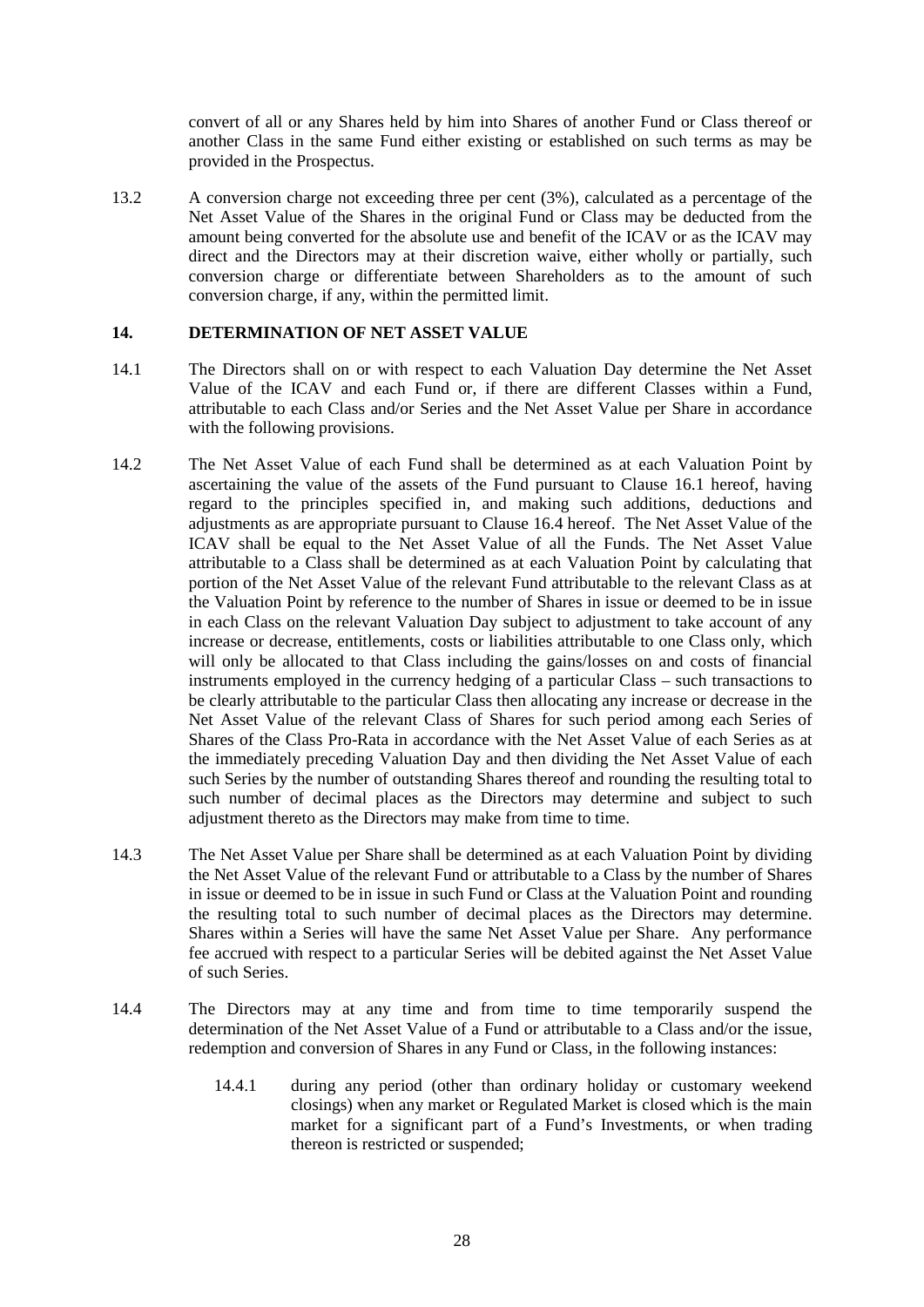- 14.4.2 during any period during which disposal or valuation of Investments which constitute a substantial portion of the assets of a Fund is not practically feasible or if feasible would be possible only on terms materially disadvantageous to Shareholders;
- 14.4.3 during any period when for any reason the prices of any Investments of a Fund cannot be reasonably, promptly, or accurately ascertained by the Administrator;
- 14.4.4 during any period when remittance of monies which will, or may, be involved in the realisation of, or in the payment for, Investments of a Fund cannot, in the opinion of the Directors, be carried out at normal rates of exchange;
- 14.4.5 during any period when the volume of requests for the redemption of Shares on any Dealing Day would, in the opinion of the Directors, require the sale of a substantial proportion of the liquid assets of the portfolio of the Fund to the detriment of the remaining Shareholders;
- 14.4.6 during any period when, in the opinion of the Directors, for any reason the latest Net Asset Value preceding the notice of suspension is determined not to be reliable;
- 14.4.7 during any period when proceeds of the sale or redemption of the Shares cannot be transmitted to or from a Fund's account;
- 14.4.8 during any period the service on the Shareholders of a notice to consider a resolution to wind up the ICAV or close a Fund;
- 14.4.9 upon mutual agreement between the ICAV and the Depositary for the purpose of winding up the ICAV; or
- 14.4.10 any other reason makes it impossible or impracticable to determine the value of a substantial portion of the investments of the ICAV

and shall temporarily suspend the determination of the Net Asset Value of a Fund or attributable to a Class and/or the issue, redemption and conversion of Shares in any Fund or Class if directed to do so by the Central Bank.

- 14.5 Notice of any such suspension and notice of the termination of any such suspension shall be published by the ICAV in such manner as the Directors may deem appropriate to notify the persons likely to be affected thereby and given without delay and in any event within the same Business Day to the Central Bank. All reasonable steps will be taken to bring a period of suspension to an end as soon as possible.
- 14.6 The Directors shall ensure that the Net Asset Value per Share is made readily available for the relevant Shareholders.

### **15. VALUATION OF INVESTMENTS**

- 15.1 The value of the assets of each Fund or attributable to a Class of Shares shall be as follows:
	- 15.1.1 the value of an investment which is quoted, listed or normally dealt in on a Regulated Market shall be the last traded price (or if no last traded price is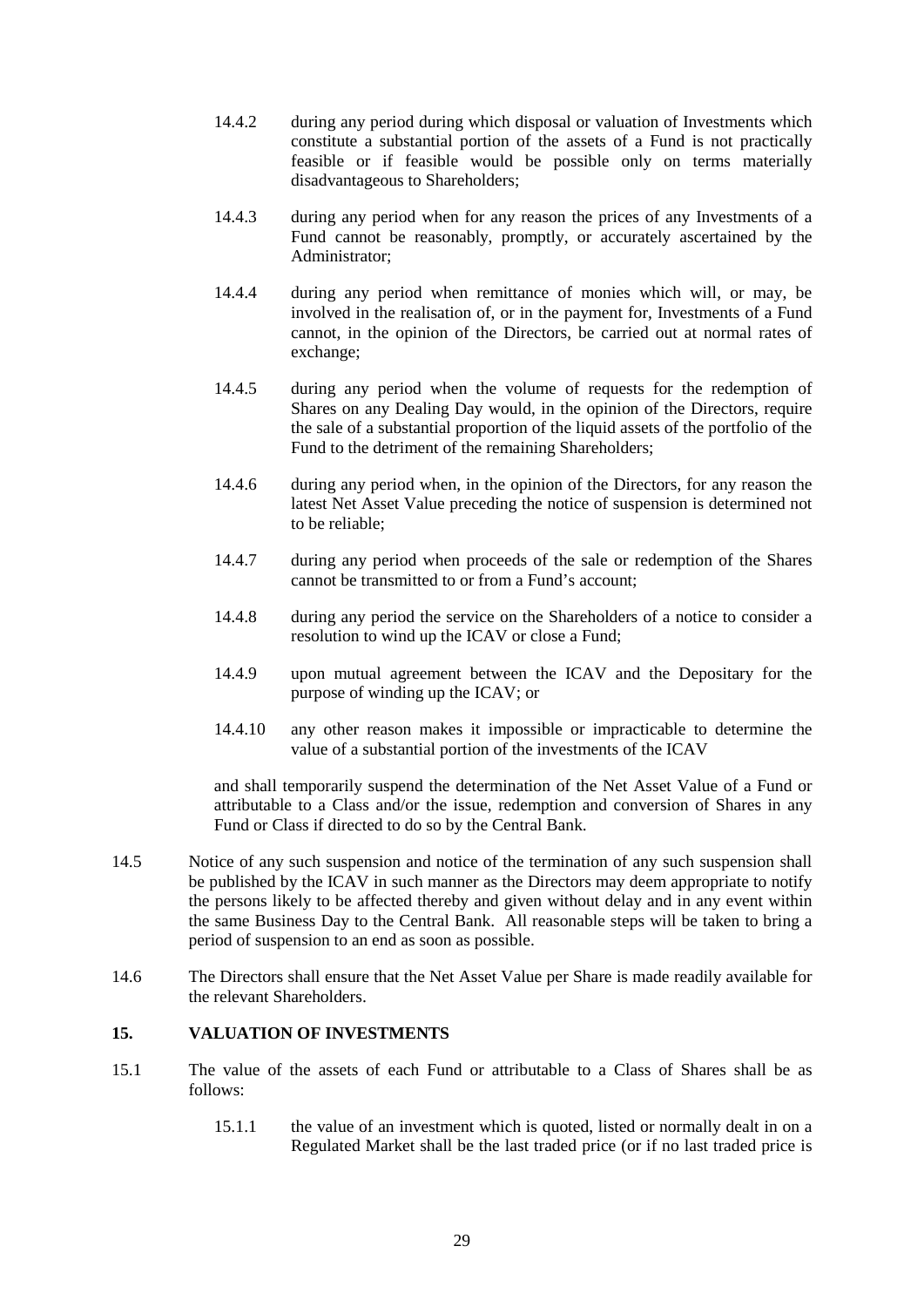available the latest mid-market price) on such Regulated Market as at the Valuation Point provided that:

- (a) if an investment is quoted, listed or normally dealt in on more than one Regulated Market, the Directors may, in their absolute discretion, select any one of such markets for the foregoing purposes (provided that the Directors have determined that such market constitutes the main market for such investment or provides the fairest criteria for valuing such securities) and once selected a market shall be used for future calculations of the Net Asset Value with respect to that investment;
- (b) in the case of any investment which is quoted, listed or normally dealt in on a Regulated Market but in respect of which for any reason, prices on that market may not be available at any relevant time, or, in the opinion of the Directors, may not be representative, the value thereof shall be the probable realisation value thereof estimated with care and in good faith by a competent person, firm or association (including the Investment Manager) appointed by the Directors and approved for the purpose by the Depositary; and
- (c) in the case of any investment which is quoted, listed or normally dealt in on a Regulated Market but which was acquired at a premium or at a discount outside or off the relevant market, the level of premium or discount at the date of valuation may be taken into account when valuing such investment provided the Depositary ensures that the adoption of such procedure is justifiable in the context of establishing the probable realisation value thereof.
- 15.1.2 the value of any investment which is not quoted, listed or normally dealt in on a Regulated Market shall be the probable realisable value estimated with care and in good faith by a competent person, firm or association (including the Investment Manager) appointed by the Directors and approved for the purpose by the Depositary;
- 15.1.3 the value of prepaid expenses, cash dividends and interest declared or accrued as aforesaid and not yet received shall be deemed to be the full amount thereof unless in any case the Directors are of the opinion that the same is unlikely to be paid or received in full in which case the value thereof shall be arrived at after making such discount as the Directors may consider appropriate in such case to reflect the true value thereof;
- 15.1.4 the value of cash (in hand or deposit) is valued at face/nominal value plus accrued interest from the date on which the same were acquired or made;
- 15.1.5 the value of units or shares in collective investment schemes (other than those valued pursuant to Clause 15.1.1 above) shall be valued at the latest available net asset value as published by the relevant collective investment scheme or (if bid and offer prices are published) the latest published bid price.
- 15.1.6 the value of exchange traded FDIs shall be based on the settlement price, as determined by the market in question, as at the Valuation Point, provided that where it is not the practice for the relevant market to quote a settlement price or such settlement price is not available for any reason as at the Valuation Point, such value shall be the probable realisation value thereof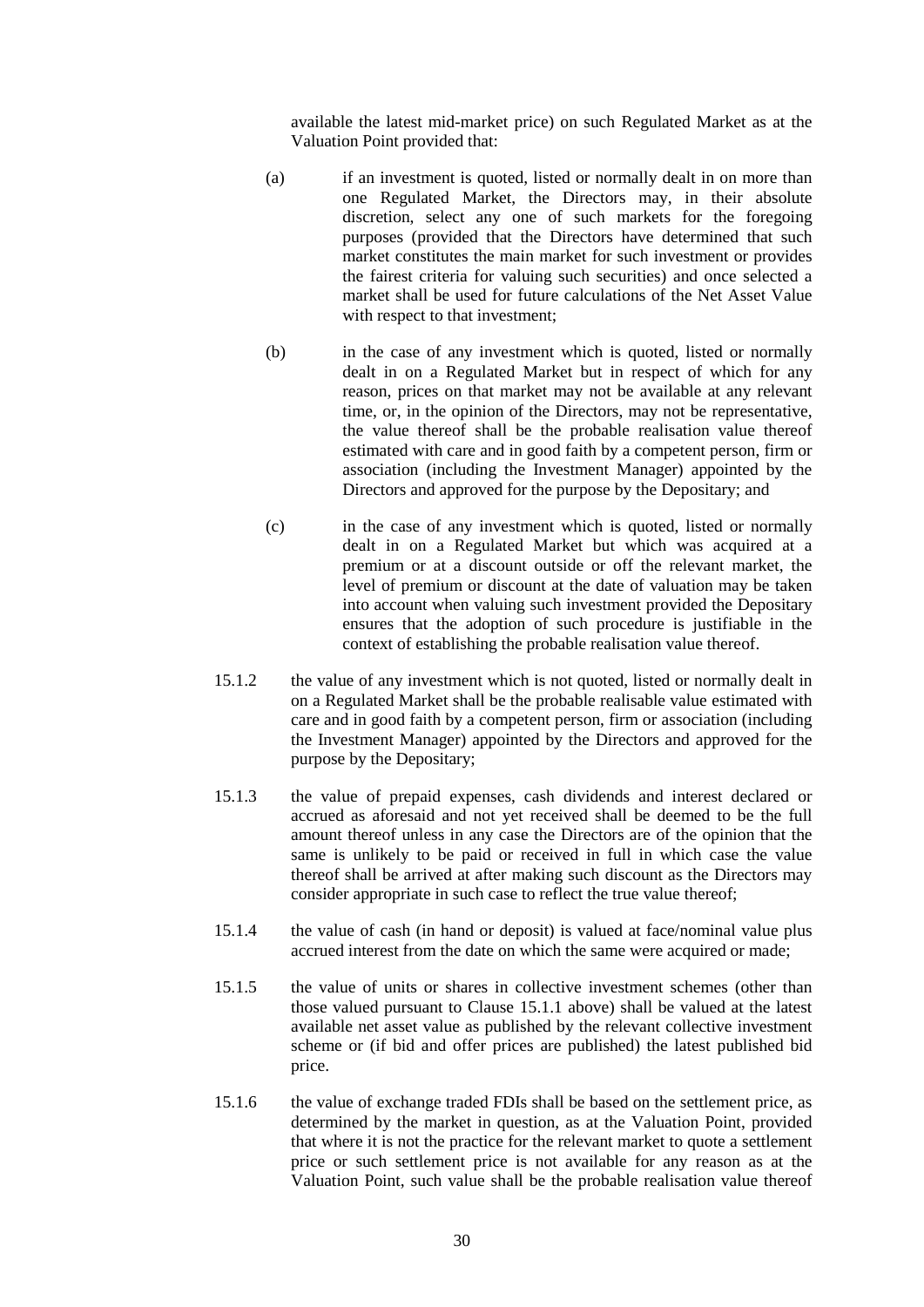estimated with care and in good faith by a competent person, firm or association (including the Investment Manager) appointed by the Directors and approved for the purpose by the Depositary;

- 15.1.7 the value of any over the counter ("OTC") FDI shall be:
	- (a) the valuation from the counterparty provided that such valuation is provided on a daily basis and verified at least weekly by a person independent of the counterparty and who is approved for the purpose by the Depositary; or
	- (b) where an alternative valuation is used (i.e. a valuation that is provided by a competent person firm or association (including the Investment Manager) appointed by the Directors and approved for that purpose by the Depositary, the valuation principles employed must follow best international practice established by bodies such as IOSCO (International Organisation for Securities Commission) and AIMA (the Alternative Investment Management Association). Any such valuation shall be reconciled to that of the counterparty on a monthly basis and if significant differences arise the ICAV shall arrange for these to be promptly investigated and explained.
- 15.1.8 the value of interest rate swap contracts shall be valued in accordance with Clause 15.1.8 above;
- 15.1.9 the value of certificates of deposit, where they do not fall under Clause 15.1.1 above shall be valued if the Directors deem it necessary by reference to the latest available sale price for certificates of deposit of like maturity, amount and credit risk at the Valuation Point or, if such price is not available, at the latest bid price or, if such price is not available or is unrepresentative in the opinion of Directors of the value of such certificates of deposit, at the probable realisation value estimated with care and in good faith by a competent person firm or association (including the Investment Manager) appointed by the directors and approved for the purpose by the Depositary;
- 15.1.10 the value of short term money market instruments shall be valued using the amortised cost method of valuation only in relation to Funds which comply with the Central Bank's requirements for short term money market funds and where a review of the amortised cost method of valuation vis-à-vis market valuation will be carried out in accordance with the Central Bank's guidelines;
- 15.1.11 the value of money market instruments in a non-money market fund shall be valued on an amortised basis in accordance with the Central Bank's requirements; and
- 15.1.12 the Directors may, with the approval of the Depositary, adjust the value of any investment if having regard to its currency, marketability, applicable interest rates, anticipated rates of dividend, maturity, liquidity or any other relevant considerations, they consider that such adjustment is required to reflect the fair value thereof.
- 15.2 In the event of it being impossible or incorrect to carry out a valuation of a specific asset in accordance with the valuation rules set out in Clauses 15.1.1 to 15.1.12 above, or if such valuation is not representative of an asset's fair market value, the Directors (or their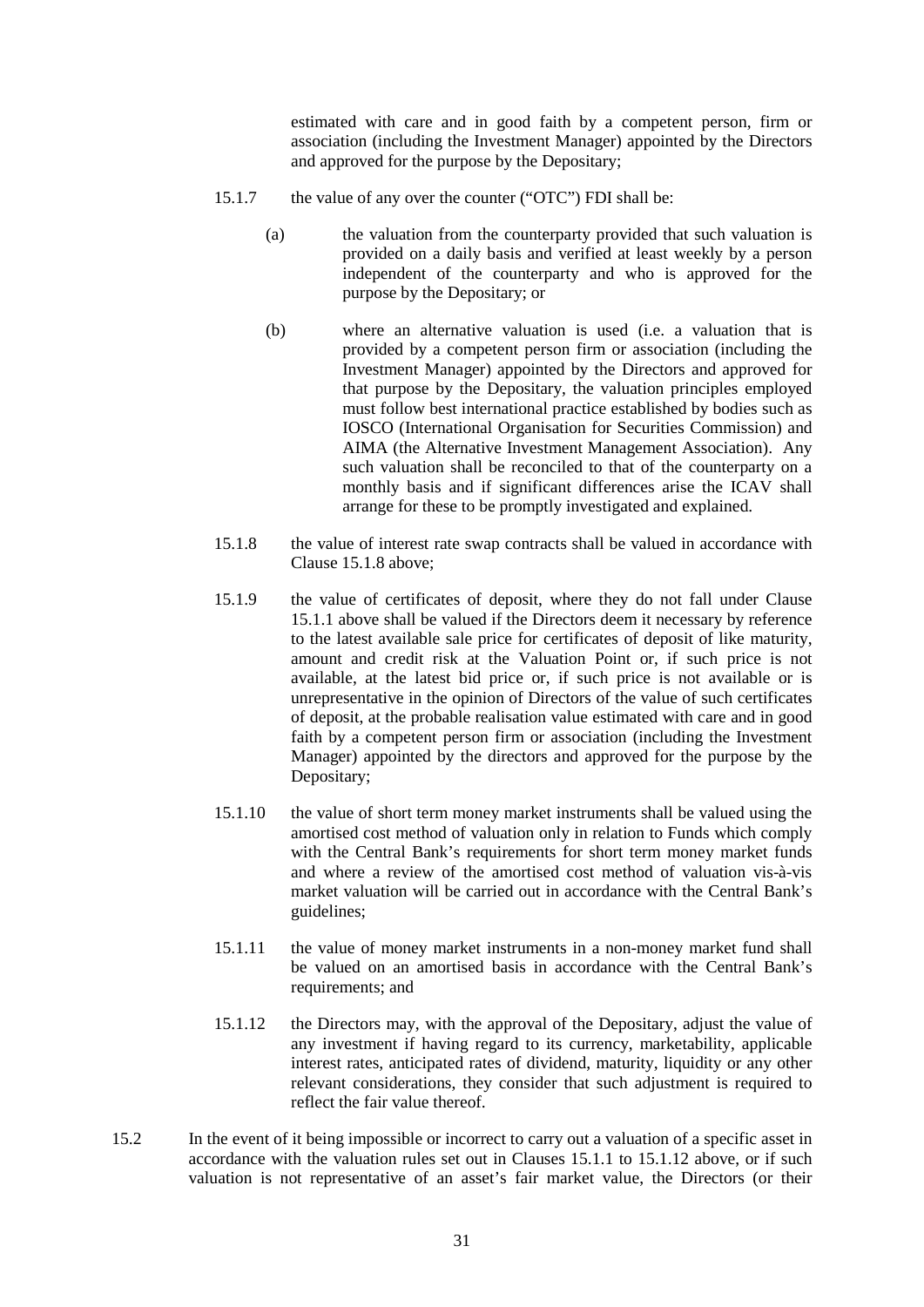delegate) are entitled to use other generally recognised valuation methods in order to reach a proper valuation of that specific asset, provided that any alternative method of valuation is approved by the Depositary.

- 15.3 The Net Asset Value of the assets of a Fund will be expressed in the Base Currency. The value of any assets or liabilities expressed in terms of currencies other than the Base Currency will be translated into the Base Currency of the relevant Fund at prevailing market rates as determined by the Administrator.
- 15.4 In addition, special situations affecting the measurement of the Net Asset Value of the assets a Fund may arise from time to time. Prospective investors should be aware that situations involving uncertainties as to the valuation of such assets could have an adverse effect on the Net Asset Value. In particular, the assets of a Fund may be invested in investment funds which are not regularly traded on an exchange and the accuracy of the Net Asset Value may be affected by the frequency of the valuations of securities provided by those funds. Fund managers who manage or advise investment funds may report on a weekly, biweekly, monthly or quarterly or less frequent basis. In calculating the value of assets of the ICAV and each Fund the following principles will apply, unless determined otherwise by the Directors:
	- 15.4.1 every Share agreed to be issued by the Directors with respect to a Dealing Day shall be deemed to be in issue at the Valuation Point for the relevant Valuation Day and the assets of the relevant Fund shall be deemed to include not only cash, accrued interest and property in the hands of the Depositary but also the amount of any cash or other property to be received in respect of Shares agreed to be issued after deducting therefrom (in the case of Shares agreed to be issued for cash) or providing for entry charges;
	- 15.4.2 where Investments have been agreed to be purchased or sold but such purchase or sale has not been completed, such Investments shall be included or excluded and the gross purchase or net sale consideration excluded or included as the case may require as if such purchase or sale had been duly completed unless the Directors have reason to believe such purchase or sale will not be completed;
	- 15.4.3 there shall be added to the assets of the relevant Fund any actual or estimated amount of any taxation of a capital nature which may be recoverable by the ICAV which is attributable to the Fund;
	- 15.4.4 there shall be added to the assets of the relevant Fund a sum representing unamortised expenses and a sum representing any interest, dividends or other income accrued but not received unless the Directors are of the opinion that such interest, dividends or other income are unlikely to be paid or received in full in which case the value thereof shall be arrived at after making such discount as the Directors or their delegate (with the approval of the Depositary) may consider appropriate in such case to reflect the true value thereof;
	- 15.4.5 there shall be added to the assets of each relevant Fund the total amount (whether actual or estimated by the Directors or their delegate) of any claims for repayment of any taxation levied on income or capital gains including claims in respect of double taxation relief;
	- 15.4.6 where notice of the redemption of Shares has been received by the ICAV with respect to a Dealing Day and the cancellation of such Shares has not been completed, the Shares to be redeemed shall be deemed not to be in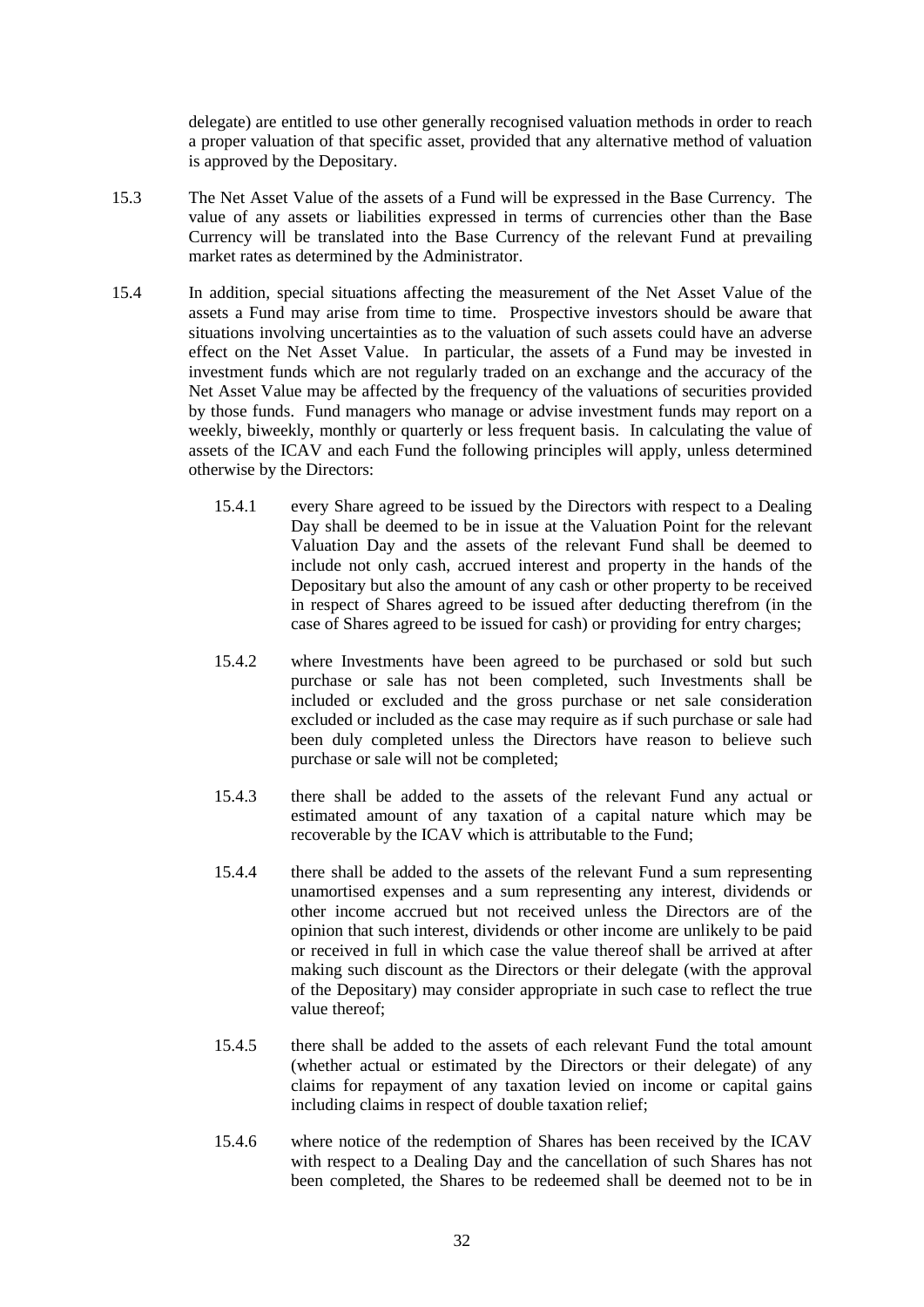issue at that Valuation Point and the value of the assets of the relevant Fund shall be deemed to be reduced by the amount payable upon such redemption; and

- 15.4.7 there shall be deducted from the assets of the relevant Fund:
	- (a) the total amount of any actual or estimated liabilities properly payable out of the assets of the relevant Fund including any and all outstanding borrowings of the ICAV in respect of the relevant Fund, interest, fees and expenses payable on such borrowings and any estimated liability for tax and such amount in respect of contingent or projected expenses as the Directors consider fair and reasonable as of the relevant Valuation Point;
	- (b) such sum in respect of tax (if any) on income or capital gains realised on the Investments of the relevant Fund as in the estimate of the Directors will become payable;
	- (c) the amount (if any) of any distribution declared by the Shareholders of the relevant Fund or the Directors pursuant to Clause 28 hereof but not distributed in respect thereof;
	- (d) the fees and expenses of the Administrator, the Depositary, the Manager, the Investment Manager, any investment investor to the ICAV, or any Distributor and any other providers of services to the ICAV accrued but remaining unpaid together with a sum equal to the value added tax chargeable thereon (if any);
	- (e) the total amount (whether actual or estimated by the Directors) of any other liabilities properly payable out of the assets of the relevant Fund (including all establishment, operational and ongoing administrative fees, costs and expenses) as of the relevant Valuation Point;
	- (f) an amount as of the relevant Valuation Point representing the projected liability of the relevant Fund in respect of costs and expenses to be incurred by the relevant Fund in the event of a subsequent liquidation; or
	- (g) any other liability of the type referred to in Clause 4.4 hereof.
- 15.5 Without prejudice to Clause 24.2 hereof the Directors may delegate any of their powers, authorities and discretions in relation to the determination of the value of any Investment to a committee of the Directors or to any other duly authorised person and may delegate the calculation of Net Asset Value in accordance with the requirements of the Regulations and the UCITS Rules. In the absence of negligence, fraud or wilful default every decision taken by the Directors or any committee of the Directors or any duly authorised person on behalf of the ICAV in determining the value of any Investment or calculating the Net Asset Value shall be final and binding on the ICAV and on present, past or future **Shareholders**

### **16. TRANSFER AND TRANSMISSION OF SHARES**

16.1 The transfer of Shares shall be effected in accordance with the following provisions.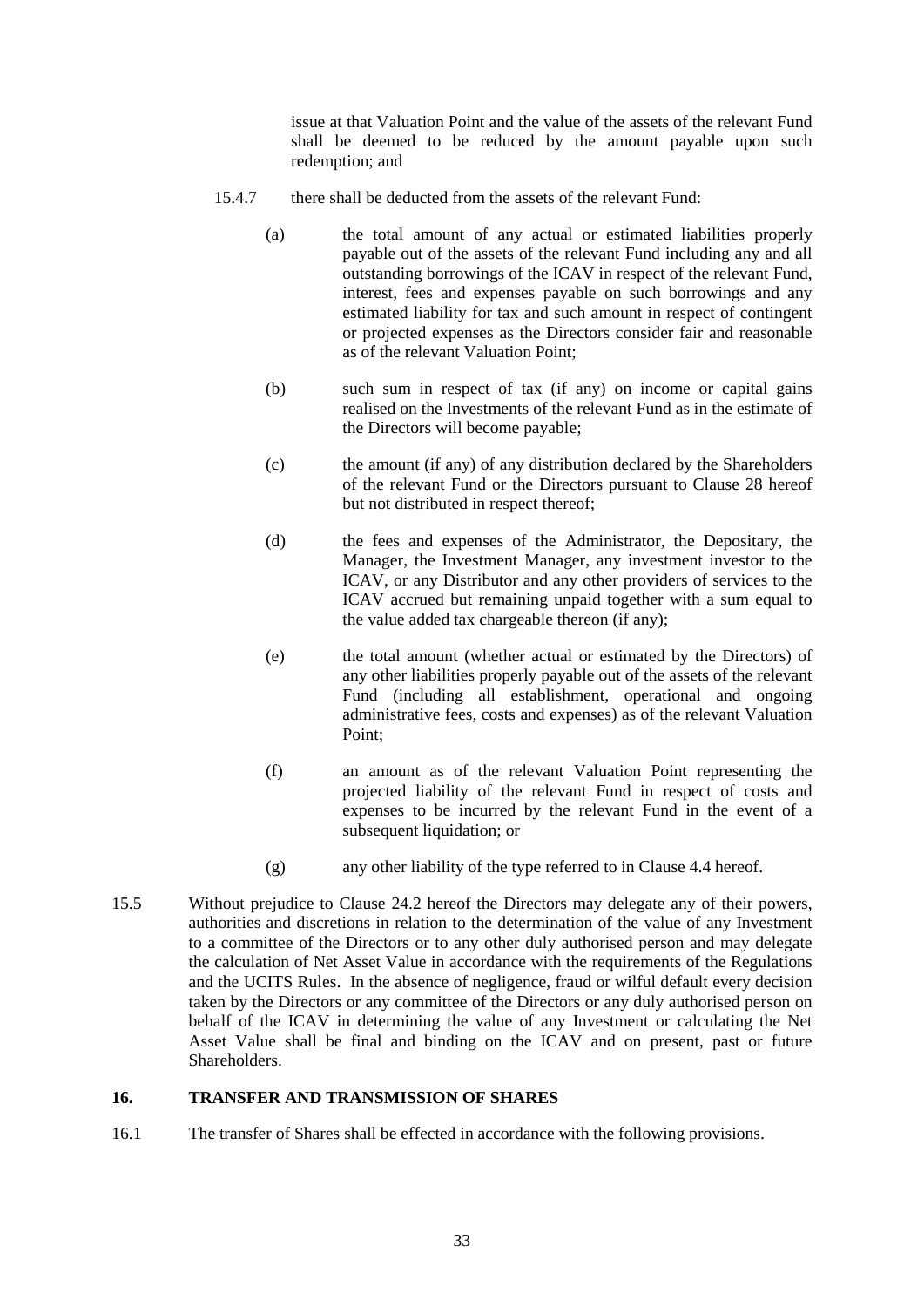- 16.2 The transfer of Shares may be effected in writing in any usual or common form, signed by or on behalf of the transferor and every transfer shall state the full name and address of the transferor and transferee and need not be under seal.
- 16.3 The Directors may, in such form as is satisfactory to the Directors, require:
	- 16.3.1 the proposed transferor to guarantee the payment obligations, if any, being assumed by the transferee and/or to confirm that the proposed transferee is able to satisfy such payment obligations;
	- 16.3.2 the proposed transferee to deliver to the ICAV such certificates, opinions, statements or other evidence as the Directors may reasonably require;
	- 16.3.3 the proposed transferee to furnish such declarations as the applicant's status, identity, residence and otherwise and such undertakings, acknowledgments, representations and/or indemnities as the Directors may from time to time require; and
	- 16.3.4 the proposed transferee to furnish such evidence and/or undertaking in connection with the matters stated in Clause 10 as they shall in their discretion deem sufficient.
- 16.4 An Entry charge not exceeding five per cent (5%) of the Net Asset Value per Share of the Shares being transferred on the Valuation Day immediately preceding the date of the transfer may be charged for the absolute use and benefit of the ICAV or as the ICAV may direct (including without limitation, payment to the Investment Manager, any investment adviser or other person as the Directors may in their discretion determine) upon the transfer of Shares and the Directors may at their discretion waive either wholly or partially, such sales charge or differentiate between transferees as to the amount of such sales charge, if any, within the permitted limit.
- 16.5 The transferor shall be deemed to remain the holder of the Share until the name of the transferee is entered in the Register in respect thereof.
- 16.6 The Directors may decline to register any transfer of a Share if:
	- 16.6.1 in consequence of such transfer the transferor or the transferee would hold a number of Shares less than the Minimum Holding or the transferee (being an initial investor in the ICAV) would hold less than the Minimum Initial Subscription;
	- 16.6.2 all applicable taxes and/or stamp duties have not been paid in respect of the instrument of transfer;
	- 16.6.3 the instrument of transfer is not deposited at the Office or such other place as the Directors may reasonably require, accompanied by (i) the Certificate for the Shares to which it relates (if any); (ii) such evidence as the Directors may reasonably require to show the right of the transferor to make the transfer; (iii) such relevant information and declarations as the Directors may reasonably require from the transferee including, without limitation, an application form duly completed by the proper transferee, information and declarations of the type which may be requested from an applicant for Shares in the ICAV and (iv) such fee as may from time to time be specified by the Directors for the registration of any instrument of transfer;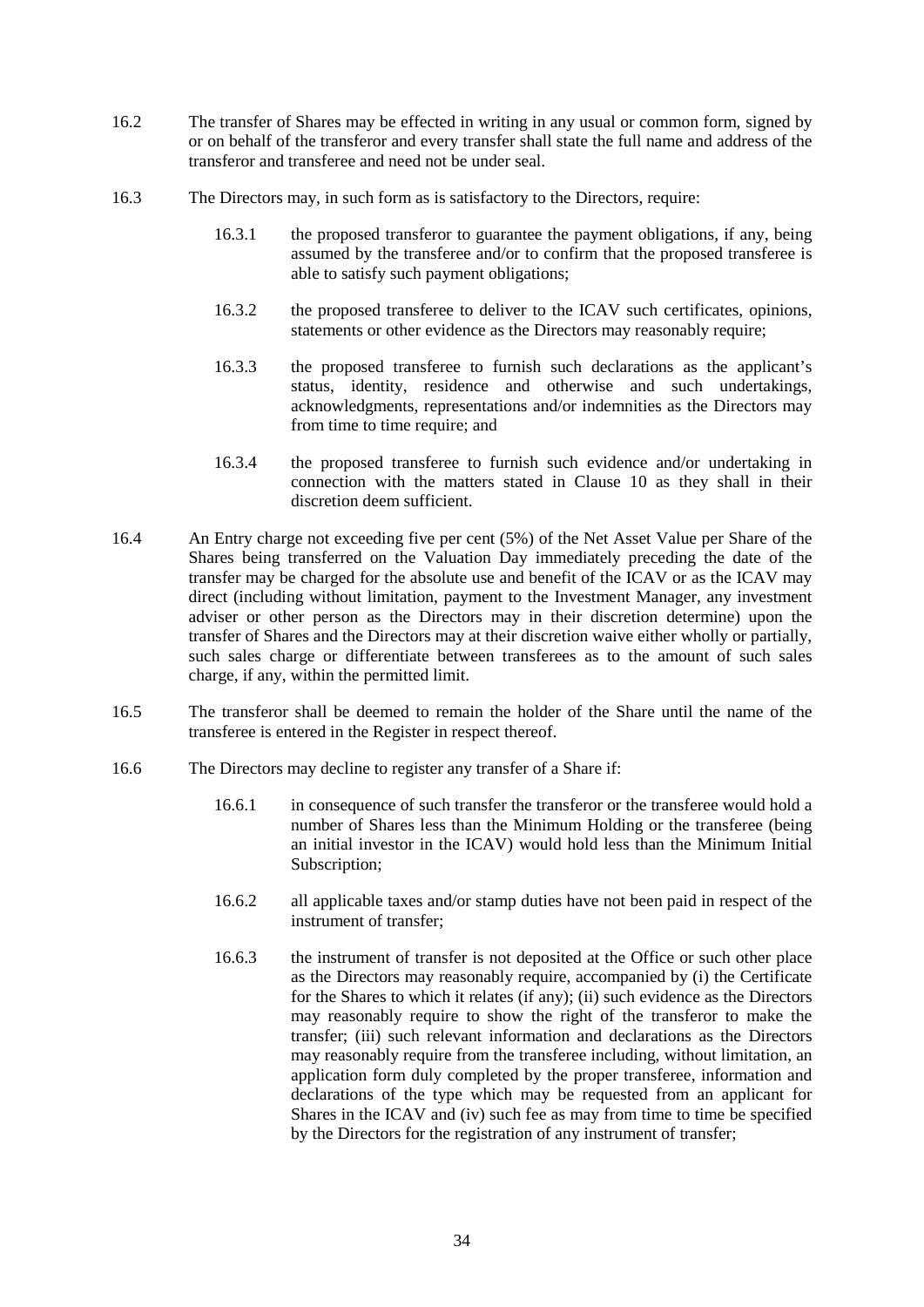- 16.6.4 they are aware or reasonably believe the transfer would result in the beneficial ownership of such Shares by a person in contravention of Clause 10 of this Instrument or any other restrictions on ownership imposed by the Directors or might result in legal, regulatory, pecuniary, taxation or material administrative disadvantage to the ICAV or the relevant Fund or the Shareholders as a whole.
- 16.7 The Directors shall decline to register a transfer of Shares by a Shareholder who is the bearer of a share warrant unless the transferee is a recognised Depositary*.*
- 16.8 If requested to do so by the Directors a transferee shall be required to deliver to the ICAV such certificates, opinions, statements or other evidence required by the Directors for any of the purposes outlined in Clause 17.6.
- 16.9 The registration of transfers may be suspended for such periods as the Directors may determine provided always that each registration may not be suspended for more than 30 days in any one year.
- 16.10 If the Directors decline to register a transfer of any Share they shall, within two months after the date on which the transfer was lodged with the ICAV, send to the transferee notice of the refusal.
- 16.11 All instruments of transfer which shall be registered shall be retained by the ICAV, but any instrument of transfer which the Directors may decline to register shall (except in the case of fraud) be returned to the person depositing the same.
- 16.12 In the case of the death of a Member, the survivors or survivor where the deceased was a joint holder and the executors or administrators of the deceased where he was a sole or surviving holder, shall be the only person(s) recognised by the ICAV as having title to his interest in the Shares, but nothing in this Clause shall release the estate of the deceased Member whether sole or joint from any liability in respect of any Share solely or jointly held by him.
- 16.13 Any guardian of an infant Shareholder and any guardian or other legal representative of a Shareholder under legal disability and any person entitled to a Share in consequence of the death, insolvency or bankruptcy of a Shareholder shall, upon producing such evidence of his title as the Directors may require, have the right either to be registered himself as the holder of the Share or to make such transfer thereof as the Shareholder could have made, but the Directors shall have the same right to refuse or suspend registration as they would have had in the case of a transfer of the Share by the Shareholder or any Shareholder.
- 16.14 A person so becoming entitled to a Share in consequence of the death, insolvency or bankruptcy of a Shareholder shall have the right to receive and may give a discharge for all monies payable or other advantages due on or in respect of the Share, but shall not be entitled to receive notice of or to attend or vote at meetings of the ICAV, nor, save as aforesaid, to any of the rights or privileges of a Shareholder unless and until he shall be registered as a Shareholder in respect of the Share PROVIDED ALWAYS that the Directors may at any time give notice requiring any such person to elect either to be registered himself or to transfer the Share and if the notice is not complied with within ninety days the Directors may thereafter withhold all monies payable or other advantages due in respect of the Share until the requirements of the notice have been complied with.
- 16.15 If the ICAV is required to deduct, withhold or account for tax including any penalties and interest thereon upon the transfer of Shares by a Shareholder the provisions of Clause 11.16 hereof shall apply mutatis mutandis as if repeated in full herein.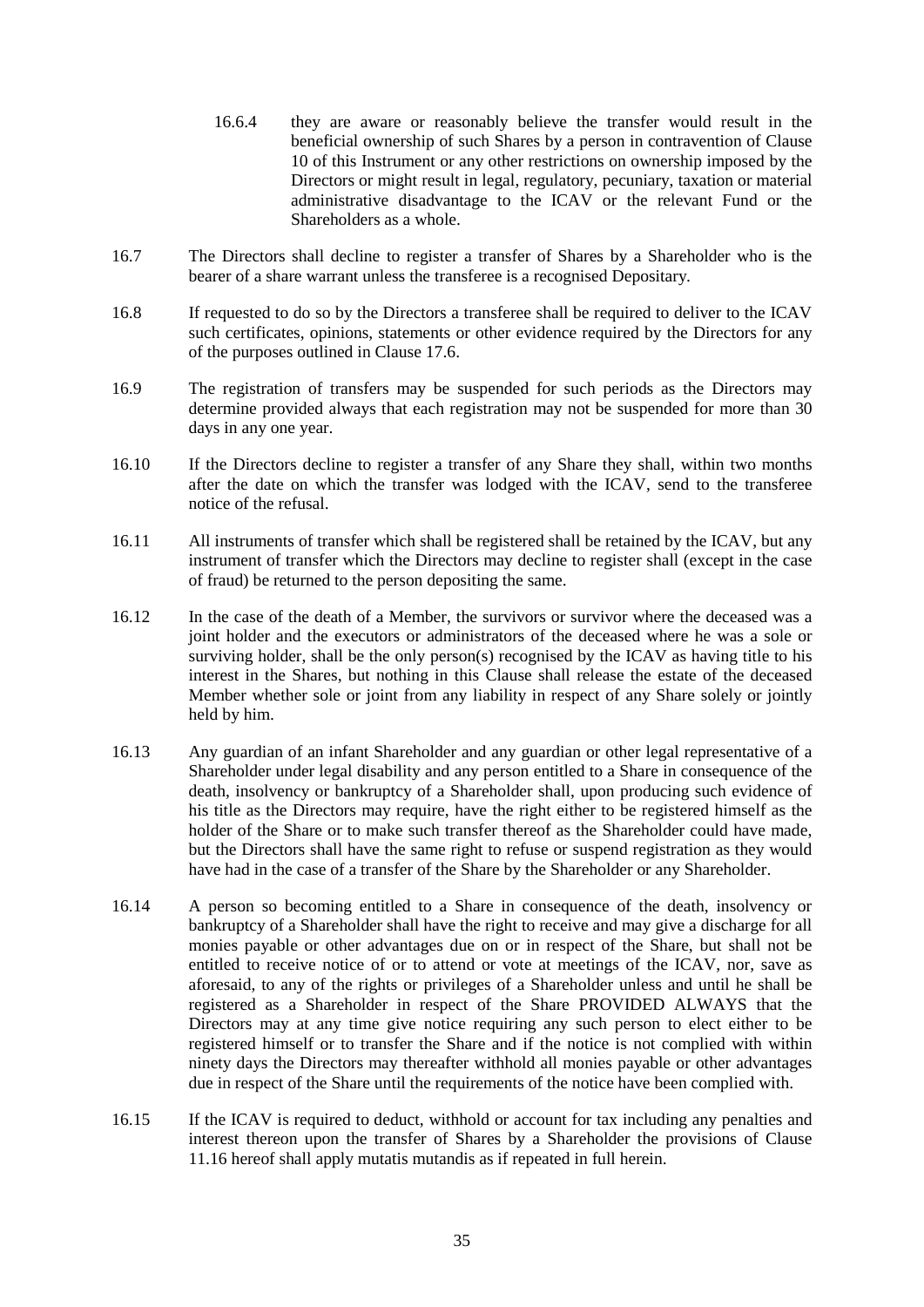### **17. INVESTMENT OBJECTIVES**

- 17.1 Subject to the provisions of the Regulations, the Directors shall determine the investment objectives and policies (including the permissible forms of Investments) and restrictions applying to each Fund which shall be set out in any Prospectus.
- 17.2 Subject to approval by the Central Bank more than thirty-five per cent (35%) and up to one hundred per cent (100%) of the Net Asset Value of a Fund may be invested in transferable securities and money market instruments issued or guaranteed by any Member State, its local authorities, non-Member States of the European Union or public international body of which one or more Member States of the European Union are members and issued or guaranteed by any of the following:
	- 17.2.1 OECD governments (provided the relevant issues are investment grade), Government of the People's Republic of China, Government of Brazil (provided the relevant issues are investment grade), Government of India (provided the relevant issues are investment grade), Government of Singapore, European Investment Bank, European Bank for Reconstruction and Development, International Finance Corporation, International Monetary Fund, Euratom, The Asian Development Bank, Council of Europe, Eurofima, African Development Bank, International Bank for Reconstruction and Development, The World Bank, The Inter-American Development Bank, European Union, European Central Bank, Federal National Mortgage Association (Fannie Mae), Federal Home Loan Mortgage Corporation (Freddie Mac), Government National Mortgage Association (Ginnie Mae), Student Loan Marketing Association (Sallie Mae), Federal Home Loan Bank, Federal Farm Credit Bank, Tennessee Valley Authority and Straight-A Funding LLC, provided that the Fund holds securities from at least six different issues with securities from any one issue not exceeding thirty per cent (30%) of its Net Asset Value.
- 17.3 The ICAV may (subject to the Regulations and the prior approval of the Central Bank) establish any entity and may own all the issued share capital of such entity (the shares and assets of which shall be held by the Depositary) which the Directors consider it necessary or desirable for the ICAV, with the prior approval of the Central Bank, to incorporate or acquire or utilise in connection with the carrying on only of the business of management, advice or marketing in the country where that entity is located, in regard to the redemption of Shares at Members' request exclusively on the ICAV's behalf. None of the limitations or restrictions referred to in Clauses 17.1 or 17.2 above, shall apply to Investments in, loans to or deposits with any such entity, and for the purpose of Clauses 17.1 or 17.2 above Investments or other property held by any such private company shall be deemed to be held directly for the ICAV.
- 17.4 Subject to the provisions of the Regulations, the ICAV may, invest up to twenty per cent (20%) (which may be raised to thirty-five per cent (35%) in certain circumstances and only then in respect of a single issuer) of a Fund's Net Asset Value in transferable securities issued by the same body where the aim of the investment policy of the Fund is to replicate the composition of an index.
- 17.5 With the exception of permitted investments in unlisted securities the ICAV will only invest in those securities and financial derivative instruments listed or traded on a Regulated Market (including derivative markets) which meet with the Central Bank's requirements that they are regulated, operate regularly, recognised and are open to the public and which is listed in the Prospectus.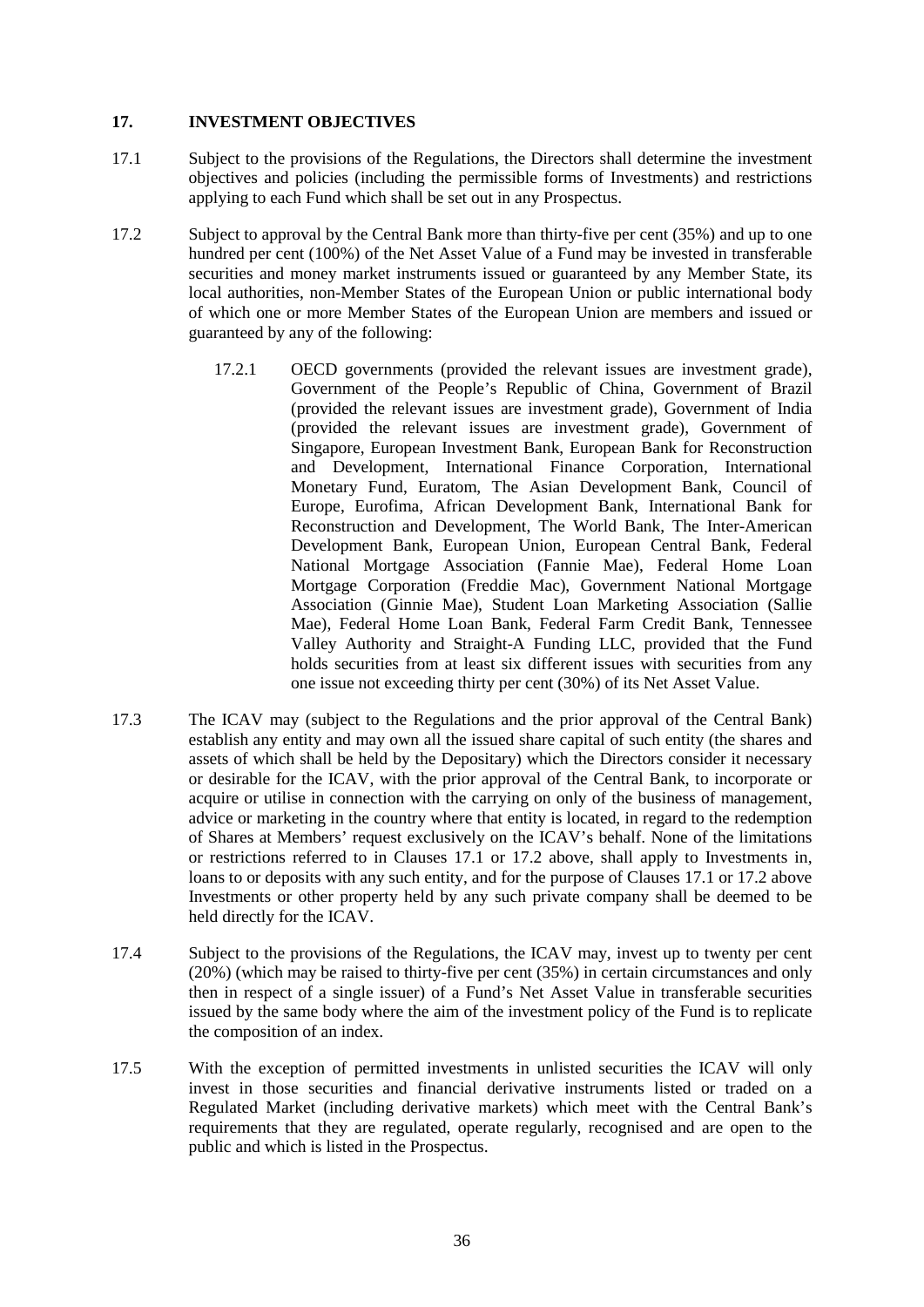- 17.6 For the purpose of providing margin or collateral in respect of transactions in and the use of derivative instruments and techniques and instruments, the ICAV shall be entitled:-
	- 17.6.1 to transfer, deposit, mortgage, charge or encumber any Investments forming part of the ICAV or the relevant Fund;
	- 17.6.2 to vest any such Investments in the relevant exchange or market or any company controlled by such exchange or market and used for the purpose of receive margin and/or cover or in a nominee of the Depositary; and/or
	- 17.6.3 to give or obtain the guarantee of a bank (and to provide any necessary counter-security therefor) and deposit such guarantee or cash, with an exchange or counterparty or any company controlled by such exchange or counterparty and used for the purpose of receiving margin and/or cover.

#### **18. GENERAL MEETINGS**

- 18.1 All general meetings of the ICAV will normally be held in Ireland.
- 18.2 Subject to Clause 18.3, the ICAV shall in each year hold a general meeting as its annual general meeting in addition to any other meeting in that year.
- 18.3 Not more than fifteen months shall elapse between the date of one annual general meeting of the ICAV and that of the next PROVIDED THAT so long as the ICAV holds its first annual general meeting within eighteen months of its incorporation it need not hold it in the year of its incorporation or in the following year.
- 18.4 The Directors may elect to dispense with the holding of an annual general meeting by giving sixty days' written notice to all of the Shareholders.
- 18.5 An election under Clause 18.4 has effect for the year in which it is made and subsequent years, but does not affect any liability already incurred by reason of default in holding an annual general meeting.
- 18.6 Where an election under Clause 18.4 has effect for a year
	- 18.6.1 one or more Members of the ICAV holding, or together holding, not less than 10 per cent of the voting rights in the ICAV, or
	- 18.6.2 the Auditor

may require the ICAV to hold an annual general meeting in that year by giving notice in writing to the ICAV in the previous year or at least one month before the end of that year and the ICAV shall hold the required meeting.

- 18.7 All general meetings (other than annual general meetings) shall be called extraordinary general meetings.
- 18.8 The Directors may call an extraordinary general meeting whenever they think fit and extraordinary general meetings shall be convened on such requisition, or in default may be convened by such requisitionists, and in such manner as provided by the Act.
- 18.9 If at any time there are not sufficient Directors capable of acting to form a quorum, any Director or any Member may convene an extraordinary general meeting in the same manner as nearly as possible as that in which general meetings may be convened by the Directors. If at any time in the case of the ICAV there are not sufficient Directors capable of acting to form a quorum, any director or Member of the ICAV may convene and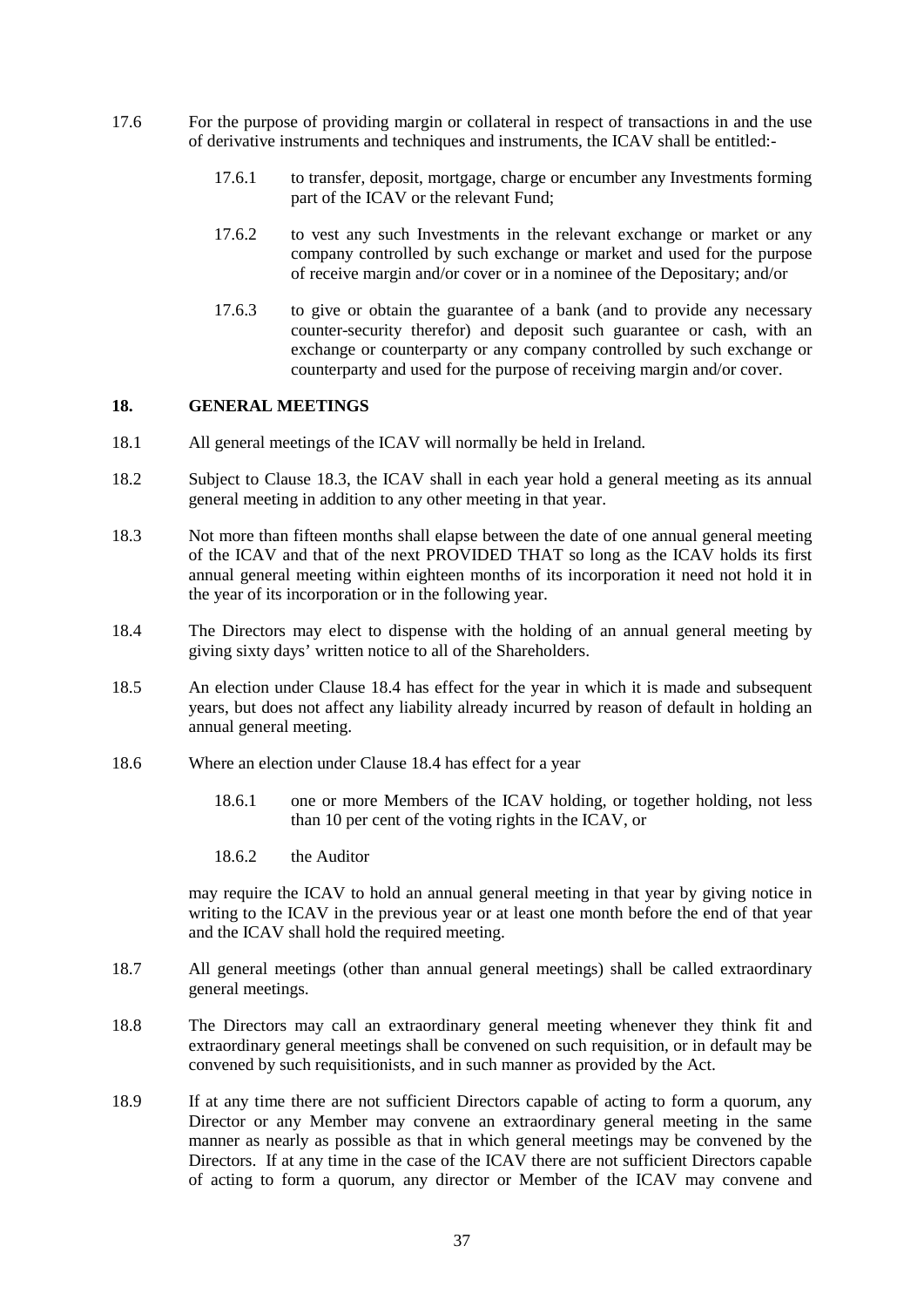extraordinary general meeting in the same manner as nearly as possible as that in which meetings may be convened by the Directors.

- 18.10 One or more Members holding, or together holding, at any time not less than 50 per cent. of the voting rights in the ICAV may convene and extraordinary general meeting of the ICAV.
- 18.11 The Directors shall, at the request of one or more Members holding, or together holding, at the date of the making of the request, not less than 10 per cent. of the voting rights of the ICAV, proceed to convene an extraordinary general meeting of the ICAV. The request shall state the objects of the meeting and shall be signed by those making the request and deposited at the registered office of the ICAV and may consist of several documents in like form each signed by one or more of those making the request.
- 18.12 If the Directors do not within 21 days after the date of the deposit of the request proceed to convene a meeting to be held within 2 months after that date, those making the request, or any of them representing more than 50 per cent. of the total voting rights of all of them, may themselves convene a meeting, but any meeting so convened shall not be held more than 3 months after the date the request was first made.

### **19. NOTICE OF GENERAL MEETINGS**

- 19.1 Subject to the provisions of the Act permitting a general meeting to be called by shorter notice, an annual general meeting and an extraordinary general meeting called for the passing of a Special Resolution shall be called by not less than twenty one Clear Days' notice and all other extraordinary general meetings shall be called by at least fourteen Clear Days' notice which, in each case, shall specify the place the day and the hour of the meeting and in the case of special business the general nature of such business and in the case of an annual general meeting that the meeting is an annual general meeting and shall be given in the manner hereinafter provided to such persons as are under this Instrument or the conditions of issue of the Shares held by them entitled to receive notices from the ICAV.
- 19.2 The Directors, the Manager, the Investment Manager, the Administrator, the Auditors, the Depositary and any sub-investment manager or investment advisor to the ICAV shall be entitled to receive notice of and attend and speak at any general meeting of the ICAV.
- 19.3 In every notice calling a meeting of the ICAV, there shall appear with reasonable prominence a statement that a Member entitled to attend and vote is entitled to appoint one or more proxies to attend, speak and vote instead of him and that a proxy need not also be a Member.
- 19.4 The accidental omission to give notice to or the non receipt of notice by any person entitled to receive notice shall not invalidate the proceedings at any general meeting.
- 19.5 Where, by any provision contained in the Act, extended notice is required of a resolution, the resolution shall not be effective (except where the Directors of the ICAV have resolved to submit it) unless notice of the intention to move it has been given to the ICAV not less than twenty-eight Clear Days (or such shorter period as the Act permits) before the meeting at which it is moved, and the ICAV shall give to the Members notice of any such resolution as required by and in accordance with the provisions of the Act.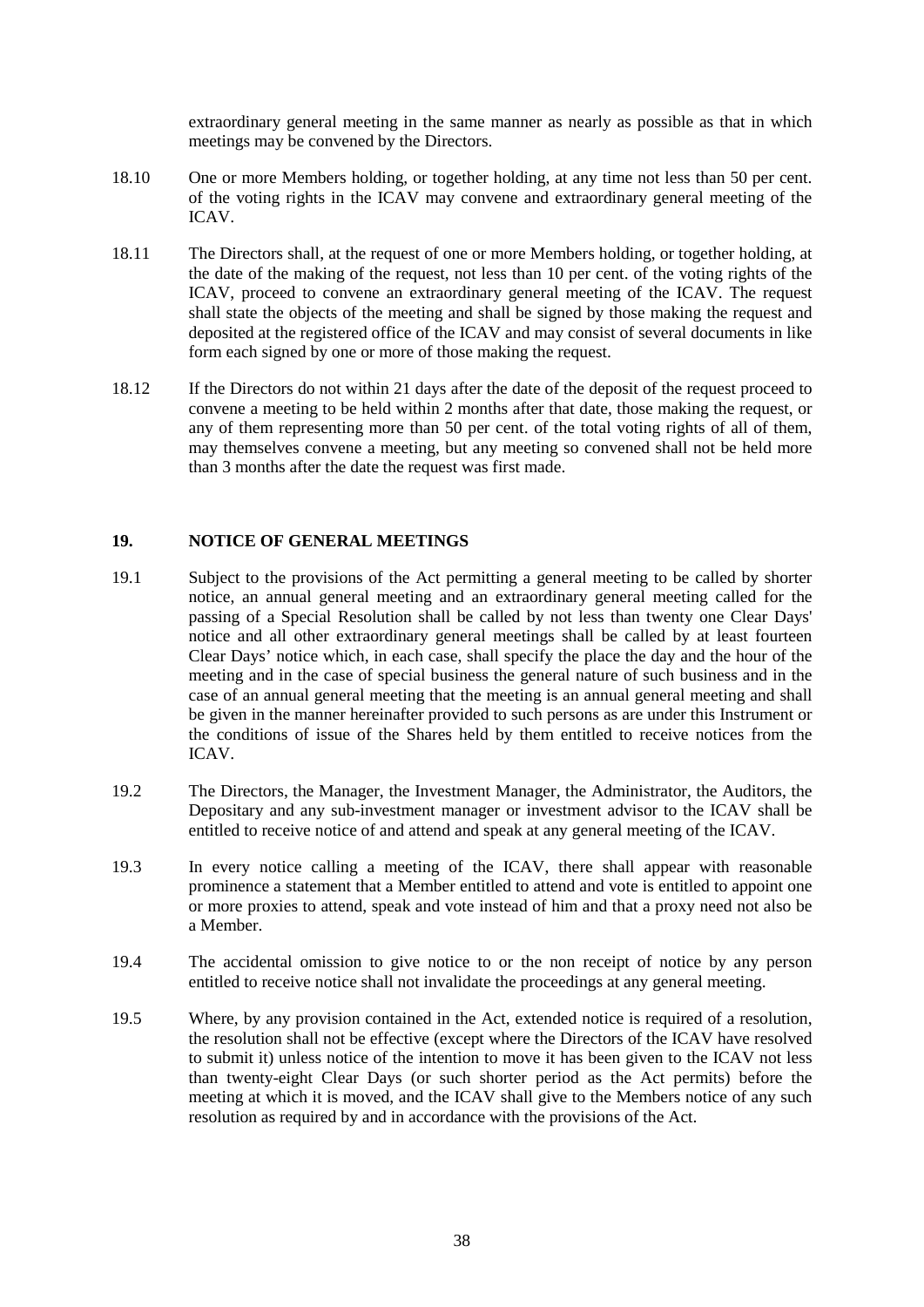#### **20. PROCEEDINGS AT GENERAL MEETINGS**

- 20.1 All business shall be deemed special that is transacted at an extraordinary general meeting, and also all business that is transacted at an annual general meeting with the exception of the consideration of the accounts and balance sheet and the reports of the Directors and Auditors and the appointment and the fixing of the remuneration of the Auditors.
- 20.2 No business shall be transacted at any general meeting unless a quorum is present. Subject to Clause 20.3, two Members present either in person or by proxy shall be a quorum for a general meeting. A representative of a corporation authorised pursuant to Clause 21.12 of this Instrument and present at any meeting of the ICAV or at any meeting of a Fund or Class of Shareholders shall be deemed to be a Member for the purpose of constituting a quorum.
- 20.3 If within half an hour after the time appointed for a meeting a quorum is not present, the meeting, if convened on the requisition of or by Shareholders, shall be dissolved. In any other case it shall stand adjourned to the same day in the next week, at the same time and place or to such other day and at such other time and place as the Directors may determine and if at the adjourned meeting a quorum is not present within half an hour from the time appointed for the meeting, the Members present shall be a quorum.
- 20.4 The chairman, if one has been appointed or, if he is absent, the deputy chairman of the Directors, or failing him, some other Director nominated by the Directors shall preside as chairman at every general meeting of the ICAV, but if at any meeting neither the chairman nor the deputy chairman nor such other Director is present within fifteen minutes after the time appointed for holding the meeting, or if none of them be willing to act as chairman, the Directors present shall choose some Director present to be chairman, or if no Directors are present, or if all the Directors present decline to take the chair, the Members present in person or by proxy shall choose some Member present to be chairman.
- 20.5 A Director shall be entitled, notwithstanding that he is not a Member, to attend and speak at any general meeting and at any separate meeting of the holders of any Class of Shares in the ICAV. The Auditors shall be entitled to attend any general meeting and to be heard on any part of the business of the meeting which concerns them as Auditors.
- 20.6 The chairman may with the consent of any meeting at which a quorum is present (and shall if so directed by the meeting) adjourn the meeting from time to time and from place to place but no business shall be transacted at any adjourned meeting except business which might lawfully have been transacted at the meeting from which the adjournment took place. When a meeting is adjourned for 30 days or more ten Clear Days' notice at least specifying the place, the day and the hour of the adjourned meeting, shall be given as in the case of the original meeting but it shall not be necessary to specify in such notice the nature of the business to be transacted at the adjourned meeting. Save as aforesaid, it shall not be necessary to give any notice of an adjournment or of the business to be transacted at an adjourned meeting.
- 20.7 At any general meeting, a resolution put to the vote of the meeting shall be decided on a show of hands unless before or upon the declaration of the result of the show of hands a poll is demanded by the chairman by three or more Members present in person or by proxy having the right to vote at the meeting or by any Member or Members representing at least one tenth of the total voting rights of all the Members having the right to vote at the meeting. Unless a poll is so demanded, a declaration by the chairman that a resolution has been carried, or carried unanimously, or by a particular majority, or lost, or not carried by a particular majority, and an entry to that effect in the book containing the minutes of the proceedings of the ICAV shall be conclusive evidence of the fact without proof of the number or proportion of the votes recorded in favour of or against such resolution.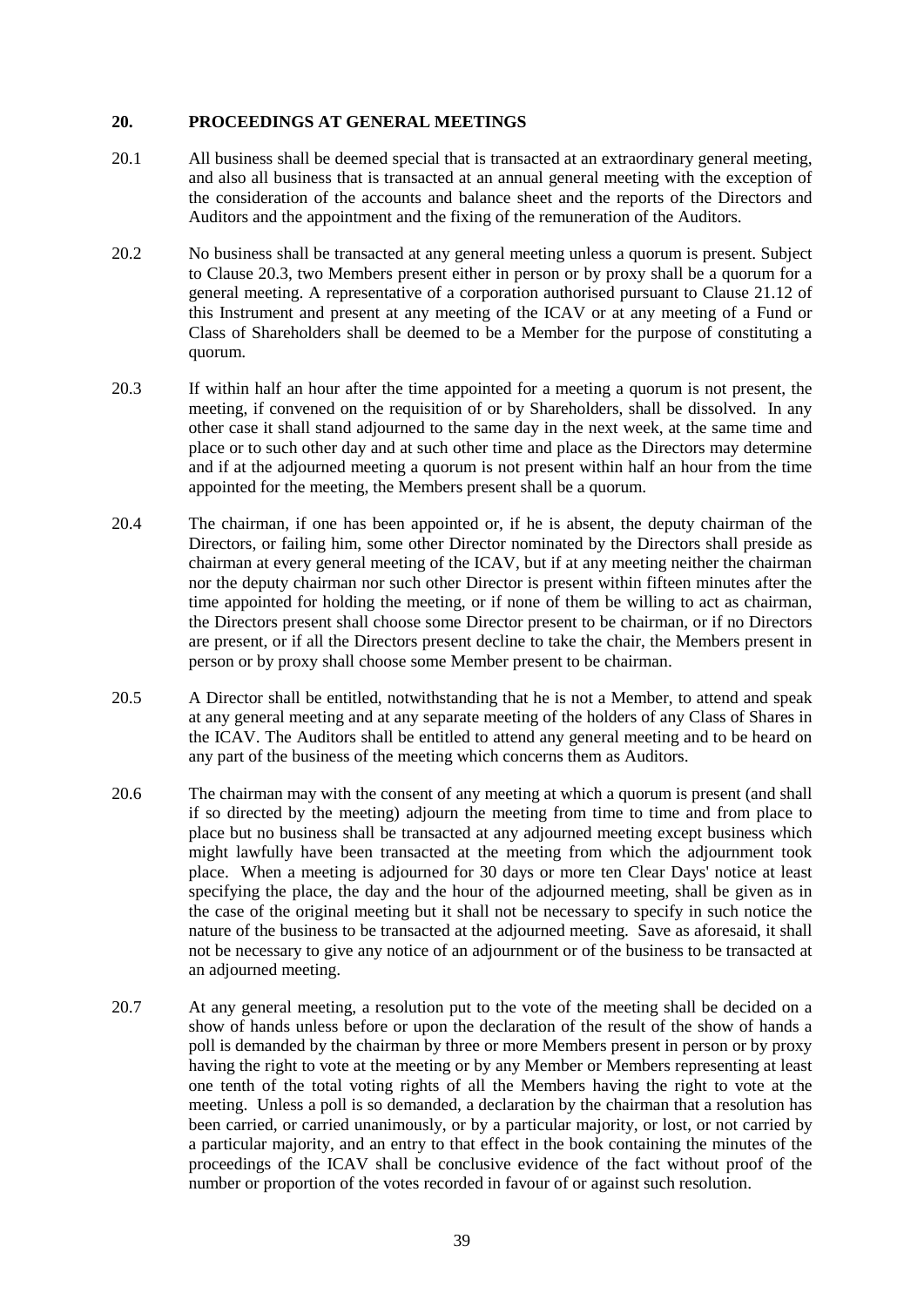- 20.8 If a poll is duly demanded, it shall be taken in such manner and at such place as the chairman may direct (including the use of ballot or voting papers or tickets) and the result of a poll shall be deemed to be the resolution of the meeting at which the poll was demanded.
- 20.9 The chairman may, in the event of a poll, appoint scrutineers and may adjourn the meeting to some place and time fixed by him for the purpose of declaring the result of the poll.
- 20.10 In the case of an equality of votes, whether on a show of hands or on a poll, the chairman of the meeting at which the show of hands takes place or at which the poll is demanded shall be entitled to a second or casting vote.
- 20.11 A poll demanded on the election of a chairman and a poll demanded on a question of adjournment shall be taken forthwith. A poll demanded on any other question shall be taken at such time and place as the chairman directs not being more than thirty days from the date of the meeting or adjourned meeting at which the poll was demanded.
- 20.12 The demand for a poll shall not prevent the continuance of a meeting for the transaction of any business other than the question on which the poll has been demanded.
- 20.13 A demand for a poll may be withdrawn and no notice need be given of a poll not taken immediately.
- 20.14 A resolution in writing signed by all the Members for the time being entitled to attend and vote on such resolution at a general meeting of the ICAV (or being bodies corporate by their duly appointed representatives) shall be as valid and effective for all purposes as if the resolution had been passed at a general meeting of the ICAV duly convened and held and may consist of several instruments in the like form each executed by or on behalf of one or more Members and if described as a Special Resolution shall be deemed to be a Special Resolution within the meaning of this Instrument. In the case of a corporation a resolution in writing may be signed on its behalf by a director or the secretary thereof or by its duly appointed attorney or duly authorised representative.

### **21. VOTES OF SHAREHOLDERS**

- 21.1 On a show of hands every Member present in person or by proxy shall be entitled to one vote, save in respect of Shares that are designated as Non-Voting Shares.
- 21.2 On a poll every Shareholder present in person or by proxy shall be entitled to one vote, save in respect of Shares that are designated as Non-Voting Shares, in respect of each Share held by him and every holder of Management Shares shall be entitled to one vote in respect of all Management Shares held by him. A Shareholder entitled to more than one vote need not cast all his votes, or cast all the votes he uses in the same way:
- 21.3 In the case of joint holders of a Share, the vote of the senior who tenders a vote, whether in person or by proxy, shall be accepted to the exclusion of the votes of the other joint holders, and for this purpose seniority shall be determined by the order in which the names stand in the Register in respect of the Shares.
- 21.4 A Member of unsound mind, a Member who has an enduring power of attorney or a Member in respect of whom an order has been made by any court having jurisdiction in matters concerning mental disorder, may vote whether on a show of hands or on a poll, by his committee, done of enduring power of attorney, receiver, guardian or other person in the nature of a committee, done of enduring power of attorney, receiver, guardian appointed by such court and such committee, receiver, guardian or other person may on a poll vote by proxy, provided that such evidence as the Directors may require of the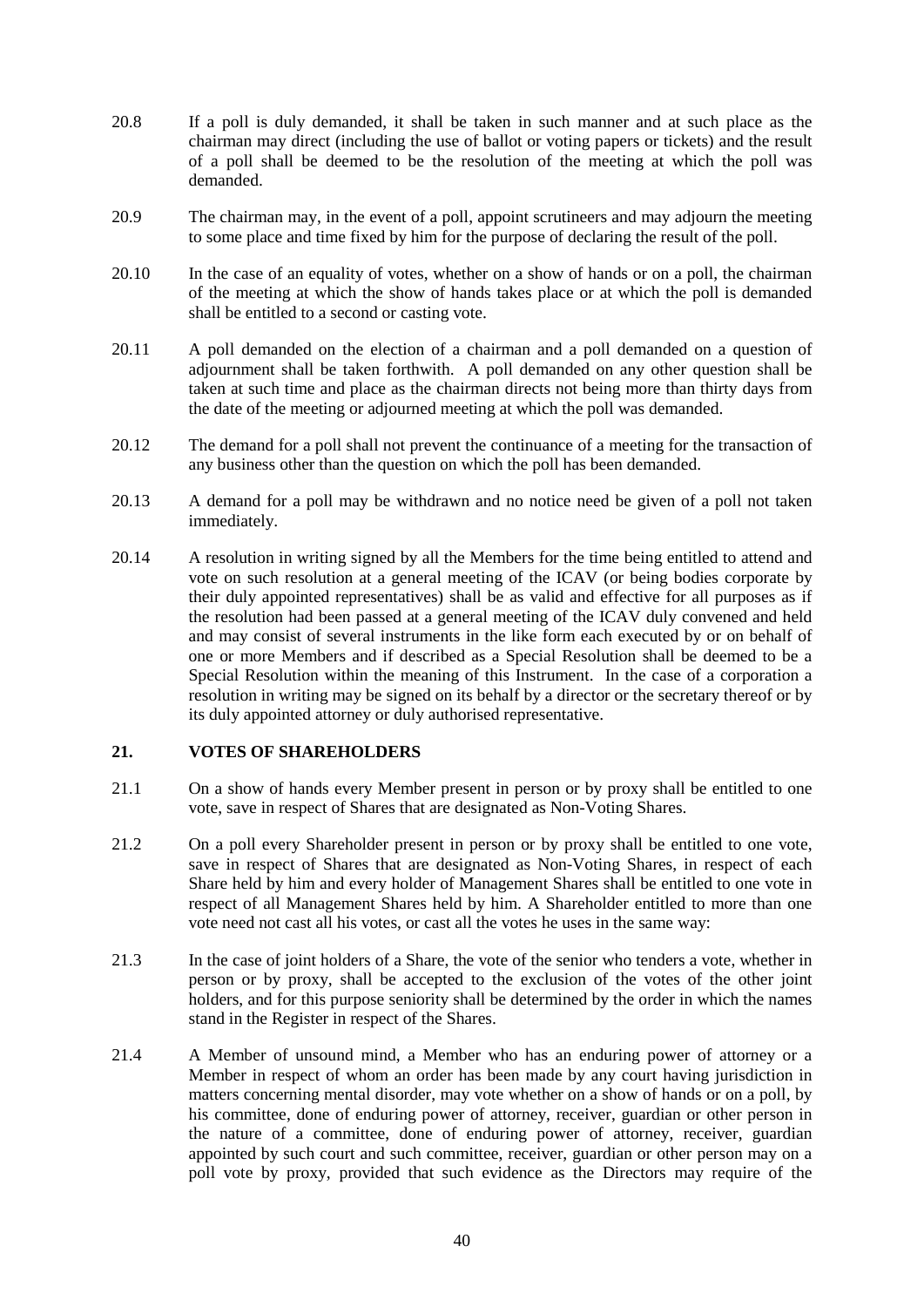authority of the person claiming to vote shall have been deposited at the Office not less than forty eight hours before the time for holding the meeting or adjourned meeting at which such person claims to vote.

- 21.5 No objection shall be raised to the qualification of any voter except at the meeting or adjourned meeting at which the vote objected to is given or tendered, and every vote not disallowed at such meeting shall be valid for all purposes. Any such objection made in due time shall be referred to the chairman of the meeting, whose decision shall be final and conclusive.
- 21.6 The instrument appointing a proxy shall be in writing under the hand of the appointor or of his attorney duly authorised in writing, or if the appointor is a corporation, either under its common seal or under the hand of an officer or attorney so authorised. An instrument of proxy shall be in any usual form or in such form as the Directors may approve PROVIDED ALWAYS that such form shall give the Shareholder the choice of authorising his/her proxy to vote for or against each resolution.
- 21.7 Every Member entitled to attend and vote at a general meeting may appoint any person (whether a Member or not) to act as a proxy to attend, speak and vote on his behalf.
- 21.8 The instrument appointing a proxy and the power of attorney or other authority (if any) under which it is signed or a notarially certified copy of such power or authority, shall be deposited at the Office or sent to and received at such other place or by such other means as is specified for that purpose in the notice of meeting or in the instrument of proxy issued by the ICAV not less than one hour before the time appointed for holding the meeting or adjourned meeting at which the person named in the instrument proposes to vote and in default the instrument of proxy shall not be treated as valid. Notwithstanding the foregoing, an instrument of proxy relating to more than one meeting (including any adjournment thereof) having once been so delivered for the purposes of any meeting shall not be required to be delivered again for the purposes of any subsequent meeting to which it relates.
- 21.9 At the discretion of the Directors, an instrument appointing a proxy and any authority and certification thereof deposited as aforesaid may be treated as valid notwithstanding that it has been deposited less than forty eight hours before the relevant time.
- 21.10 No instrument appointing a proxy shall be valid after the expiration of twelve months from the date named in it as the date of its execution, except at an adjourned meeting or on a poll demanded at a meeting or an adjourned meeting in cases where the meeting was originally held within twelve months from such date or otherwise at the discretion of the Directors.
- 21.11 A vote given or poll demanded in accordance with the terms of an instrument of proxy shall be valid notwithstanding the death or insanity of the principal or the revocation of the instrument of proxy, or of the authority under which the instrument of proxy was executed, or the transfer or redemption of the Shares in respect of which the instrument of proxy is given, provided that no intimation in writing of such death, insanity, revocation, transfer or redemption shall have been received by the ICAV at the Office, before the commencement of the meeting or adjourned meeting at which the instrument of proxy is used.
- 21.12 Any body corporate which is a Member, may authorise by resolution of its directors or other governing body such person as it thinks fit to act as its representative at any meeting of the ICAV and the person so authorised shall be entitled to exercise the same powers on behalf of the body corporate which he represents as that body corporate could exercise if it were an individual Member and such body corporate shall for the purposes of this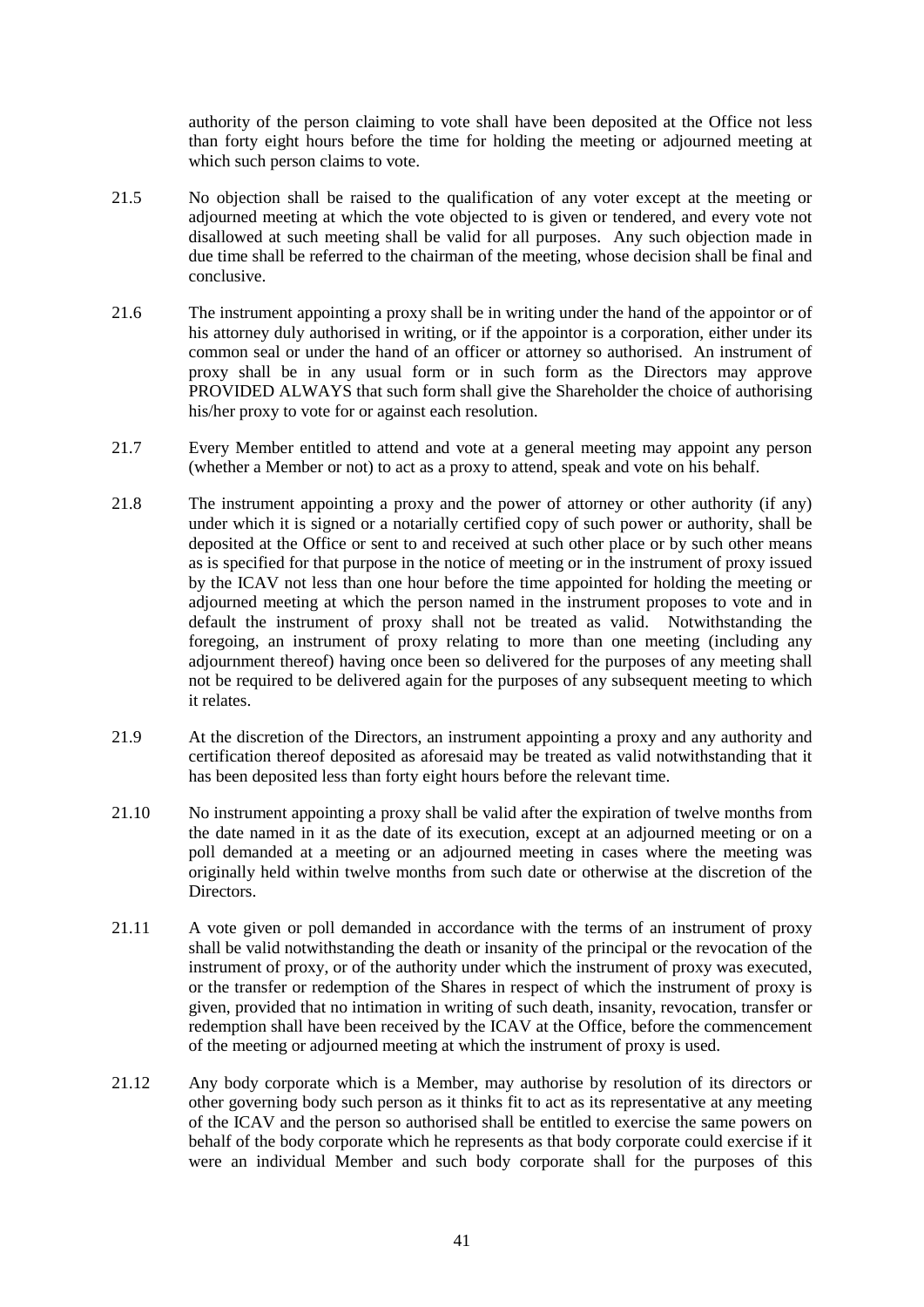Instrument be deemed to be present in person at any such meeting if a person so authorised is present in person or by proxy thereat.

21.13 The provisions of this Instrument, save to the extent expressly provided herein or therein with respect to meetings of Funds or Classes, shall apply mutatis mutandis to separate meetings of each Fund or Class of Shareholders at which a resolution varying the rights of Shareholders in such Fund or Class is tabled, save in the case where there is only one Shareholder in the ICAV, applicable Fund or Class, in which case one shareholder shall constitute the quorum for the purposes of any such meeting.

### **22. DIRECTORS**

- 22.1 Unless otherwise determined by an Ordinary Resolution of the ICAV, the number of Directors shall not be less than two or more than nine.
- 22.2 Director need not be a Member but may be appointed only in accordance with the Regulations and the UCITS Rules.
- 22.3 There are no requirements for Directors to retire on attaining a particular age.
- 22.4 A Director may vote and be counted in the quorum at a meeting to consider the appointment or the fixing or variation of the terms of appointment of any Director to any office or employment with the ICAV or any company in which the ICAV is interested, but a Director may not vote or be counted in the quorum on a resolution concerning his own appointment.
- 22.5 The Directors of the ICAV for the time being are entitled to such remuneration as may be determined by the Directors and disclosed in the Prospectus issued by the ICAV from time to time and may be reimbursed all reasonable travel, hotel and other expenses incurred in connection with the business of the ICAV or the discharge of their duties.
- 22.6 The Directors may in addition to such remuneration as is referred to in Clause 22.5 of this Instrument grant special remuneration to any Director who, being called upon, shall perform any special or extra services to or at the request of the ICAV.
- 22.7 Any Director may at any time by instrument in writing under his hand and deposited at the Office, or delivered at a meeting of the Directors, appoint any Director or other person to be his alternate Director and may in like manner at any time terminate such appointment. Save as otherwise provided in this Instrument, an alternate Director shall be deemed for all purposes to be a Director and shall alone be responsible for his own acts and defaults and he shall not be deemed to be the agent of the Director appointing him. No person resident in the United Kingdom shall be appointed an alternate of a Director not resident in the United Kingdom.
- 22.8 The appointment of an alternate Director shall terminate if his appointor dies or ceases to be a Director or on the happening of any event with respect to the alternate Director which if he were a Director would cause him to vacate such office.
- 22.9 An alternate Director shall be entitled to receive notices of meetings of the Directors and shall be entitled to attend and vote as a Director at any such meeting at which the Director appointing him is not personally present and generally at such meeting to perform all functions of his appointor as a Director (save the right to appoint an alternate) and for the purposes of the proceedings at such meeting the provisions hereof shall apply as if he (instead of his appointor) were a Director.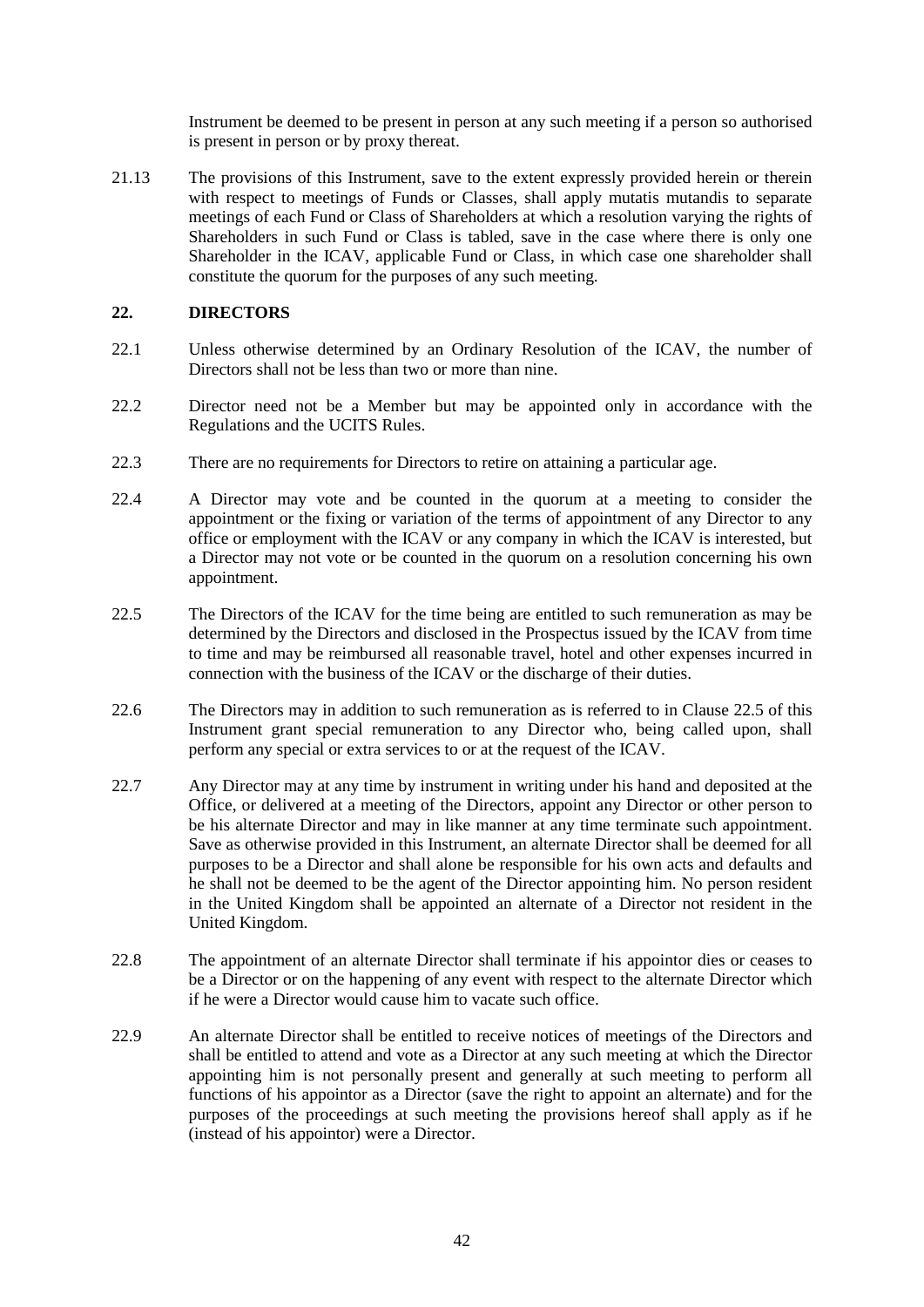- 22.10 An alternate Director shall be entitled to contract and be interested in and benefit from contracts or arrangements or transactions and to be repaid expenses and to be indemnified to the same extent mutatis mutandis as if he were a Director but he shall not be entitled to receive from the ICAV in respect of his appointment as alternate Director any remuneration except only such part (if any) of the remuneration otherwise payable to his appointor as such appointor may by notice in writing to the ICAV from time to time direct.
- 22.11 The office of a Director shall be vacated in any of the following events namely:-
	- 22.11.1 if he resigns his office by notice in writing signed by him in accordance with the requirements of the Central Bank and left at the Office;
	- 22.11.2 if he becomes bankrupt or makes any arrangement or composition with his creditors generally;
	- 22.11.3 in the opinion of a majority of the Directors, he becomes incapable by reason of unsound mind of discharging his duties as a Director
	- 22.11.4 if he is absent from meetings of the Directors for six successive months without leave expressed by a resolution of the Directors and the Directors resolve that his office be vacated;
	- 22.11.5 if he ceases to be a Director by virtue of, or becomes prohibited or restricted from being a Director by reason of, an order made under the provisions of any law or enactment;
	- 22.11.6 if he is requested by a majority of the other Directors (not being less than two in number) to vacate office;
	- 22.11.7 if he is removed from office by Ordinary Resolution; or
	- 22.11.8 if the Central Bank requires him to resign.
- 22.12 The Directors shall have power at any time and from time to time to appoint any person to be a Director, either to fill a casual vacancy or as an addition to the existing Directors. Directors are not required to retire by rotation.

### **23. TRANSACTIONS WITH DIRECTORS**

- 23.1 A Director may hold any other office or place of profit under the ICAV (other than the office of Auditor or a position within the Depositary) in conjunction with his office of Director on such terms as to tenure of office and otherwise as the Directors may determine.
- 23.2 No Director or intending Director shall be disqualified by his office from contracting with the ICAV either as vendor, purchaser or otherwise, nor shall any contract or arrangement entered into by or on behalf of the ICAV in which any Director is in any way interested be liable to be avoided, nor shall any Director so contracting or being so interested be liable to account to the ICAV for any profit realised by any such contract or arrangement by reason of such Director holding that office or of the fiduciary relationship thereby established, but the nature of his interest must be declared by him at the meeting of the Directors at which the proposal to enter into the contract or arrangement is first taken into consideration or, if the Director was not at the date of that meeting interested in the proposed contract or arrangement, at the next meeting of the Directors held after he becomes so interested, and in a case where the Director becomes interested in a contract or arrangement after it is made, at the first meeting of the Directors held after he becomes so interested. A general notice in writing given to the Directors by any Director to the effect that he is a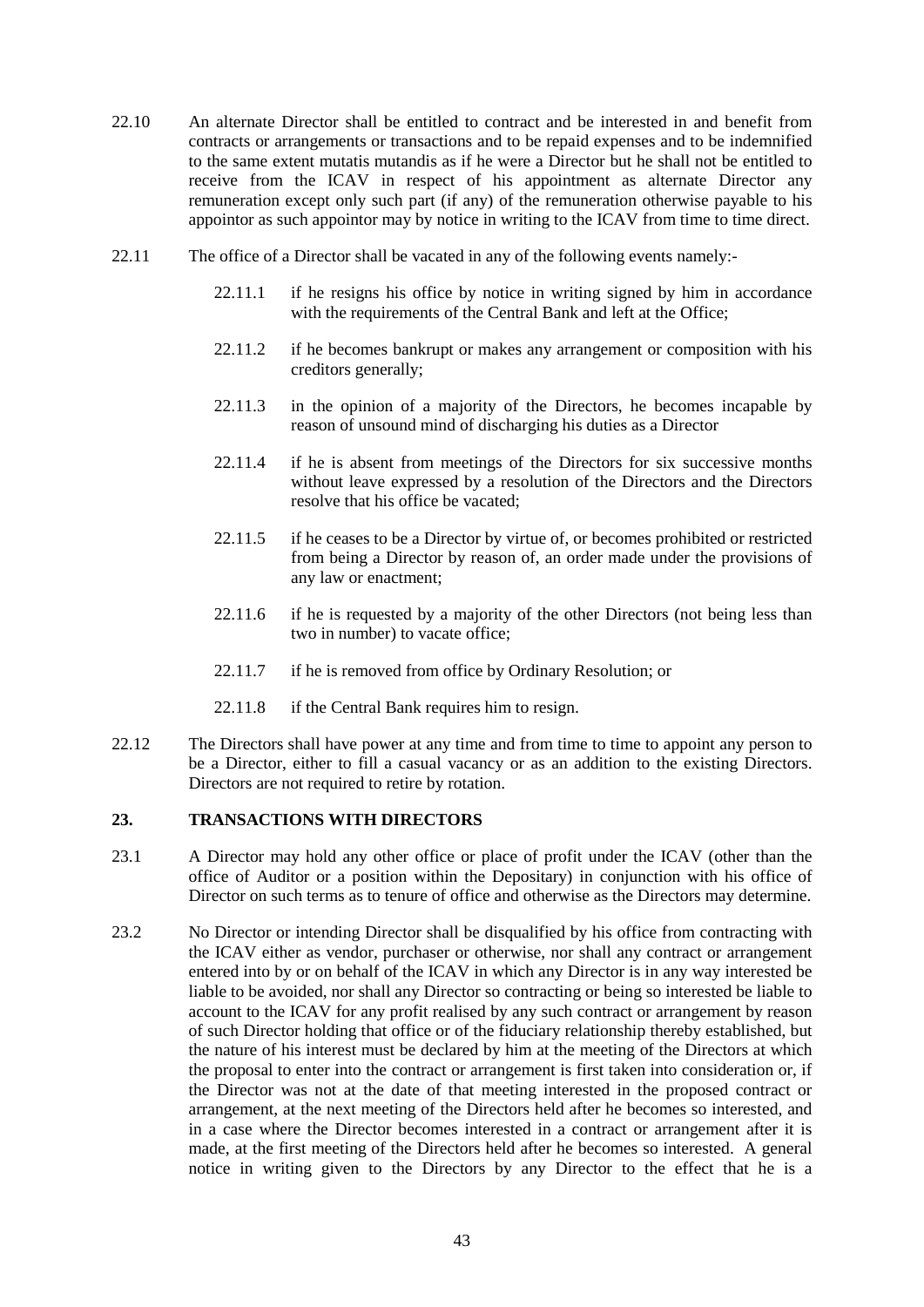shareholder of any specified company or firm, and is to be regarded as interested in any contract which may thereafter be made with that company or firm, shall (if such Director shall give the same at a meeting of the Directors or shall take reasonable steps to secure that the same is brought up and read at the next meeting of the Directors after it is given) be deemed a sufficient declaration of interest in relation to any such contract or arrangement.

- 23.3 Save as provided by Clause 23.4, a Director shall not vote on any resolution or contract or arrangement or any proposal whatsoever in which he has any material interest or a duty which conflicts with the interests of the ICAV and unless otherwise resolved by the Directors a Director shall not be counted in the quorum at a meeting in relation to any resolution on which he is not entitled to vote.
- 23.4 A Director shall, in the absence of some material interest other than that indicated below, be entitled to vote and be counted in the quorum in respect of any resolution concerning any of the following matters, namely:
	- 23.4.1 the giving of any security or indemnity to him in respect of money lent or obligations incurred by him at the request of or for the benefit of the ICAV or any of its subsidiaries or associated companies;
	- 23.4.2 the giving of any security, guarantee or indemnity to a third party in respect of a debt or obligation of the ICAV or any of its subsidiaries or associated companies for which he himself has assumed responsibility in whole or in part under a guarantee or indemnity or by the giving of security;
	- 23.4.3 any proposal concerning an offer of Shares or debentures or other securities of or by the ICAV or any of its subsidiaries or associated companies for subscription or purchase in which offer he is or is to be interested as a participant in the underwriting or sub underwriting thereof;
	- 23.4.4 any proposal concerning any other company in which he is interested, directly or indirectly and whether as an officer or shareholder or otherwise howsoever PROVIDED THAT he is not the holder of or beneficially interested in five per cent (5%) or more of the issued shares of any class of such company, or of any third company through which his interest is derived, or of any of the voting rights available to shareholders of the relevant company (any such interest being deemed for the purposes of this Clause to be a material interest in all circumstances); or
	- 23.4.5 any proposal concerning the purchase of any policy of insurance against directors' and officers' liability.
- 23.5 Where proposals are under consideration concerning the appointment (including fixing or varying the terms of appointment) of two or more Directors to offices or employment with the ICAV or any company in which the ICAV is interested, such proposals may be divided and considered in relation to each Director separately and in such case each of the Directors concerned (if not otherwise debarred from voting) shall be entitled to vote and be counted in the quorum in respect of each resolution except that concerning his own appointment.
- 23.6 If any question shall arise at any meeting as to the materiality of a Director's interest or as to the entitlement of any Director to vote and such question is not resolved by his voluntarily agreeing to abstain from voting, such question shall be referred to the chairman of the meeting and his ruling in relation to any Director shall be final and conclusive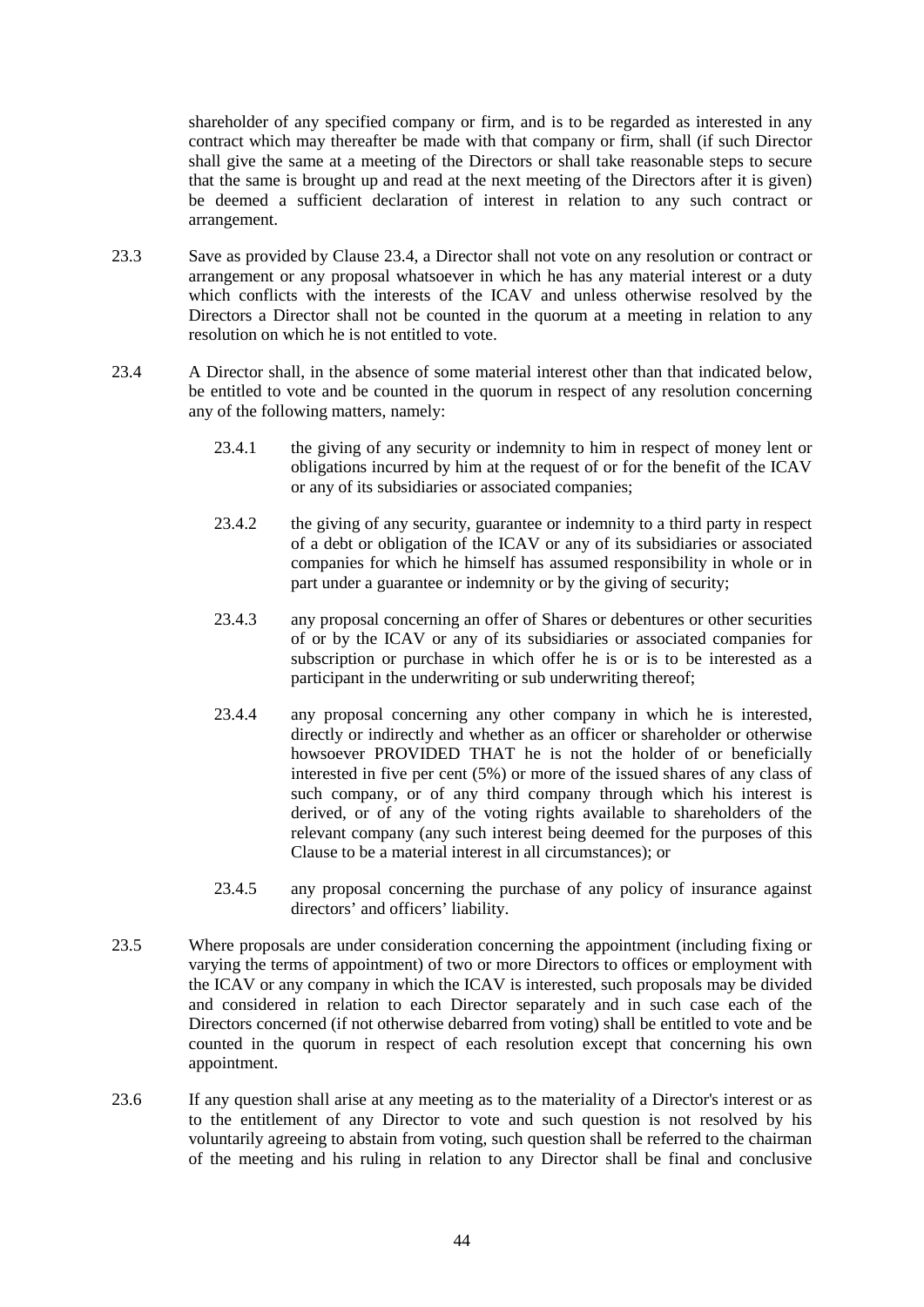except in a case where the nature or extent of the interests of the Director concerned has not been fairly disclosed.

- 23.7 For the purpose of this Clause, an interest of a person who is the spouse or a minor child of a Director shall be treated as an interest of the Director and, in the case of an alternate Director, an interest of his appointor shall be treated as an interest of the alternate Director.
- 23.8 Any Director may act by himself or through his firm in a professional capacity for the ICAV, and he or his firm shall be entitled to remuneration for professional services as if he were not a Director, provided that nothing herein contained shall authorise a Director or his firm to act as Auditor.
- 23.9 The Directors may from time to time appoint one or more of their body to be the holder of any executive office on such terms and for such period as they may determine and, without prejudice to the terms of any contract entered into in any particular case, may at any time revoke any such appointment.
- 23.10 A Director holding any such executive office shall receive such remuneration, whether in addition to or in substitution for his ordinary remuneration as a Director and whether by way of salary, commission, participation in profits or otherwise or partly in one way and partly in another, as the Directors may determine.
- 23.11 The Directors may entrust to and confer upon any Director holding any executive office any of the powers exercisable by them as Directors upon such terms and conditions and with such restrictions as they think fit, and either collaterally with or to the exclusion of their own powers, and may from time to time revoke, withdraw, alter or vary all or any of such powers.
- 23.12 Any Director may continue to be or become a director, managing director, manager or other officer or shareholder of any company promoted by the ICAV or in which the ICAV may be interested or associated in business, and no such Director shall be accountable for any remuneration or other benefits received by him as a director, managing director, manager, or other officer or shareholder of any such other company. The Directors may exercise the voting power conferred by the shares in any other company held or owned by the ICAV or exercisable by them as directors of such other company, in such manner in all respects as they think fit (including the exercise thereof in favour of any resolution appointing themselves or any of them directors, managing directors, managers or other officers of such company, or voting or providing for the payment of remuneration to the directors, managing directors, managers or other officers of such company).
- 23.13 The ICAV may by Ordinary Resolution suspend or relax the provisions of this Clause to any extent or ratify any transaction not duly authorised by reason of a contravention hereof.

## **24. POWERS OF DIRECTORS**

24.1 The business of the ICAV shall be managed by the Directors (outside the United Kingdom), who may exercise all such powers of the ICAV as are not by the Act or by this Instrument required to be exercised by the ICAV in general meeting, subject, nevertheless, to this Instrument, the provisions of the Act and directions by the Members given by a general meeting being not inconsistent with this Instrument or the Act provided that no such direction shall invalidate any prior act of the Directors which would have been valid if such direction had not been made. The general powers given by this Clause shall not be limited or restricted by any special authority or power given to the Directors by this or any other Clause.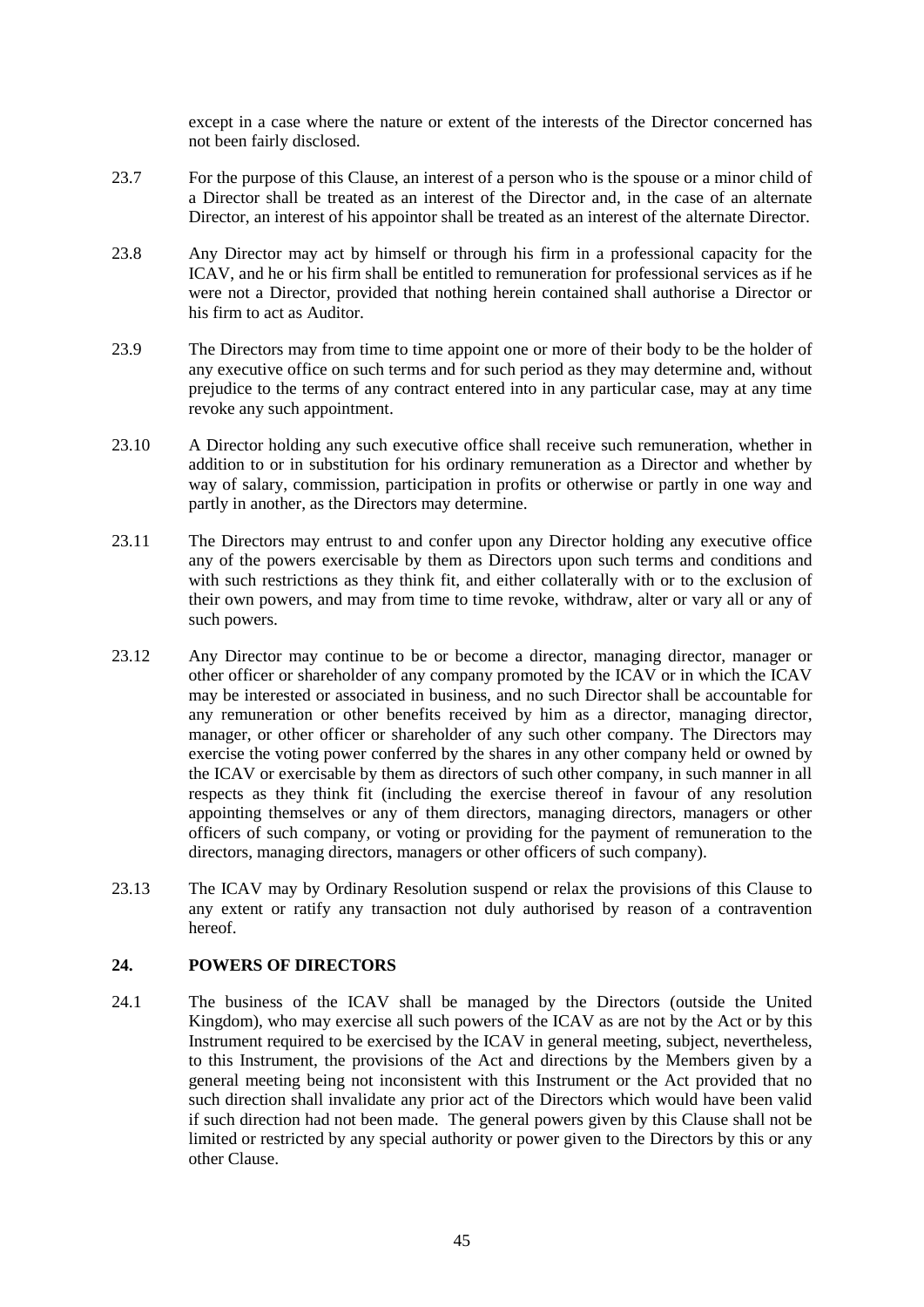- 24.2 The Directors may, whether by standing resolution, power of attorney or otherwise, delegate all or any of their powers, authorities or discretions for such period and subject to such conditions as they may think fit including without limitation but subject to the UCITS Rules relating to the issue and redemption of Shares, the calculation of the Net Asset Value per Share, the declaration and payment of dividends and the management, investment management and administration of the ICAV, to any duly authorised company, firm or other person subject to such terms and conditions as the Directors in their absolute discretion may resolve and, subject to the UCITS Rules, may also authorise any such company, firm or person to delegate all or any of the powers, authorities and discretions so delegated.
- 24.3 All cheques, promissory notes, drafts, bills of exchange and other negotiable or transferable instruments drawn on the ICAV, and all other receipts for monies paid to the ICAV shall be signed, drawn, accepted, endorsed or otherwise executed, as the case may be, in such manner as the Directors shall from time to time by resolution determine.
- 24.4 Subject as provided in this Clause, the Directors may exercise all the powers of the ICAV to invest all or any funds of the ICAV or the subscription proceeds of any Shares in any securities and other assets permitted by Clause 17 hereof.

### **25. PROCEEDINGS OF DIRECTORS**

- 25.1 The Directors may meet together (outside the United Kingdom) for the dispatch of business, adjourn and otherwise regulate their meetings as they think fit. Questions arising at any meeting shall be determined by a majority of votes. In case of an equality of votes, the chairman shall have a second or casting vote provided the chairman is not resident in the United Kingdom. A Director may, and the Secretary on the requisition of a Director shall, at any time summon a meeting of the Directors.
- 25.2 Subject to the provisions of this Instrument, the Directors may regulate their proceedings as they think fit. A Director may, and the Secretary at the request of a Director shall, call a meeting of the Directors. Any Director may waive notice of any meeting and any such waiver may be retrospective. If the Directors so resolve, it shall not be necessary to give notice of a meeting of Directors to any Director or alternate Director who, being a resident of the State, is for the time being absent from the State.
- 25.3 Notice of a meeting of the Directors shall be deemed to be duly given to a Director if it is given to him personally or by word of mouth or sent in writing by delivery, post, cable, telegram, telex, telefax, electronic mail or any other means of communication approved by the Directors to him at his last known address or any other address given by him to the ICAV for this purpose.
- 25.4 The quorum necessary for the transaction of business of the Directors may be fixed by the Directors, and unless so fixed at any other number shall be two.
- 25.5 The continuing Directors or a sole continuing Director may act notwithstanding any vacancies in their number but, if and so long as the number of Directors is reduced below the minimum number fixed by or in accordance with this Instrument, the continuing Directors or Director may act for the purpose of filling vacancies in their number or of summoning general meetings of the  $\overrightarrow{ICAV}$ , but not for any other purpose. If there be no Directors or Director able or willing to act, then any two Members may summon a general meeting for the purpose of appointing Directors.
- 25.6 The Directors may from time to time elect and remove a chairman and, if they think fit, a deputy chairman and determine the period for which they respectively are to hold office.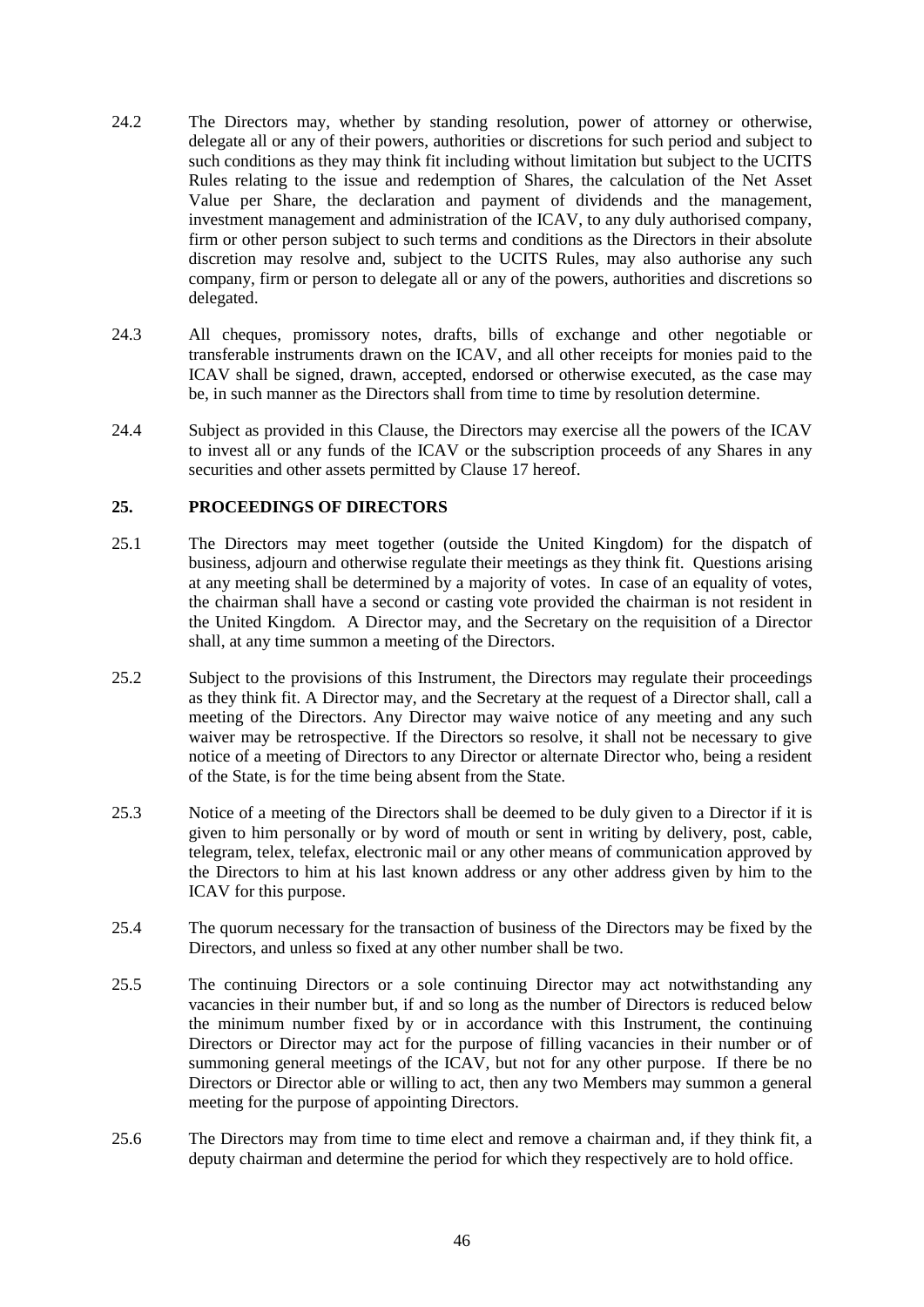- 25.7 The chairman or, failing him, the deputy chairman shall preside at all meetings of the Directors, but if there is no chairman or deputy chairman, or if at any meeting the chairman or deputy chairman is not present within five minutes after the time appointed for holding the same, the Directors present may choose one of their number to be chairman of the meeting save that no Director shall participate in such meeting from the United Kingdom.
- 25.8 Any Director or alternate Director may participate in a meeting of the Directors or any committee of the Directors by means of conference telephone or video link or other telecommunications equipment by means of which all persons participating in the meeting can hear each other speak and such participation in a meeting shall constitute presence in person at the meeting.
- 25.9 A resolution in writing signed by all the Directors for the time being entitled to receive notice of a meeting of the Directors or of a committee of Directors and to vote thereat shall be as valid and effectual as a resolution passed at a meeting of the Directors or of a committee of Directors duly convened and may consist of several documents in the like form each signed by one or more of the Directors, and for the purposes of the foregoing signature by any alternate Director shall be as effective as the signature of the Director by whom he is appointed.
- 25.10 A meeting of the Directors for the time being at which a quorum is present shall be competent to exercise all powers, authorities and discretions for the time being exercisable by the Directors.
- 25.11 The Directors may delegate any of their powers or authorities or the exercise of discretion to committees consisting of such members of their body as they think fit. The meetings and proceedings of any such committee shall conform to the requirements as to quorum imposed under this Instrument and shall be governed by the provisions of this Instrument regulating the meetings and proceedings of the Directors so far as the same are applicable and are not superseded by any regulations imposed on them by the Directors.
- 25.12 All acts done by any meeting of Directors, or of a committee of Directors or by any person acting as a Director shall, notwithstanding it be afterwards discovered that there was some defect in the appointment of any such Directors or person acting as aforesaid, or that they or any of them were disqualified, or had vacated office, or were not entitled to vote, be as valid as if every such person had been duly appointed, and was qualified and had continued to be a Director and had been entitled to vote.
- 25.13 The Directors shall cause minutes to be made of:
	- 25.13.1 all appointments of officers made by the Directors;
	- 25.13.2 the names of the Directors present at each meeting of the Directors and of any committee of Directors; and
	- 25.13.3 all resolutions and proceedings of all meetings of the ICAV and of the Directors and of committees of Directors.
- 25.14 Any such minutes as are referred to in Clause 25.13 of this Instrument, if purporting to be signed by the chairman of the meeting at which the proceedings took place, or by the chairman of the next succeeding meeting, shall, until the contrary be proved, be conclusive evidence of their proceedings.
- 25.15 The Directors, from time to time and at any time by power of attorney under the Seal or otherwise, may appoint any company, firm or person or any fluctuating body of persons,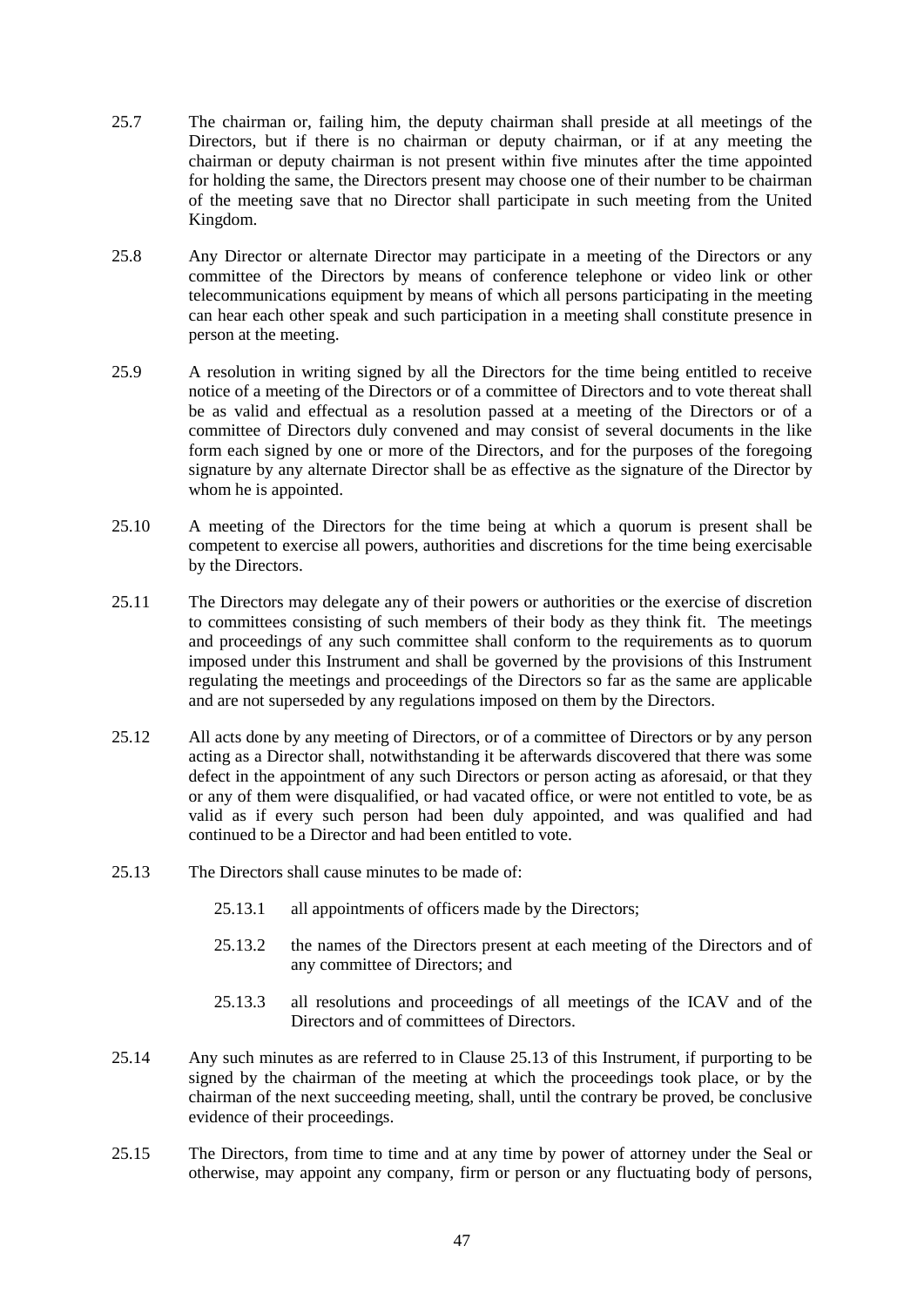whether nominated directly or indirectly by the Directors, to be the attorney or attorneys of the ICAV for such purposes and with such powers, authorities and discretions (not exceeding those vested in or exercisable by the Directors under this Instrument) and for such period and subject to such conditions as they may think fit. Any such power of attorney may contain such provisions for the protection of persons dealing with any such attorney as the Directors may think fit and may also authorise any such attorney to subdelegate all or any of the powers, authorities and discretions vested in him. Notwithstanding the generality of the foregoing, the Directors may appoint an attorney for the purpose of exercising their power to allot relevant securities pursuant to this Instrument.

### **26. SECRETARY**

26.1 The Secretary shall be appointed by the Directors. Anything required or authorised to be done by or to the Secretary may, if the office is vacant or there is for any other reason no Secretary capable of acting, be done by or to any assistant or deputy Secretary or if there is no assistant or deputy Secretary capable of acting, by or to any officer of the ICAV authorised generally or specially in that behalf by the Directors PROVIDED THAT any provisions of this Instrument requiring or authorising anything to be done by or to a Director and the Secretary shall not be satisfied by its being done by or to the same person acting both as Director and as, or in the place of, the Secretary.

## **27. THE SEAL**

- 27.1 The Directors shall provide for the safe custody of the Seal. The Seal shall be used only by the authority of the Directors or of a committee of Directors authorised by the Directors in that behalf. The Directors may from time to time as they see fit determine the persons and the number of such persons who shall authenticate the affixing of the Seal, and until otherwise so determined shall be authenticated by two Directors or by one Director and the Secretary, or some other person duly authorised by the Directors, and the Directors may authorise different persons for different purposes.
- 27.2 The Directors may by resolution determine whether generally or in any particular case or cases that the signature of any such person authenticating the affixing of the Seal or the Official Seal may be affixed by some mechanical means to be specified in such resolution.

### **28. DIVIDENDS AND RESERVES**

- 28.1 Subject to the provisions of the Act, the Directors may declare such dividends on Shares as appear to the Directors to be justified.
- 28.2 The Directors may, before recommending or declaring any dividend, set aside out of the funds legally available for distribution such sums as they think proper as a reserve or reserves which shall, at the discretion of the Directors, be applicable for meeting contingencies, or for equalising dividends or for any other purpose to which those funds may be properly applied and pending such application may, at the like discretion, either be employed in the business of the ICAV or be invested in such investments as the Directors may from time to time think fit.
- 28.3 The Directors may:-
	- 28.3.1 if they think fit declare and pay such dividends in respect of any Shares of any Fund or Class in the ICAV as appear to the Directors to be justified, subject to any policy statement in relation to dividends in the Prospectus;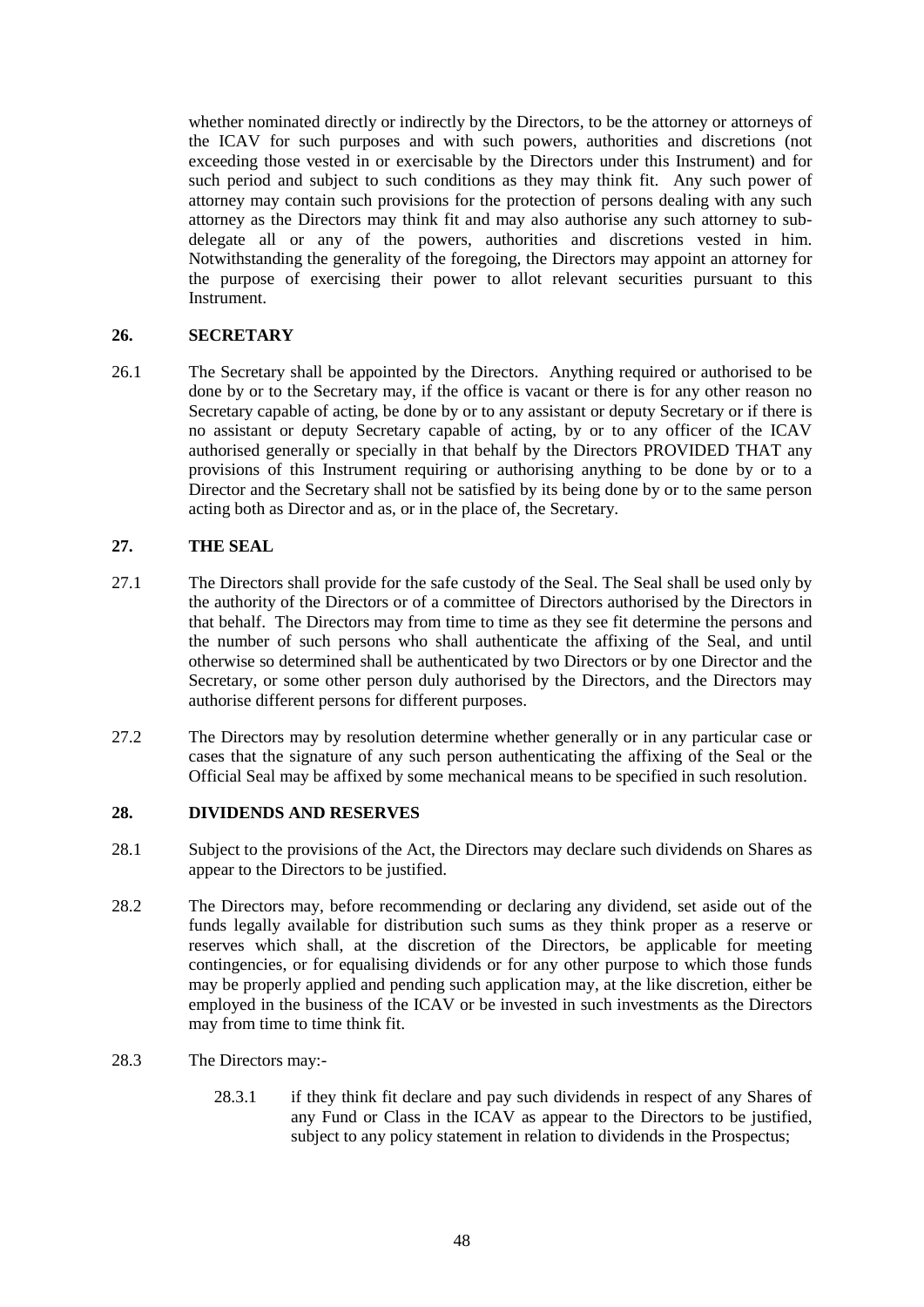- 28.3.2 in their absolute discretion differentiate between the Shares in any Fund and Shares in different Classes within the same Fund as to the dividends declared on such Shares.
- 28.4 The dividend policy for each Fund or Class will be specified in the Prospectus.
- 28.5 The amount available for distribution in respect of any Accounting Period or part thereof shall be the net income of the relevant Fund (whether in the form of dividends, interest or otherwise) and/or net realised gains (i.e. realised gains net of realised and unrealised losses) and/or net realised and unrealised gains (i.e. realised and unrealised gains net of realised and unrealised losses) and/or the capital of the relevant Fund during the Accounting Period, subject to such adjustments as may be determined by the Directors to be appropriate under the following headings:
	- 28.5.1 addition or deduction of a sum by way of adjustment to allow for the effect of sales or purchases, cum or ex dividend;
	- 28.5.2 addition of a sum representing any interest or dividend or other income accrued but not received by the ICAV in respect of the relevant Fund or Class at the end of the Accounting Period and deduction of a sum representing (to the extent that an adjustment by way of addition has been made in respect of any previous Accounting Period) interest or dividends or other income accrued at the end of the previous Accounting Period;
	- 28.5.3 addition of the amount (if any) available for distribution in respect of the last preceding Accounting Period but not distributed in respect thereof;
	- 28.5.4 addition of a sum representing the estimated or actual repayment of tax resulting from any claims in respect of corporation tax relief or double taxation relief or otherwise;
	- 28.5.5 deduction of the amount of any tax or other estimated or actual liability properly payable out of the income or gains of the ICAV in respect of the relevant Fund or Class;
	- 28.5.6 deduction of a sum representing participation in income paid upon the cancellation of Shares during the Accounting Period;
	- 28.5.7 deduction of such sum as the ICAV may think appropriate in respect of expenses of the relevant Fund or Class including but not limited to the Establishment Expenses, Duties and Charges, fees and expenses due to the Auditors, the Secretary, the legal and other professional advisers of the ICAV, the Directors, the Depositary, the Administrator, and any Distributor or Investment Manager or investment adviser appointed by the ICAV, all expenses of and incidental to any amendments to the Prospectus and this Instrument and expenses comprising all costs, charges, professional fees and disbursements bona fide incurred in respect of the computation, claiming or reclaiming of all taxation reliefs and payments, and any interest paid or payable on borrowings to the extent that such sum has not already been, nor will be deducted pursuant to Clause 15.4.7 of this Instrument PROVIDED ALWAYS that the ICAV shall not be responsible for any error in any estimates of corporation tax repayments or double taxation relief expected to be obtained or of any sums payable by way of taxation or of income receivable, and if the same shall not prove in all respects correct, the Directors shall ensure that any consequent deficiency or surplus shall be adjusted in the Accounting Period in which a further or final settlement is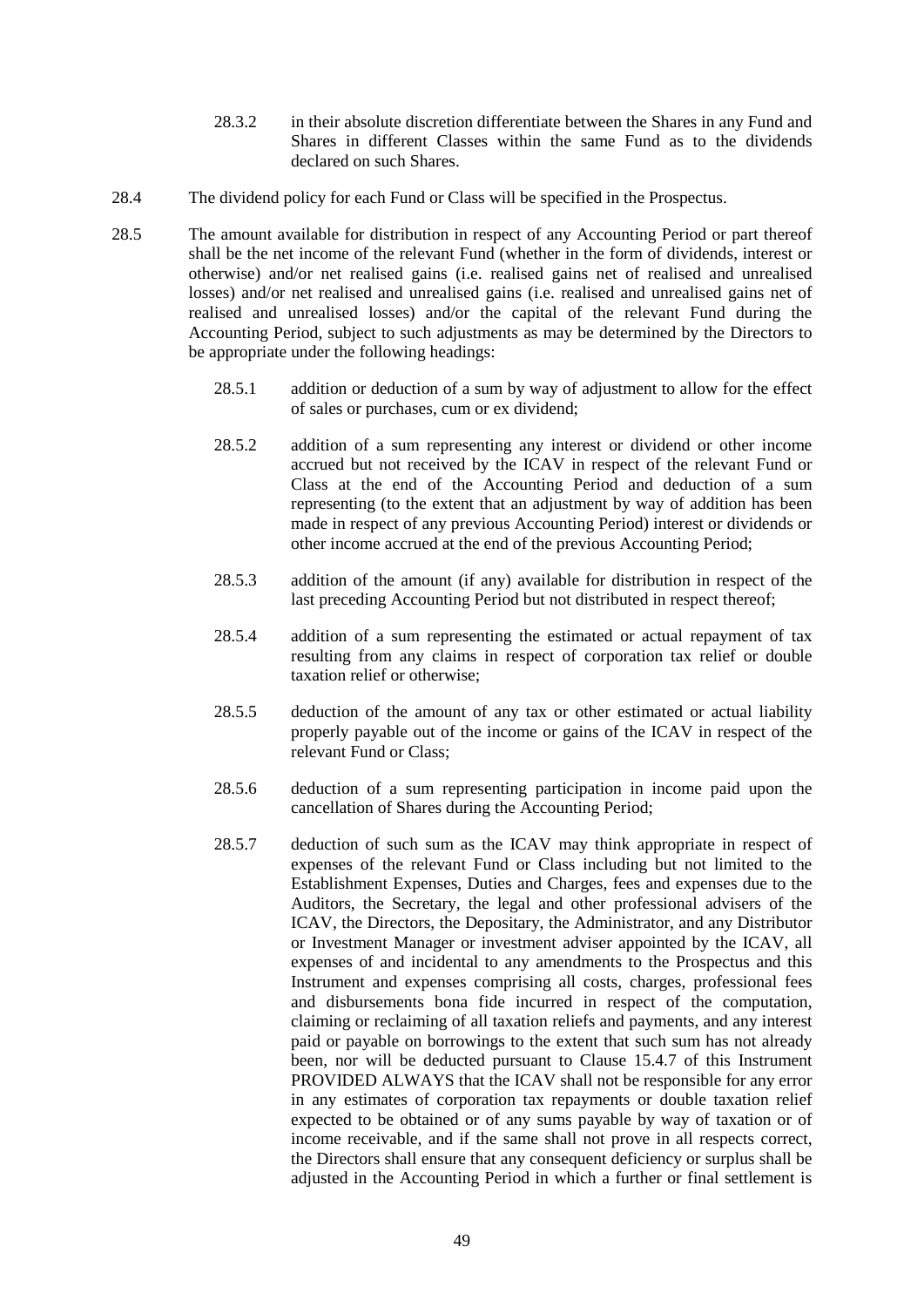made of such tax repayment or liability or claim to relief or in the amount of any such estimated income receivable, and no adjustment shall be made to any dividend previously declared.

- 28.6 The Directors may, with the sanction of an Ordinary Resolution of the Fund, distribute in kind among the Shareholders of such Fund by way of dividend or otherwise any of the assets of the relevant Fund provided that the ICAV shall if any Shareholder so requests sell any asset or assets proposed to be so distributed and distribute to such Shareholder the cash proceeds of such sale less the costs of any such sale which shall be borne by the relevant Shareholder.
- 28.7 All Shares, unless otherwise determined by the Directors or issued on terms providing that they shall rank for dividend as and from or after a particular date or to a particular extent shall rank for dividend as and from the beginning of the Accounting Period in which they are issued.
- 28.8 Any resolution declaring a dividend on any Shares may specify that the same shall be payable to the persons registered at the close of business on a particular date (which may be a date prior to that on which the resolution is passed) as Shareholders of such Shares which have not been redeemed prior to the date of the resolution declaring the dividend and the dividend shall be payable to them on such date as the Directors may determine but without prejudice to the rights inter se of transferors and transferees of such Shares in respect of such dividend.
- 28.9 The ICAV may transmit any dividend or other amount payable in respect of any Share at the risk and cost of the relevant Shareholder by cheque or warrant sent by ordinary post to the registered address of the Shareholder, or, in the case of joint Shareholders, to the person whose name and address appears first on the Register or to such person and address as the Shareholder or joint Shareholders may direct, or by wire or electronic transfer at the risk and cost of the relevant Shareholder or Shareholders to a designated account and payment of every such cheque or warrant and transmission by wire or electronic transfer shall constitute a good discharge to the ICAV and the ICAV shall not be responsible for any loss arising in respect of such payment or transmission.
- 28.10 No dividend or other amount payable to any Shareholder shall bear interest against the ICAV. All unclaimed dividends and other amounts payable as aforesaid may be invested or otherwise made use of for the benefit of the relevant Fund until claimed. Payment by the ICAV of any unclaimed dividend or other amount payable in respect of a Share into a separate account shall not constitute the ICAV a trustee in respect thereof. Subject to Section 623 of the Companies Act 2014 any dividend unclaimed after six years from the date when it first became payable or on the winding up of the ICAV, if earlier, shall be forfeited automatically and shall revert to the relevant Fund , without the necessity for any declaration or other action by the ICAV.
- 28.11 At the request of any Shareholder in a particular Fund or Class, the Directors may apply all dividends declared on all Shares held by such Shareholder in the issue to that Shareholder of such number of additional Shares in the relevant Fund or Class as are as nearly as possible equal in value to but not in excess of the amount of such dividends at the date of issue of such additional Shares and otherwise on such terms as the Directors from time to time may resolve unless the Shareholder elects on the ICAV's Application Form for the dividend to be paid.
- 28.12 Subject to Clause 28.15 hereof the Directors may determine that Shareholders will be entitled to receive in lieu of any dividend (or part thereof) in respect of any Shares in any Fund or Class an issue of additional Shares in proportion to the number of Shares held by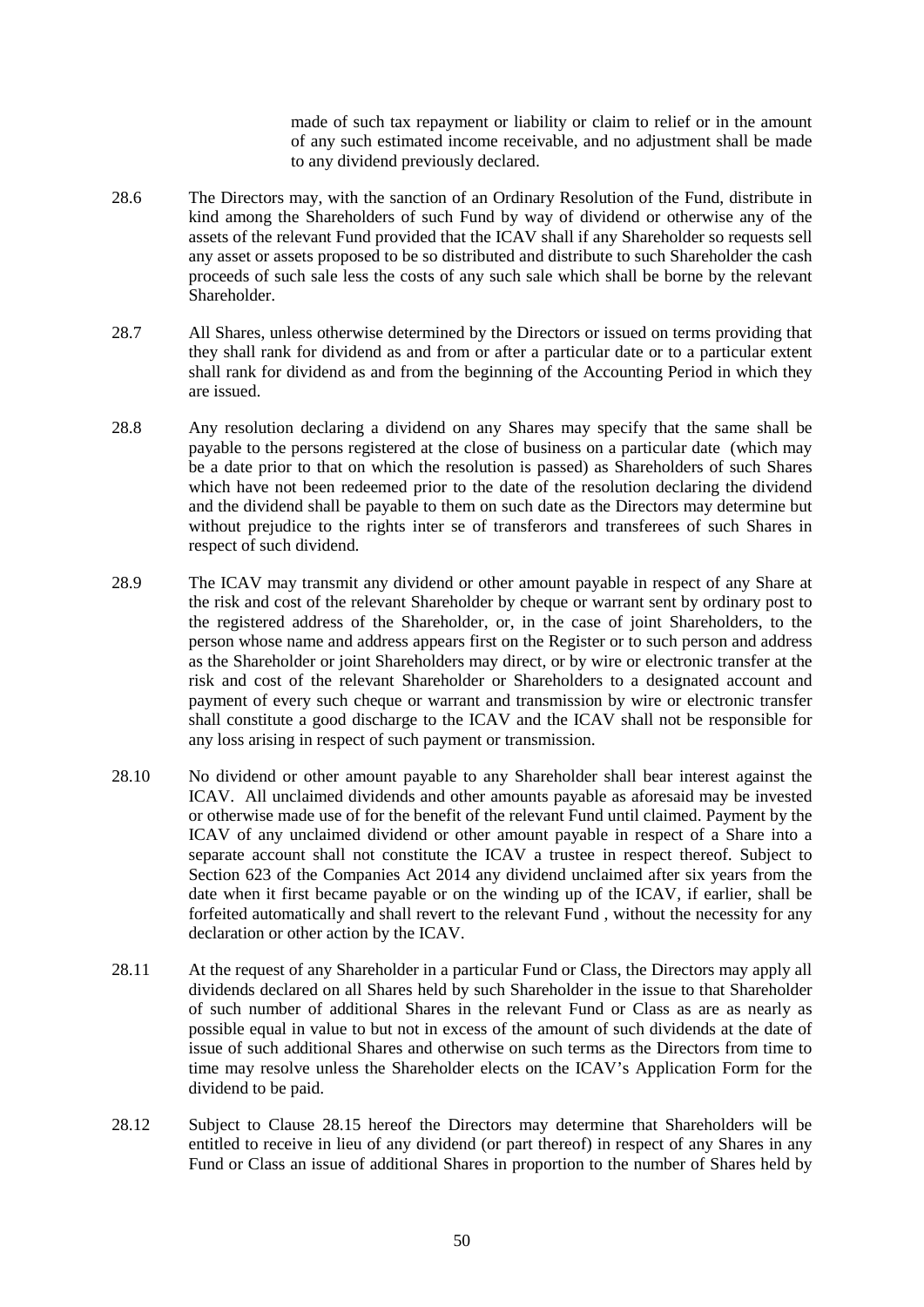them in the relevant Fund or Class credited as fully paid and in any such case the following provisions shall apply:-

- 28.12.1 the number of additional Shares (including any fractional entitlement) to be issued in lieu of any amount of dividend shall be as nearly as possible equal in value to but not in excess of the amount of such dividend at the date of issue of such additional Shares;
- 28.12.2 for such purpose the Directors shall capitalise a sum equal to the aggregate value of dividends in respect of which additional Shares are proposed to be issued and apply the same in paying up in full the appropriate number of additional Shares for issue to the relevant Shareholders credited as fully paid up;
- 28.12.3 the additional Shares so issued shall rank pari passu in all respects with the fully-paid Shares then in issue save only as regards participation in the relevant dividend (or share election in lieu);
- 28.12.4 the Directors may do all acts and things considered necessary or expedient to give effect to any such capitalisation, with full power to the Directors to make such provision as they may think fit in the case of Shares becoming distributable in fractions so that fractional entitlements are disregarded or rounded up or the benefit of fractional entitlements accrues to the ICAV or the ICAV issues fractions of Shares; and
- 28.12.5 the Directors may on any occasion determine that Shares in lieu of dividends shall not be issued to a Shareholder with a registered address in any territory in which, in the absence of a registration statement or other special formalities, the issue of additional Shares would or might be unlawful and in such event the provisions aforesaid shall be read and construed subject to such determination.
- 28.13 An applicant for or transferee of Shares may subject to Clause 28.11 hereof, and at the discretion of the Directors, elect by service of notice in writing on the ICAV, at the time of application for or other acquisition of Shares, to receive cash in lieu of additional Shares in satisfaction of the whole of any dividends that may be payable on all Shares of the particular Fund or Class which may thereafter be registered in his name and may on the giving of one month's notice in writing to the ICAV or such lesser period as the Directors may determine revoke any election so made with respect to dividends declared after the expiration of such notice period.
- 28.14 An election made pursuant to this Clause shall be personal to the holder of Shares concerned in his capacity as a holder and, in respect of any Shares transferred, shall automatically cease to have effect upon registration of the transfer or transmission of the relevant Shares but shall continue in effect in respect of Shares retained.
- 28.15 (a) Where the amount of any distribution payable to an individual Shareholder would be less than such amount as the Directors from time to time determine, the Directors in their sole discretion may determine that such amount shall not be distributed but shall be retained and reinvested within and for the benefit of the relevant Fund or Class.
	- (b) Where the amount of any dividend payable to an individual Shareholder would be less than such amount as the Directors from time to time determine, the Directors in their sole discretion may determine not to pay any such dividend and instead issue and credit to the account of the relevant Shareholder such number of Shares in the relevant Fund or Class as are as nearly as possible equal in value to but not in excess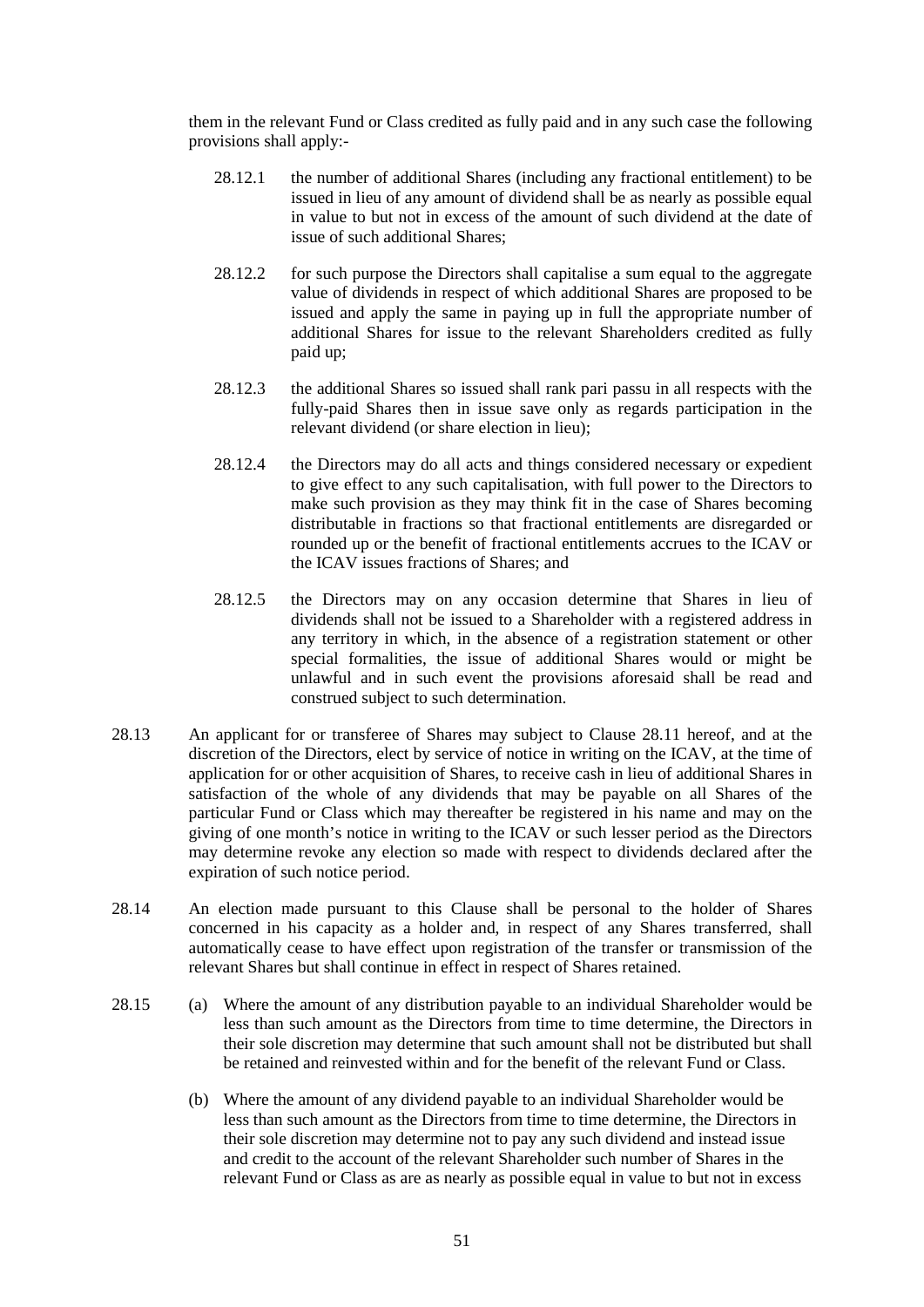of the amount of such dividends. An entry charge shall not be deducted from such amount.

- 28.16 If several persons are registered as joint holders any one of them may give receipts for dividends or monies payable to them in respect of Shares.
- 28.17 Before recommending any dividend, whether preferential or otherwise, the Directors may carry to reserve out of the profits of the ICAV such sums as they think proper. All sums standing to reserve may be applied from time to time in the discretion of the Directors for any purpose to which the profits of the ICAV may be properly applied and at the like discretion may be either employed in the business of the ICAV or invested in the acquisition of such Investments as the Directors may lawfully determine. The Directors may divide the reserve into such special funds as they think fit and may consolidate into one fund any special funds or any parts of any special funds into which the reserve may have been divided as they may lawfully determine. Any sum which the Directors may carry to reserve out of the unrealised profits of the ICAV shall not be mixed with any reserve to which profits available for distribution have been carried. The Directors may also carry forward, without placing the same to reserve, any profits which they may think it prudent not to divide.
- 28.18 If the ICAV is required to deduct, withhold or account for tax including any penalties and interest thereon upon the payment of a distribution to a Shareholder (whether in cash or otherwise), the provisions of Clause 11.16 hereof shall apply mutatis mutandis as if repeated in full herein.

## **29. EQUALISATION ACCOUNT**

- 29.1 The Directors may from time to time at their discretion operate an equalisation account for each Fund, so as to ensure that holders of Shares participate in the income on such Shares on an equitable basis including (without prejudice to the generality of the foregoing) providing for the payment out of such account capital sums to equalise the amount available for allocation attributable to such holders of Shares upon such basis as the Directors in their discretion determine.
- 29.2 The Directors are also empowered to approve such arrangements as they consider appropriate whereby adjustments are made to the Subscription Prices and Redemption Prices and value of Shares to ensure, so far as practicable, inter alia, that all Shares of the same Class have the same Net Asset Value per Share, that Members have the same capital per Share of the same Class at risk in the ICAV and participate on an equitable basis in the profits and losses of the ICAV. Without prejudice to the generality of the foregoing, the Directors may in their discretion make such arrangements as are required for an equitable treatment of Members as to any performance, incentive or similar fees due from the ICAV including those referred to in the Prospectus, which arrangements may include redeeming a portion of a Member's shareholding either for no consideration, or at par value, in which case the ICAV shall retain the aggregate par value of the redeemed Shares (and in either case applying the value of such Shares in payment of fees) on receiving from a Member on subscription an additional sum by way of equalisation credit to be held toward a potential future subscription for Shares in order to equitably adjust such Member's aggregate holding.
- 29.3 The Directors may in their discretion issue Shares of each Class and may convert by way of a re-designation or otherwise one or more Class into Classes of the same Share, to the extent and in such circumstances as they may deem it necessary or desirable including, without limitation, in order to effect or facilitate any arrangements or adjustments referred to in Clause 29.2 above, each Classes ranking equally in priority and preference with every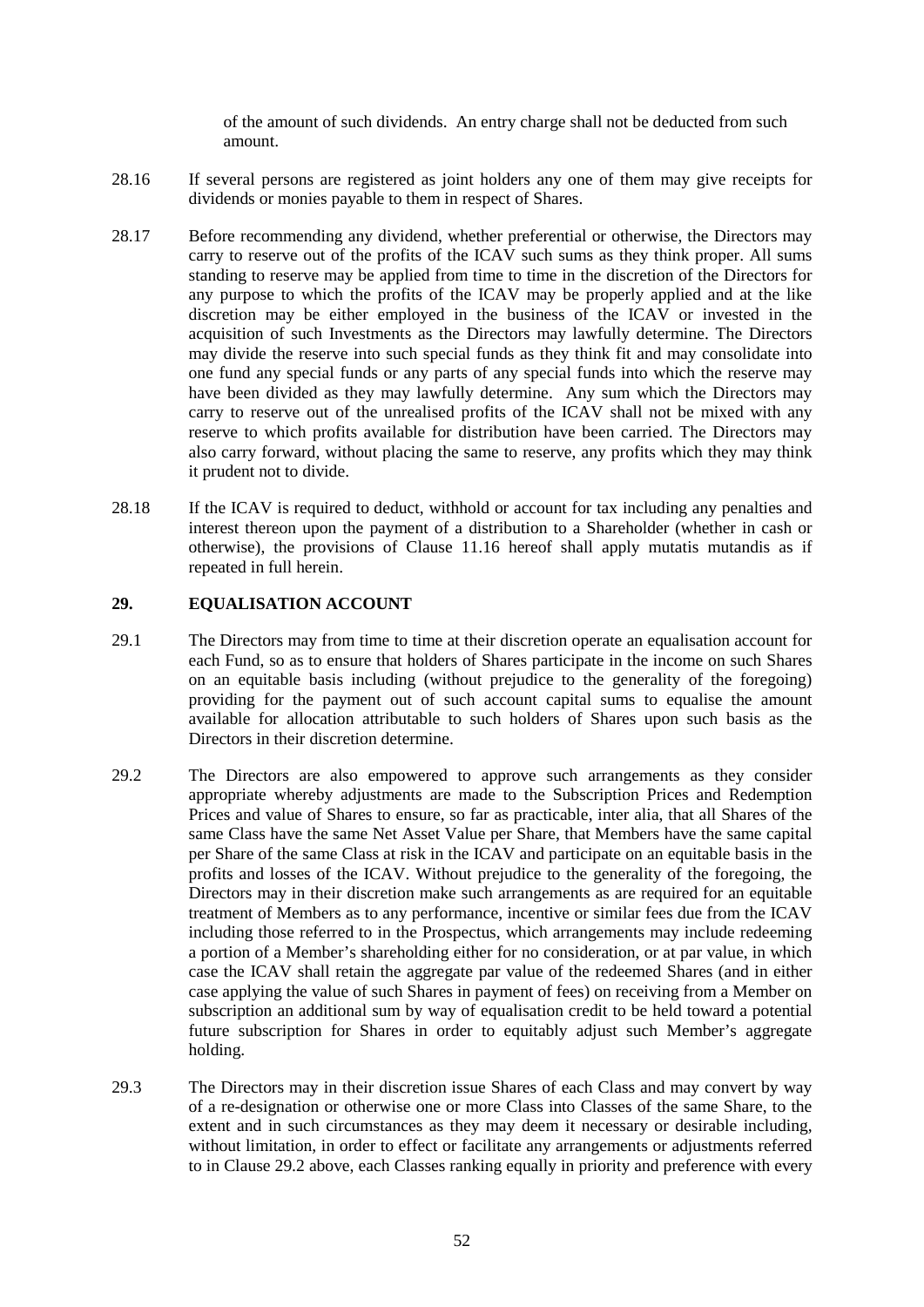other Class of the same Shares except to the extent specified by the Directors and necessary or desirable for the foregoing purposes.

#### **30. ACCOUNTS**

- 30.1 The Directors shall cause to be kept such adequate accounting records of the ICAV as are necessary in relation to the conduct of its business or as are required by the Act so as to enable the accounts of the ICAV to be prepared.
- 30.2 The adequate accounting records shall be kept at the Office, or at such other place or places as the Directors shall think fit, and shall at all times be open to the inspection of the Directors, but no person, other than a Director or Auditor shall be entitled to inspect the books, accounts, documents or writings of the ICAV, except as provided by the Act or authorised by the Directors or by the ICAV in general meeting.
- 30.3 A balance sheet of the assets and liabilities of each Fund shall be made out as at each Accounting Date and laid before the ICAV at its annual general meeting and such balance sheet shall contain a general summary of the assets and liabilities attributable to each Fund. The balance sheet of each Fund shall be accompanied by a report of the Directors as to the financial state and condition of the ICAV and the relevant Fund, and the amount (if any) which they have carried or propose to carry to reserve, together with a revenue/profit and loss account. The balance sheet of each Fund and the report of the Directors and the revenue/profit and loss account shall be signed on behalf of the Directors by at least two of the Directors. The Auditors' report shall be attached to the balance sheet of each Fund. The Auditors' report shall be laid before the annual general meeting.
- 30.4 The ICAV shall prepare an un-audited half yearly report for the first six months of each Accounting Period (the "Half Yearly Report"). Such report shall be in a form acceptable to the Central Bank and shall contain the information required by the Regulations.
- 30.5 "Notwithstanding Clause 30.4 or any other requirement of this Instrument, separate accounts may be prepared and presented in respect of a Fund or Funds and all references to the ICAV be read as, where appropriate, referring to the Fund or Funds in respect of which the separate accounts are to be prepared.
- 30.6 Copies of the Half Yearly Report shall be sent to Shareholders not later than two months from the end of the period to which it relates.
- 30.7 The Directors shall cause to be audited and certified by the Auditors an annual report relating to the management of the ICAV as of the Accounting Date in each year (an "Annual Report"). Such Annual Report shall be in a form approved by the Central Bank and shall contain such information required by it.
- 30.8 Copies of the said Annual Report shall be sent by the ICAV to all Shareholders at least once in every year within the timeframes specified in the Prospectus.
- 30.9 The Auditors' certificate appended to the Annual Report and statement referred to in this Instrument shall declare that the accounts or statement attached respectively thereto (as the case may be) have been examined with the books and records of the ICAV in relation thereto and that the Auditors have obtained all the information and explanations they have required and the Auditors shall report whether the accounts are in their opinion properly drawn up in accordance with such books and records and present a true and fair view of the state of affairs of the ICAV, and whether the accounts are in their opinion properly drawn up in accordance with the provisions of this Instrument.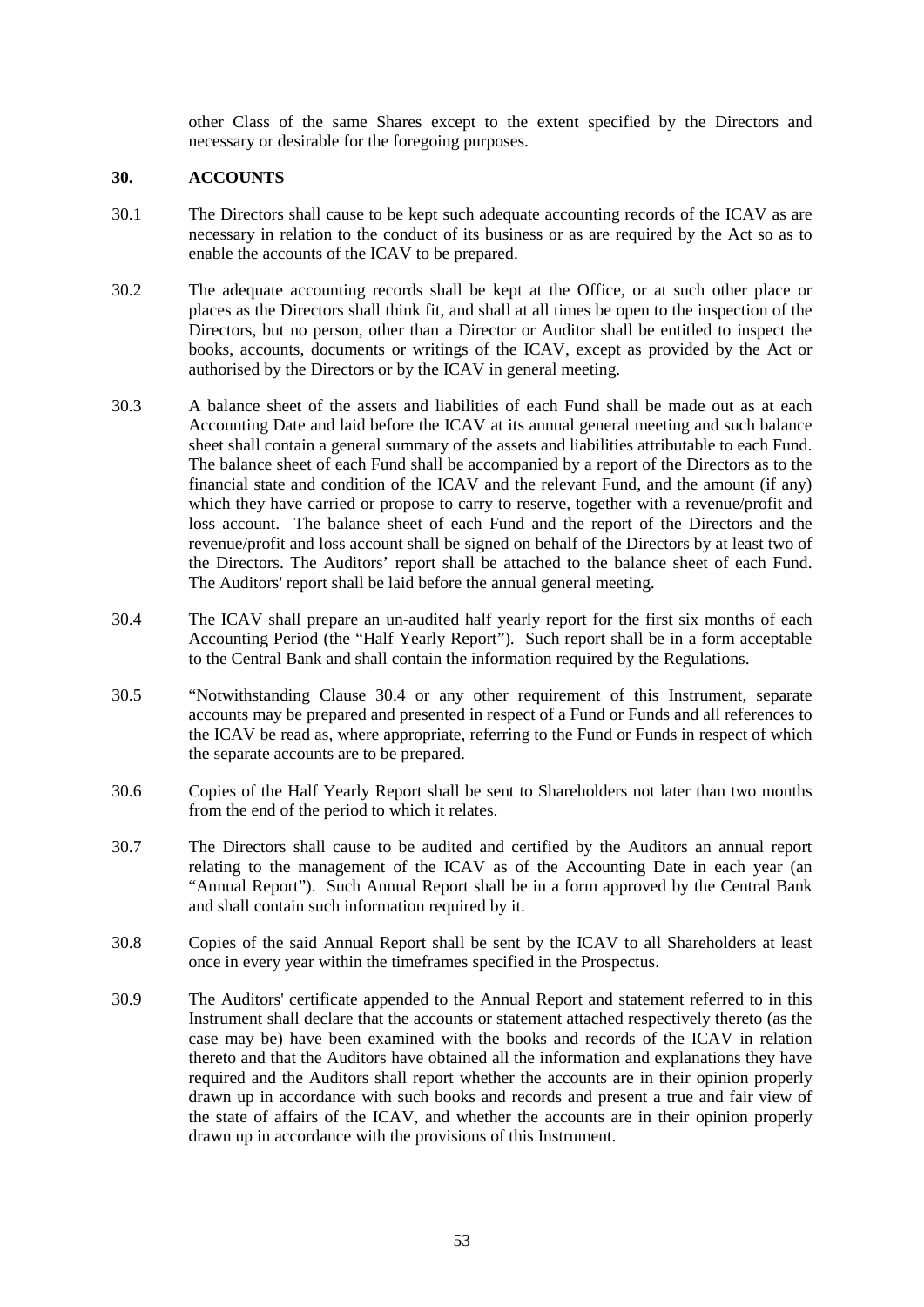#### **31. UMBRELLA CASH ACCOUNTS**

An Umbrella Cash Account can only be established where the Directors and Depositary are satisfied: (a) that at all times the amounts, whether positive or negative, within the Umbrella Cash Account can be attributed to the individual Funds; and (b) that the holding of cash assets in an Umbrella Cash Account will not compromise the ability of the Depositary to carry out its safe-keeping and oversight duties and responsibilities in accordance with the Regulations.

### **32. AUDIT**

32.1 Auditors shall be appointed and their duties regulated in accordance with the Act.

#### **33. NOTICES**

- 33.1 Any notice or other document required to be served upon or sent to a Member may be given by posting or delivery by hand to or leaving the same at his address as appearing on the Register or by transmitting the same by fax or other means of electronic communication to a fax number, e-mail address or other electronic identification provided to the ICAV or its delegate or by such other means as the Directors may determine and notify in advance to Members. Any such notices or documents shall be deemed to have been duly given if sent by pre-paid post 48 hours after posting and if delivered by hand to or left at the Member's address as appearing on the Register on the day of delivery or on the next working day if delivered or left outside usual business hours and if sent by fax on the day of receipt of a positive transmission receipt and if sent by electronic communication on the day on which the electronic transmission has been transmitted to the electronic information system designated by the Member for the purpose of receiving electronic communications and otherwise as determined by the Directors and notified in advance to Members and in the case of joint Members shall be deemed duly given if so done upon or to the first named on the Register. Any notice may be given by advertisement and shall be deemed to have been duly given if published in a national daily newspaper circulating in the country or countries where Shares are marketed or an advertisement is published stating where copies of such notices or documents may be obtained.
- 33.2 Service of a notice or document on the first named of several joint Members shall be deemed effective service on that person and the other joint Members.
- 33.3 Any notice or document served or sent in accordance with this Instrument shall notwithstanding that such Member be then dead or bankrupt and whether or not the ICAV has notice of his death or bankruptcy be deemed to have been duly served or sent and such service shall be deemed a sufficient service on or receipt by all persons interested (whether jointly with or as claiming through or under him) in the Shares concerned.
- 33.4 Any certificate or notice or document which is served on or sent or given to a Member in accordance with this Instrument or dispatched by or on behalf of the ICAV in accordance with a Member's instructions shall be so served or sent or given or dispatched at the risk of such Member.
- 33.5 Any notice in writing or other document in writing required to be served upon or sent or given to the ICAV shall be deemed to have been duly given if sent by prepaid post to the Office upon receipt and if left at the Office on the next day and otherwise in accordance with any procedures specified in the Prospectus with respect to service of notice in specific circumstances.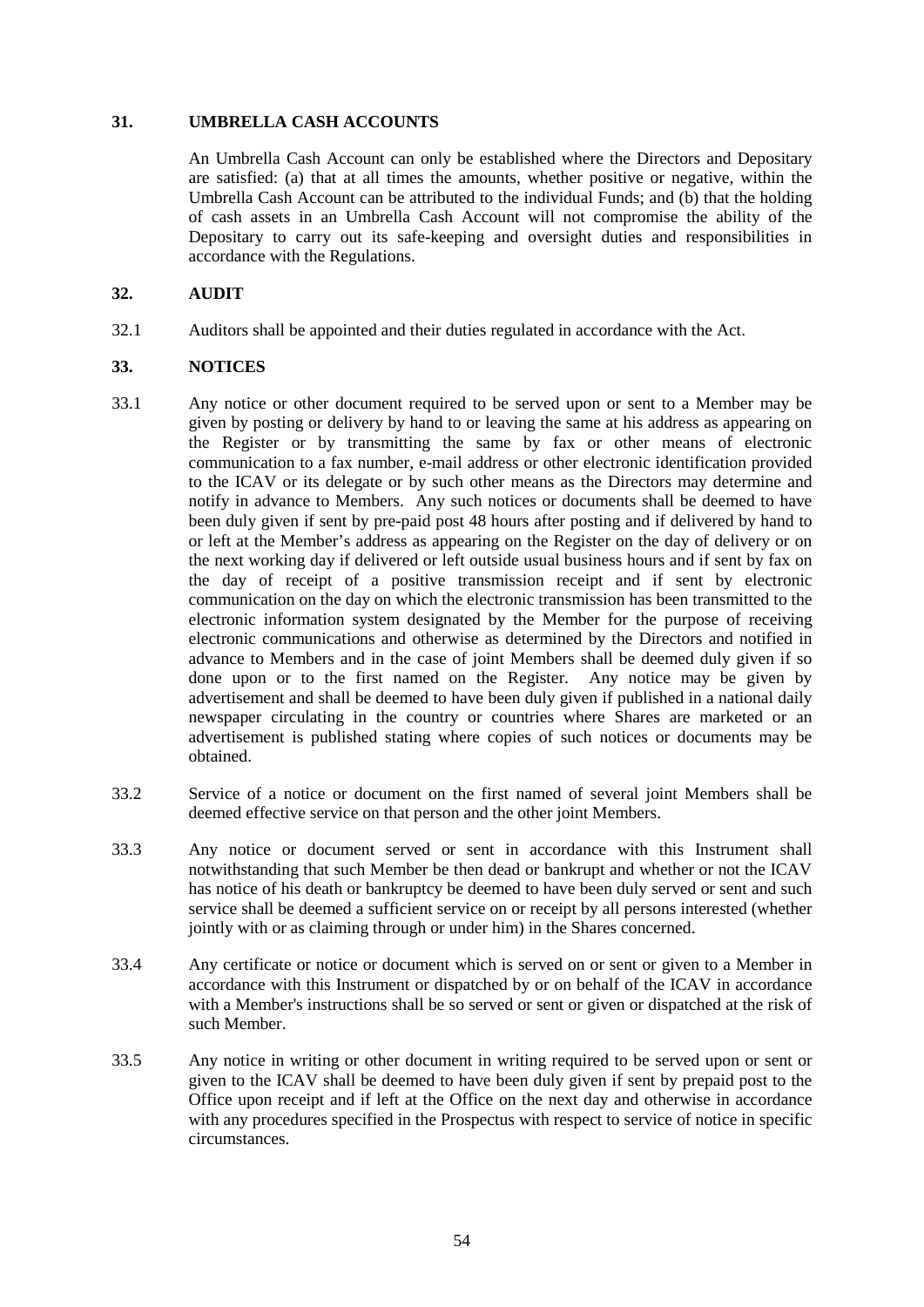- 33.6 A Member present, either in person or by proxy, at any meeting of the ICAV or the holders of any class of shares in the ICAV shall be deemed to have received notice of the meeting and, where requisite, of the purposes for which it was called.
- 33.7 The signature to any notice to be given by the ICAV may be written or printed.

## **34. WINDING UP**

- 34.1 The ICAV may be wound up if:
	- 34.1.1 within a period of three months from the date on which (a) the Depositary notifies the ICAV of its desire to retire in accordance with the terms of the Depositary Agreement and has not withdrawn notice of its intention to so retire, (b) the appointment of the Depositary is terminated by the ICAV in accordance with the terms of the Depositary Agreement, or (c) the depositary ceases to be approved by the Central Bank to act as a Depositary and no new Depositary has been appointed with the approval of the Central Bank, the Directors shall instruct the Secretary to forthwith convene an extraordinary general meeting of the ICAV at which there shall be proposed an ordinary resolution to wind up the ICAV in accordance with the provisions in the Clauses. Notwithstanding anything set out above, the Depositary's appointment shall only terminate on revocation of the ICAV's authorisation by the Central Bank;
	- 34.1.2 If the Shareholders resolve by Special Resolution that the ICAV be wound up.
	- 34.1.3 In the event of a winding up the liquidator shall apply the assets of any liability incurred or attributable to a Fund shall be discharged solely out of the assets of that Fund.
	- 34.1.4 The assets available for distribution among the Shareholders shall be applied in the following priority:
		- (a) firstly, in the payment to the Shareholders of each Class of a sum in the Base Currency (or in any other currency selected and at such rate of exchange as determined by the liquidator) as nearly as possible equal to the Net Asset Value of the Shares of the relevant Class held by such Shareholders respectively as at the date of commencement of winding up;
		- (b) secondly, in the payment of the holders of Management Shares of sums up to the nominal amount paid up thereon out of the assets of the ICAV provided that if there are insufficient assets to enable such payment in full to be made, no recourse shall be had to the assets comprised within any Fund;
		- (c) thirdly, in the payment to the Shareholders of each Class of any balance then remaining in the ICAV, in proportion to the number of Shares held in the relevant Class; and
		- (d) fourthly, any balance then remaining and not attributable to any Class shall be apportioned between the Classes pro-rata to the Net Asset Value of each Class or attributable to each Class immediately prior to any distribution to Shareholders and the amounts so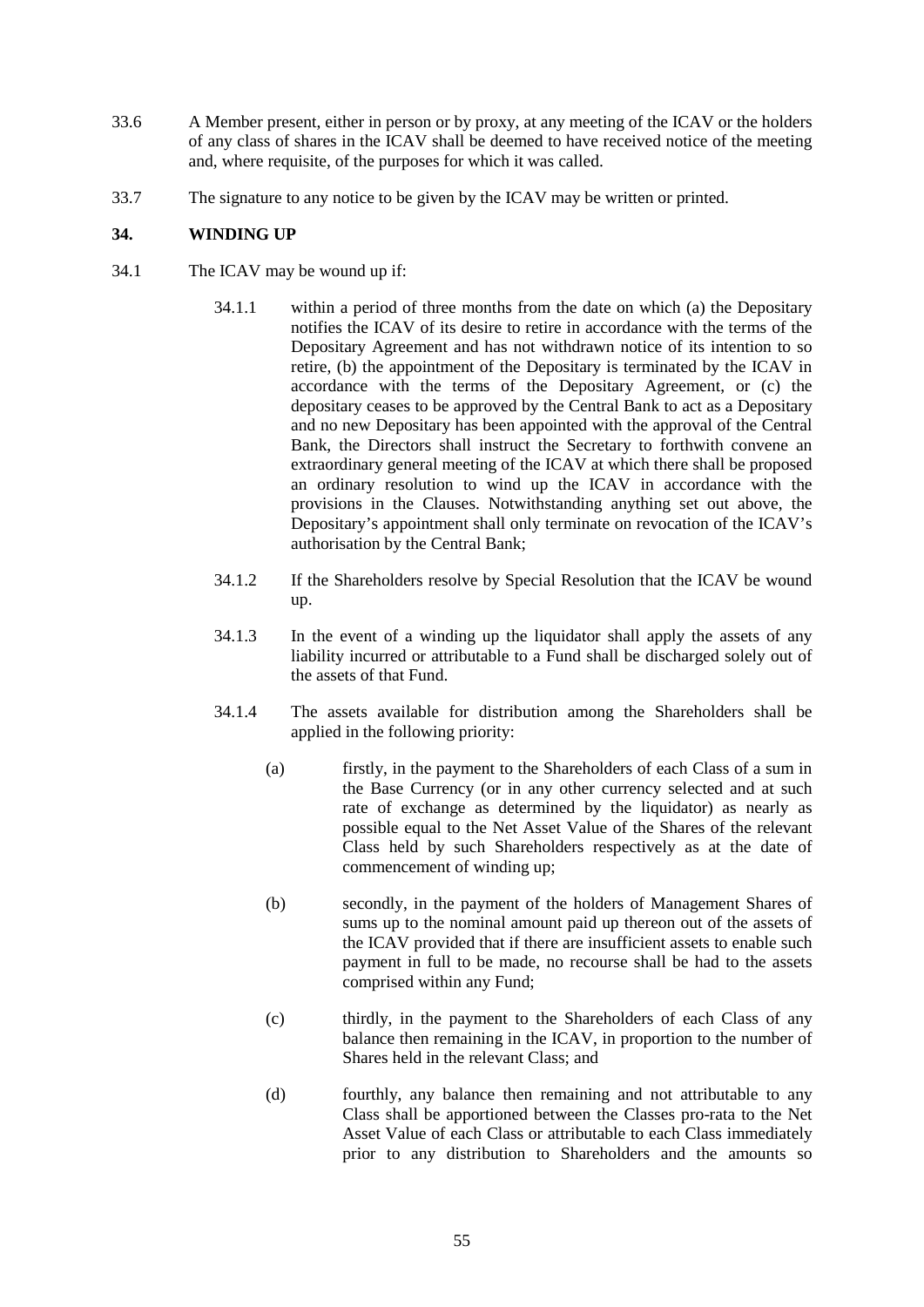apportioned shall be paid to Shareholders pro-rata to the number of Shares in that Class held by them.

- 34.2 The liquidator may with the authority of an Ordinary Resolution of the ICAV divide among the Shareholders (Pro-Rata to the value of their respective shareholdings in the ICAV) in specie the whole or any part of the assets of the ICAV, and whether or not the assets shall consist of property of a single kind provided that the ICAV shall if any Shareholder so requests sell any asset or assets proposed to be so distributed and distribute to such Shareholder the cash proceeds of such sale less the costs of any such sale which shall be borne by the relevant Shareholder. The liquidator may, with the like authority, vest any part of the assets in trustees upon such trusts for the benefit of Shareholders as the liquidator shall think fit, and the liquidation of the ICAV may be closed and the ICAV dissolved, provided that no Shareholder shall be compelled to accept any asset in respect of which there is any liability. Further the liquidator may with like authority transfer the whole or part of the assets of the ICAV to a company or collective investment scheme (the "Transferee Company") on terms that Shareholders in the ICAV shall receive from the Transferee Company shares or units in the Transferee Company of equivalent value to their shareholdings in the ICAV.
- 34.3 The Shareholders of any Fund may, by way of Special Resolution, and subject to the requirements of the Central Bank, authorise the amalgamation/merger of the Fund with another Fund or any other collective investment schemes or schemes, which amalgamation/merger may involve the redemption of Shares of the relevant Fund and in the case of an amalgamation/merger with a collective investment scheme other than a Fund, may involve the transfer of the whole or part of the assets of the Fund to the depositary/trustee (who may or may not be regulated by the Central Bank) of the relevant collective investment scheme.
- 34.4 Notwithstanding any other provision contained in this Instrument, should the Directors at any time and in their absolute discretion resolve that it would be in the best interests of the Shareholders to wind up the ICAV, the Secretary shall forthwith at the Directors' request convene an extraordinary general meeting of the ICAV at which there shall be presented a proposal to appoint a liquidator to wind up the ICAV and if so appointed, the liquidator shall distribute the assets of the ICAV in accordance with the provisions of this Clause 34.

### **35. TERMINATION OF THE ICAV, FUNDS OR CLASSES**

- 35.1 The ICAV, Fund, or Class thereof, may be terminated by the Directors, in their sole and absolute discretion, by notice in writing to the Depositary in any of the following events:
	- 35.1.1 if at any time the Net Asset Value of the ICAV, a Fund or Class shall be less than such amount as may be determined by the Directors in respect of that Fund or Class and disclosed in the Prospectus; or
	- 35.1.2 the ICAV, a Fund, or Class shall cease to be authorised or otherwise officially approved;
	- 35.1.3 if there is any change in applicable law or regulation which renders it illegal or in the opinion of the Directors impracticable or inadvisable to continue the ICAV, a Fund, or Class;
	- 35.1.4 if there is any change in material aspects of the business, in the economic or political situation relating to a Fund or the ICAV which the Directors consider would have material adverse consequences on the investments of the ICAV, a Fund, or Class; or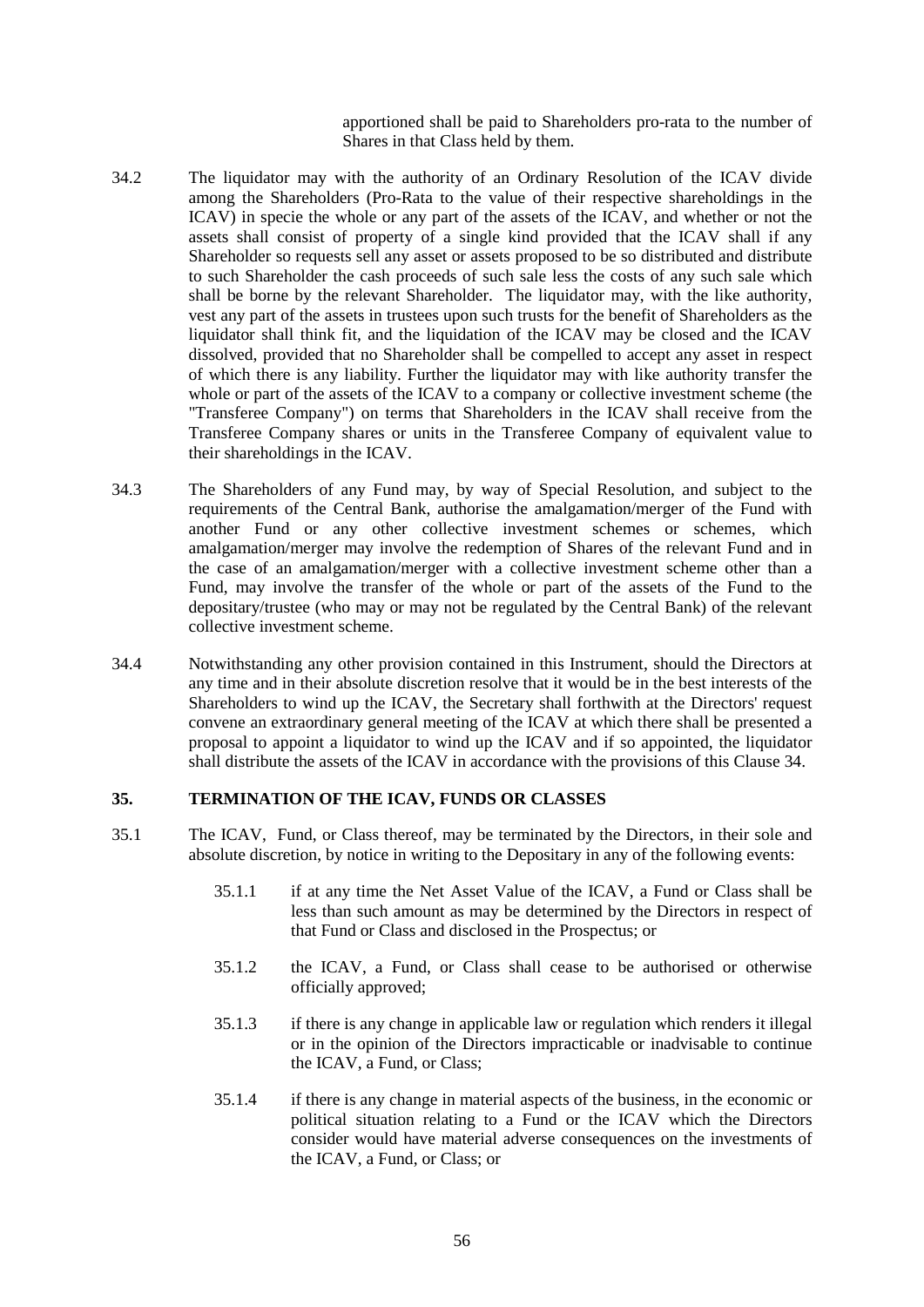35.1.5 if the Directors shall have resolved that it is impracticable or inadvisable for the ICAV, a Fund or Class to continue to operate having regard to prevailing market conditions and the best interests of the Shareholders.

The decision of the Directors in any of the events specified herein shall be final and binding on all the parties concerned but the Directors shall be under no liability on account of any failure to terminate the ICAV, a Fund or Class pursuant to this Clause or otherwise.

- 35.2 The Directors shall give notice of termination of the ICAV, a Fund, or a Class to the Shareholders in the relevant Fund or Class and by such notice fix the date at which such termination is to take effect, which date shall be for such period after the service of such notice as the Directors shall in their sole and absolute discretion determine.
- 35.3 With effect on and from the date as at which the ICAV, a Fund, or Class is to terminate or such other date as the Directors may determine:-
	- 35.3.1 no shares of the ICAV, a Fund, or Class may be issued or sold by the ICAV;
	- 35.3.2 the Investment Manager or sub-investment manager shall, on the instructions of the Directors, realise all the Investments then comprised in the relevant Fund (which realisation shall be carried out and completed in such manner and within such period after the termination of the ICAV, a Fund, or a Class as the Directors think advisable);
	- 35.3.3 the Depositary shall, on the instructions of the Directors from time to time, distribute to the Shareholders of the relevant Fund or Class in proportion to their respective interests in the relevant Fund or Class all net cash proceeds derived from the realisation of Investments of the relevant Fund and available for the purpose of such distribution, provided that the Depositary shall not be bound (except in the case of the final distribution) to distribute any of the monies for the time being in its hands the amount of which is insufficient to pay  $\epsilon$  1 or its equivalent amount in the relevant currency in respect of each share of the relevant Fund or Class and provided also the Depositary shall be entitled to retain out of any monies in its hands full provision for all costs, charges, expenses, claims and demands incurred, made or apprehended by the Depositary or the Directors in connection with or arising out of the termination of the relevant Fund or Class and out of the monies so retained to be indemnified and saved harmless against any such costs, charges, expenses, claims and demands; and
	- 35.3.4 every such distribution referred to above shall be made in such manner as the Directors shall, in their sole and absolute discretion, determine but shall be made only against production of the certificates or warrants relating to the shares of the ICAV, a Fund or Class if issued in respect of which the same is made and upon delivery to the Depositary of such form of request for payment as the Depositary shall in its absolute discretion require. All certificates shall in the case of an interim distribution be enfaced by the Depositary with a memorandum of payments made and in the case of the final distribution shall be surrendered to the Depositary. Any unclaimed proceeds or other cash held by the Depositary hereunder may at the expiration of twelve months from the date upon which the same were payable be paid into court subject to the right of the Depositary to deduct therefrom any expenses it may incur in making such payment.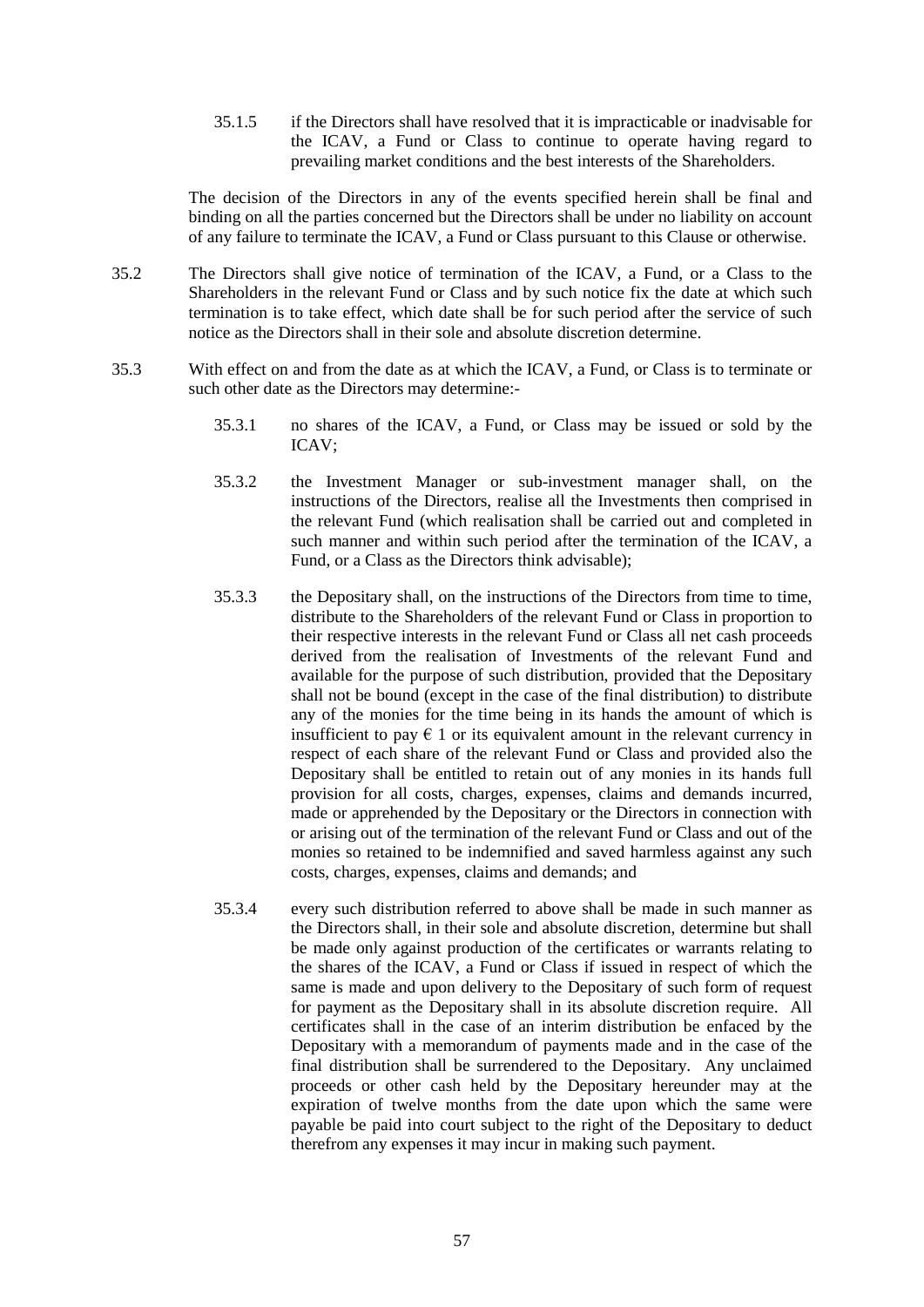### **36. INDEMNITY AND INSURANCE**

- 36.1 Subject to the provisions of and insofar as is permitted by the Act, every person who is or has been a Director or alternate Director or Secretary or servant of the ICAV and such person's heirs, administrators and executors shall be indemnified and secured harmless out of the assets and profits of the ICAV from and against all actions, costs, debts, claims, demands, suits, proceedings, judgments, decrees, charges, losses, person or body acting with or purporting to exercise the authority of any government (whether legally or otherwise) either they or any of them shall be directed or requested to do or perform or to forbear from doing or performing. If for any reason it becomes impossible or impracticable to carry out any of the provisions of this Instrument none of the ICAV or the Investment Manager or any investment adviser or the Administrator or the Distributors or the Depositary shall be under any liability therefor or thereby.
- 36.2 The words "claim", "action", "suit" or "proceedings" shall apply to all claims, actions, suits or proceedings (civil, criminal, administrative, legislative, investigative or other including appeals) and shall include, without limitation, legal fees, costs, judgements, amounts paid in settlement, fines, penalties and other liabilities.
- 36.3 The rights of indemnification herein provided shall be severable, shall not affect any other rights to which any Director, Secretary or employee may now or hereafter be entitled, shall continue as to a person who has ceased to be such a Director, officer or employee and shall ensure to the benefit of the heirs, executors and administrators of such a person.
- 36.4 The ICAV may make advances of expenses incurred in the defence of any claim, action, suit or proceedings against any person whom the ICAV is obliged to indemnify pursuant to this Clause.
- 36.5 The Directors shall have the power to purchase and maintain for the benefit of any persons who are or were at any time Directors or officers of the ICAV insurance against any liability incurred by such persons in respect of any act or omission in the execution or discharge of their duties or in the exercise of their powers, and the Directors shall be entitled to vote and be counted in the quorum in respect of any resolution concerning the purchase of such insurance.
- 36.6 The Manager, the Administrator, the Depositary, the Investment Manager, any subinvestment manager, any investment adviser, the Distributor and any other person shall be entitled to such indemnity from the ICAV upon such terms and subject to such conditions and exceptions and with such entitlement to have recourse to the assets of the ICAV with a view to meeting and discharging the cost thereof as shall be provided under the Management Agreement, the Administration Agreement, the Depositary Agreement, the Investment Management and Distribution Agreement, the investment advisory agreement, the sub-investment management agreement or the distribution agreements (as applicable) or otherwise.
- 36.7 The ICAV, the Manager, the Investment Manager, the Administrator, the Depositary, any sub-investment manager, any investment adviser and the Distributors shall be entitled to rely absolutely on any standing redemption and payment instructions specifying a named and numbered account, and on any declaration received from a Shareholder or his agent as to residence or otherwise of such Shareholder and shall not incur liability in respect of any action taken or thing suffered by any of them in good faith in reliance upon any paper or document believed to be genuine and to have been sealed or signed by the proper parties nor be in any way liable for any forged or unauthorised signature on or any common seal affixed to any such document or for acting on or giving effect to any such forged or unauthorised signature or common seal but shall be entitled though not bound to require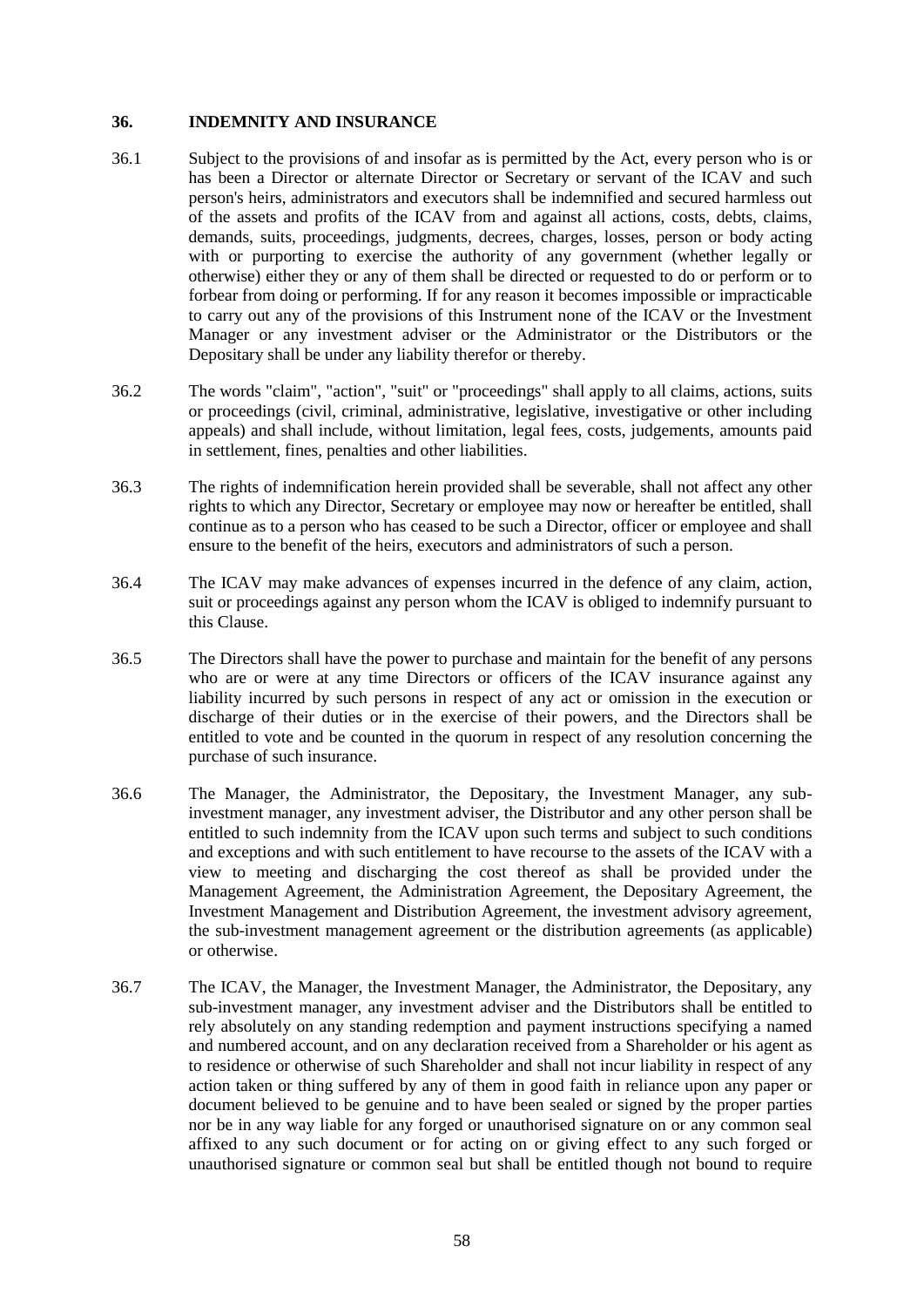the signature of any person to be verified by a banker, broker or other responsible person or otherwise authenticated to its or their satisfaction.

- 36.8 The ICAV, the Manager, the Investment Manager, the Administrator, the Depositary and the Distributors shall incur no liability to the Shareholders for doing or (as the case may be) failing to do any act or thing which by reason of any provision of any present or future law or regulation made pursuant thereto, or of any decree, order or judgment of any court, or by reason of any request announcement or similar action (whether of binding legal effect or not) which may be taken or made by any person or body acting with or purporting to exercise the authority of any government (whether legally or otherwise) either they or any of them shall be directed or requested to do or perform or to forbear from doing or performing. If for any reason it becomes impossible or impracticable to carry out any of the provisions of this Instrument none of the ICAV or the Manager or the Investment Manager or any investment adviser or the Administrator or the Distributors or the Depositary shall be under any liability therefor or thereby.
- 36.9 For the avoidance of doubt no Director shall be liable for the acts or omissions of any other Director.

### **37. DESTRUCTION OF DOCUMENTS**

- 37.1 The ICAV shall be entitled to destroy all instruments of transfer of shares which have been registered at any time after the expiration of six years from the date of registration thereof and all dividend mandates and notifications of change of address at any time after the expiration of two years from the date of recording thereof and all share certificates which have been cancelled at any time after the expiration of one year from the date of cancellation thereof. It shall conclusively be presumed in favour of the ICAV that every entry in the Register purporting to have been made on the basis of an instrument or transfer or other document so destroyed was duly and properly made and a valid and effective instrument duly and properly registered and every share certificate so destroyed was a valid and effective certificate duly and properly cancelled and every other document hereinbefore mentioned in accordance with the recorded particulars thereof in the books or records of the ICAV PROVIDED ALWAYS that:
	- 37.1.1 the provisions aforesaid shall apply only to the destruction of a document in good faith and without notice of any claim (regardless of the parties thereto) to which the document might be relevant;
	- 37.1.2 nothing herein contained shall be construed as imposing upon the ICAV any liability in respect of the destruction of any such document earlier than as aforesaid or in any other circumstances which would not attach to the ICAV in the absence of this Clause;
	- 37.1.3 references herein to the destruction of any document include references to the disposal thereof in any manner.

### **38. ALTERATION OF INSTRUMENT OF INCORPORATION**

- 38.1 No alteration in this Instrument may be made unless
	- 38.1.1 the alteration has been approved
		- (a) by Ordinary Resolution, or
		- (b) if this Instrument so requires, by a resolution passed by such majority as is specified in this Instrument of the votes cast by the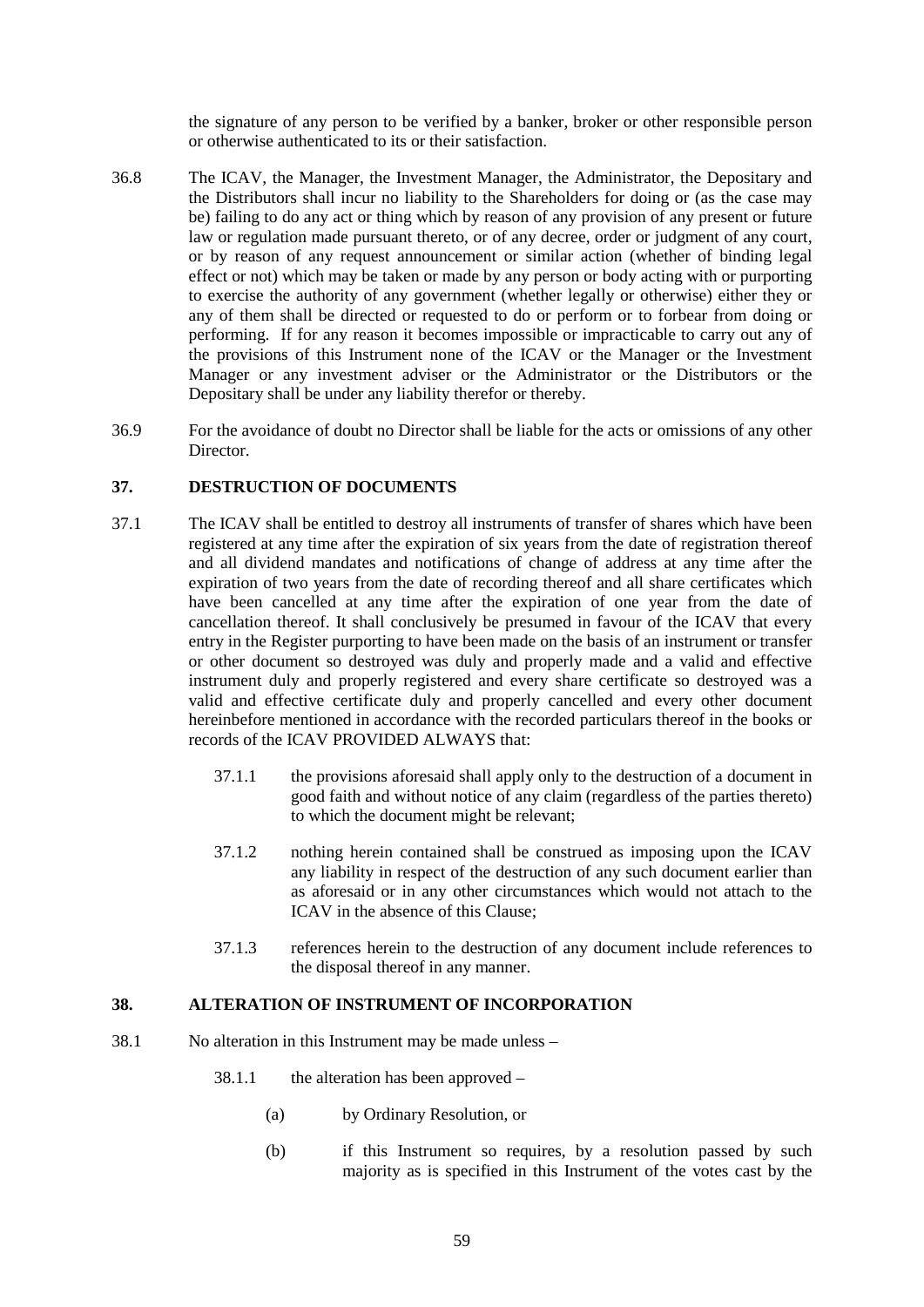members of the ICAV who, being entitled to do so, vote in person or by proxy at a general meeting of the ICAV, or

- (c) the Depositary has certified in writing that the alteration
	- (i) does not prejudice the interests of the members of the ICAV; and
	- (ii) does not relate to any such matter as may be specified by the Central Bank as one in the case of which an alternation may be made only if approved by members of an ICAV.
- 38.2 No alteration in this Instrument may be made without the prior approval of the Central Bank.
- 38.3 Any person who makes an alteration in this Instrument of Incorporation otherwise than in accordance with Clause 38.1 above commits an offence under the Act.
- 38.4 Within twenty-one days after the date of making an alteration in this Instrument, the ICAV shall deposit with the Central Bank a copy of the Instrument as so altered or containing the alterations.
- 38.5 If the ICAV fails to comply with Clause 38.4, it commits an offence under the Act.
- 38.6 In this section, alteration in this Instrument of Incorporation does not include a change in name of the ICAV.